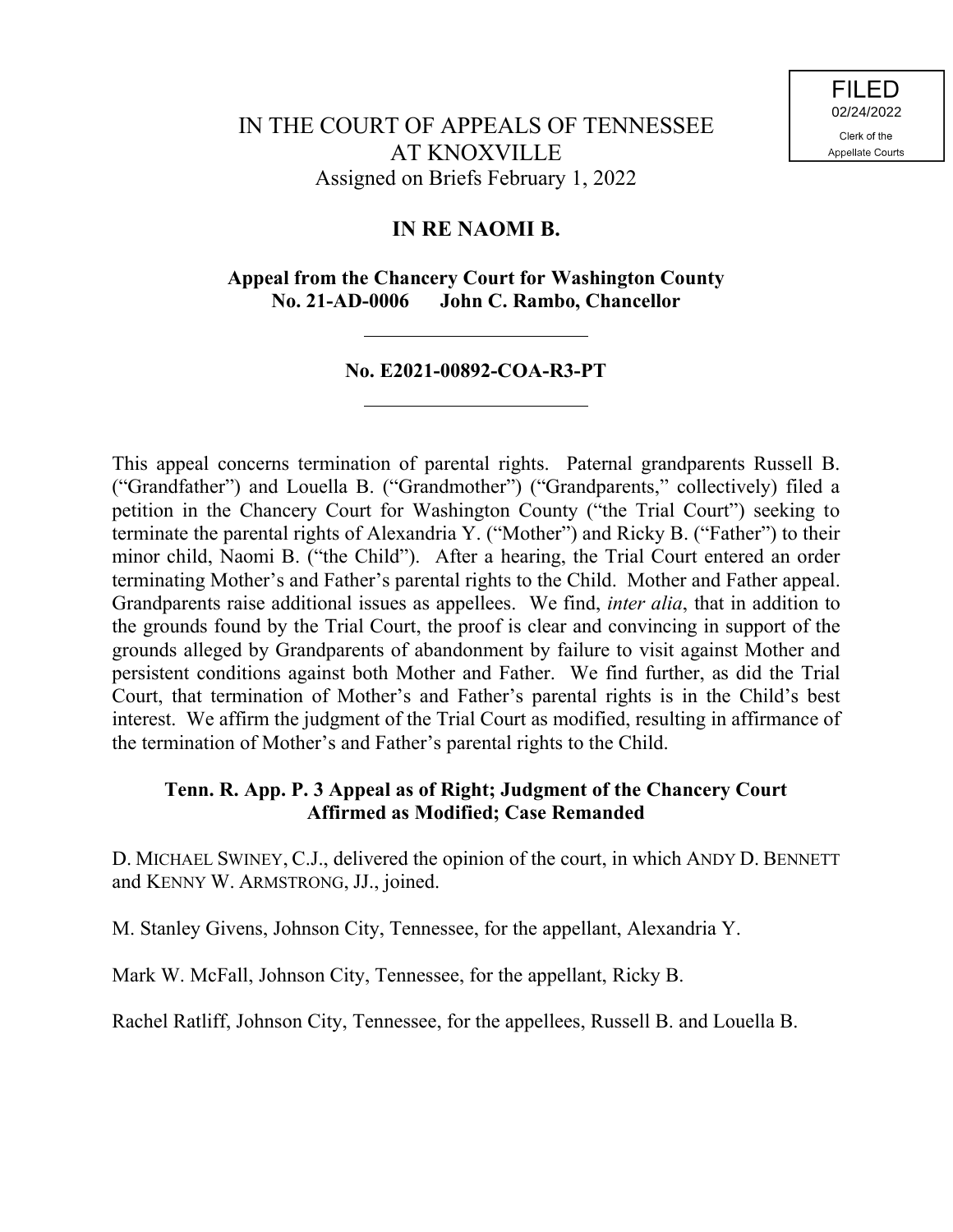#### **OPINION**

#### **Background**

The Child was born to Mother and Father in August 2018. In December 2018, the Tennessee Department of Children's Services ("DCS") filed a petition in the Juvenile Court for Unicoi County ("the Juvenile Court") for court-ordered services and for a finding of dependency and neglect concerning the Child. In February 2019, the Juvenile Court entered a protective custody order transferring custody of the Child to Grandparents. In March 2019, an adjudicatory hearing was held before the Juvenile Court. In April 2019, the Juvenile Court entered an order finding the Child dependent and neglected based upon the parties' stipulation. The Juvenile Court permitted Mother and Father supervised visitation with the Child, to be supervised by Grandparents or their designee. After a June 2019 hearing, the Juvenile Court ordered Mother and Father to pay \$30.00 and \$50.00 per month in child support, respectively. Following a February 2020 hearing, the Juvenile Court entered an order stating that the Child would remain in Grandparents' custody with Mother and Father having supervised visitation at Grandparents' discretion. As a prerequisite for reunification with the Child, Mother and Father were required to: obtain and maintain safe and stable housing; obtain and maintain a legal source of income; follow all of the recommendations of their parenting assessments; and resolve all legal issues. On January 8, 2021, Grandparents filed their Petition for Termination of Parental Rights and for Adoption by Relative in the Trial Court. In June 2021, a hearing was conducted before the Trial Court on Grandparents' termination petition. Grandfather testified first. Grandfather is the Child's grandfather by his marriage to Grandmother. The Child had been in Grandparents' care and custody since February of 2019. Grandparents lived in Washington County as of the day of the hearing. Living with Grandfather were Grandmother, the Child, and Grandparents' youngest son, Russell. Grandfather was shown a record he kept regarding parental visitation. The record reflected a parental visit on September 7, 2020, and a missed visit on September 24, 2020. There was another missed visit on October 2, 2020. Mother cancelled the October 2nd visit an hour-and-a-half beforehand, as "she said that she couldn't get a ride." Neither parent visited that day. A parental visit occurred later that October, on the 21st. Grandfather stated: "[Father] asked for a visit on November lst. We offered -- but they weren't able to attend on the lst. We offered a video visit, also, and did not -- they were -- they didn't do it." However, a parental visit took place on November 19, 2020. Father visited the Child on December 8, 2020, "and was late." Mother did not attend a visit scheduled for her on December 18, 2020. Father was out of town that day. Grandfather stated that Facebook Messenger was the primary method he used to communicate with Mother and Father. Regarding the procedure for setting up visits, Grandfather testified: "We left the -- left it to the parents to initiate the, the contact for visit, and then we would check schedules and messaging and set it up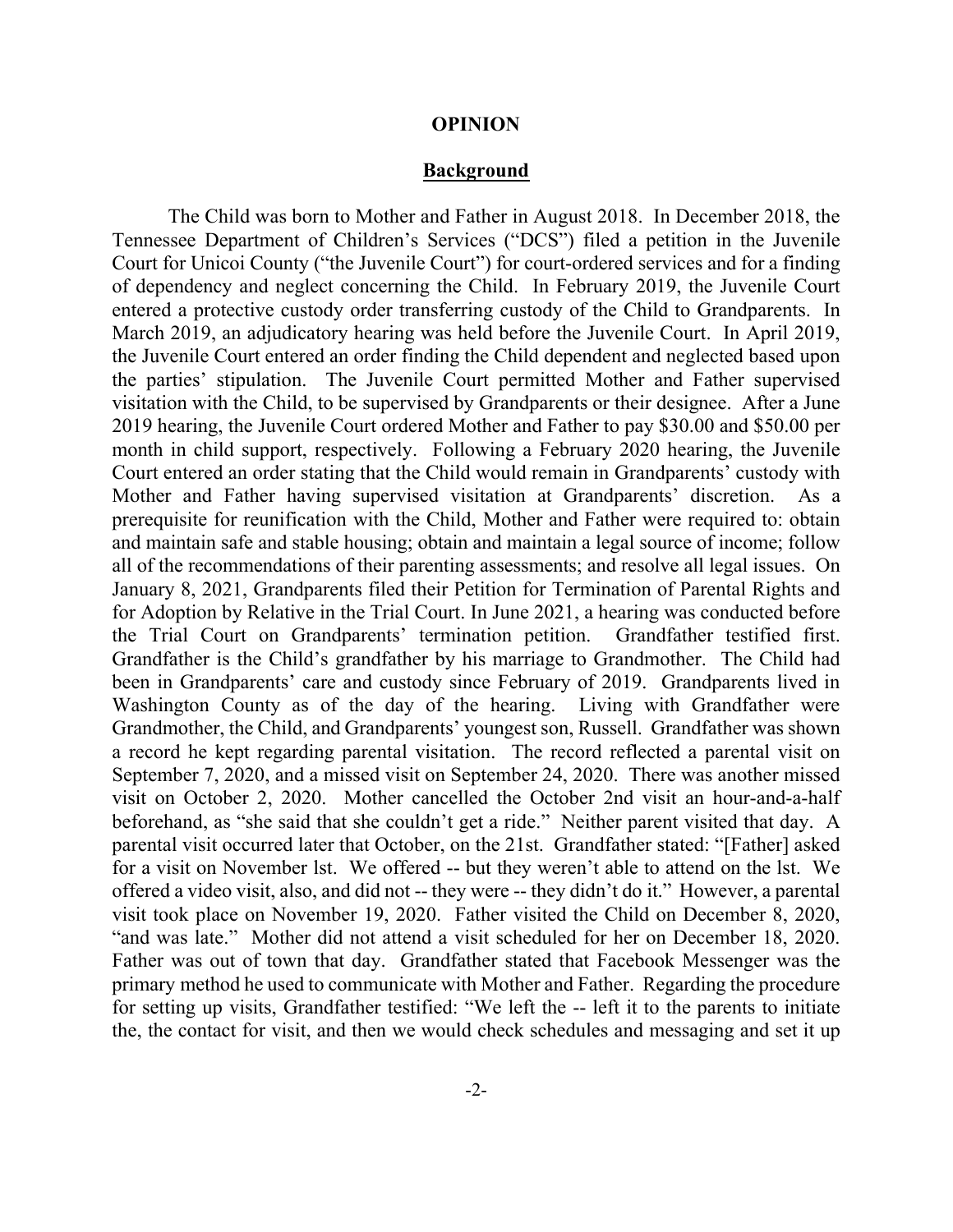that way." Grandparents requested 24 hour confirmation from the parents prior to a visit. Grandfather stated this was because of "[m]ultiple missed visits with no indication."

Continuing his testimony, Grandfather stated that Father's job with a windowcleaning company took him all around the southeast. Grandfather stated neither parent complied with mental health treatment. Neither parent would give him their address, and their housing situation was "limited." The parents told Grandfather their electricity was supplied by a running car as well as solar power. Both parents also told Grandfather they smoke marijuana and make "dab," which Grandfather described as a "concentrated form of marijuana." Grandfather then testified to domestic violence incidents regarding Mother: "There have been reports filed in Unicoi County where [Mother] had choked [Father]. She had thrown a knife in the room with him, toward him, and [the Child] was in the room. And I believe there was -- in Greene County, she had a, had a charge for domestic violence there, as well." As to the quality of the parents' visits with the Child, Grandfather stated Mother would interact with the Child while Father would observe the majority of the time or talk to Grandparents. Grandfather stated: "They, since filing, started bringing toys to play with her so they could interact, but prior to that, interaction was not -- I don't know. She -- it was a lot of tickling more than true interaction, I think." Grandfather testified he and his wife have a "[g]reat" relationship with the Child. The Child calls Grandfather "papaw." However, the Child's communication skills are somewhat low, and she is in speech and occupational therapy. Grandfather stated that, in his view, a change of caregivers would be "emotionally detrimental" to the Child.

On cross-examination, Grandfather stated that the parents' visits had to be initiated by the parents. Grandfather is a flight nurse and works 24 hour shifts. Grandfather stated Grandmother is a "stay-at-home mom and now grandma." Grandparents also have two sons, aged 20 and 22. Grandfather stated that since he and Grandmother filed their petition, both parents have reached out more frequently with regard to visitation. As to whether the Child enjoyed these visits, Grandfather stated: "Most of the time. There was the last two visits where she would cling to either [Grandmother] or myself." Since Grandparents filed their petition, Mother and Father had caught up on their child support. Asked to clarify his 24 hour work shifts, Grandfather explained: "It's two shifts per week, but my gone time, sometimes I'll be gone for four days and sometimes I'll be gone six or seven or eight." Grandfather stated he and Grandmother tried to work with the parents on availability for visits. Communications between Grandparents and the parents were contentious on some occasions. Grandfather explained why he insisted on 24 hour notice for visits:

We requested 24 hour notice because of multiple missed visits, and if they didn't give us a notice that they were not going to show up, then it was -we'd have to load the baby up and then she would end up waiting in a car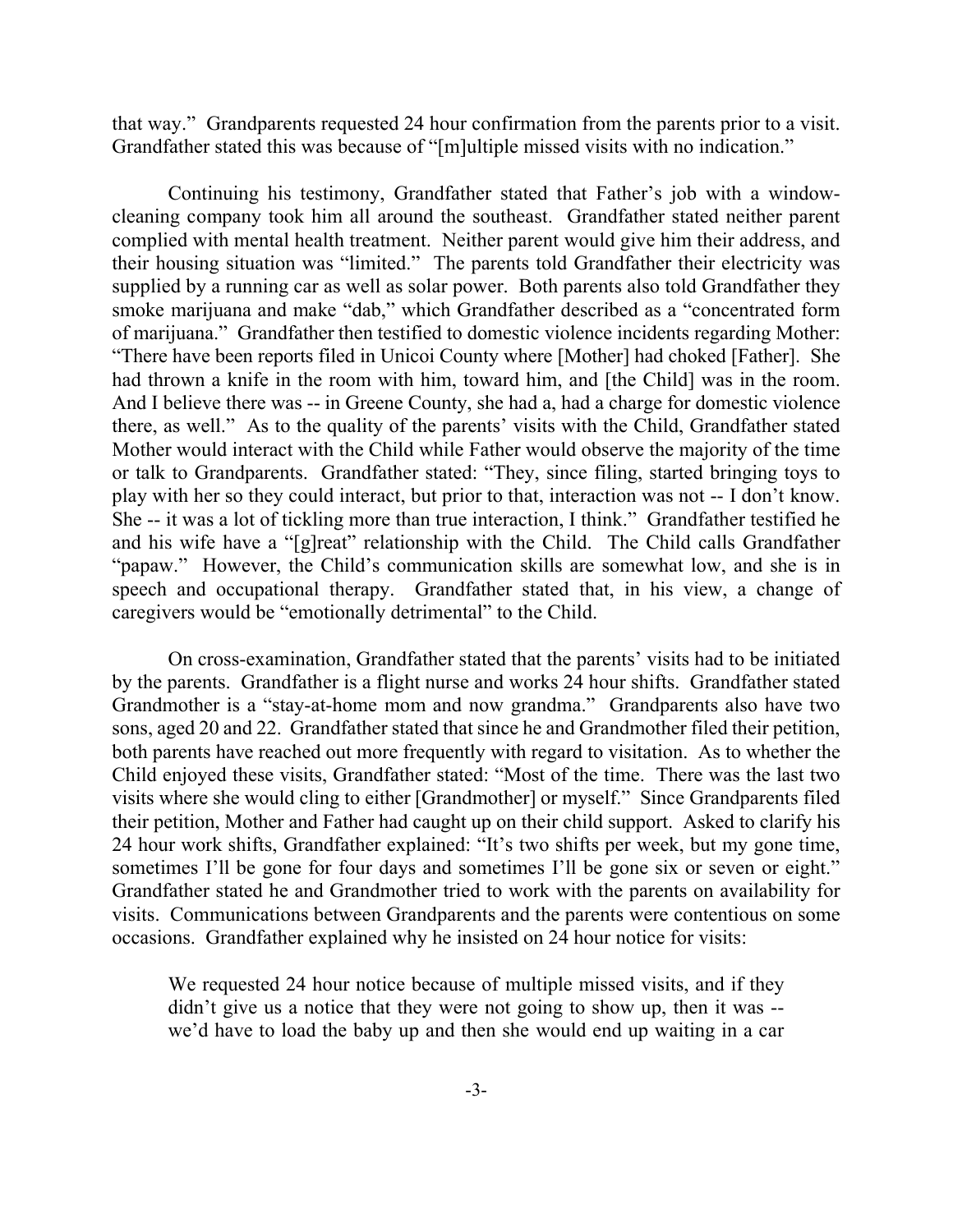seat unnecessarily. So we asked for 24 hours notice so that we were -- knew that they were -- had planned to show up.

Grandfather stated that Father tended to focus his aggression toward Grandmother during visits. Asked if he and Grandmother tried to "get [Mother and Father] totally off the idea of visiting with [the Child]," Grandfather answered: "No, Sir."

Grandmother testified next. Grandmother testified that from September 8, 2020 through January 8, 2021, she received no child support from Mother or Father. Mother had been ordered to pay \$30.00 per month in child support and Father \$50.00 per month. Even though the parents failed to pay child support for an extended period, Grandmother testified that they showed up to visits with money and new things suggesting they were doing well financially:

During the visits, they showed up with new things. I know at one point there was conversation about finances and a wallet being stolen or lost that had his payroll for other people in it. It was quite a large amount. But at the same time, they showed up with, I think it was Dunkin' Donuts, drinks and seemed to be financially okay. He paid for coffee at the coffee house with a \$100.00 bill at one point during this time frame.

During the four months prior to the filing of the petition, Mother and Father did not bring anything in the nature of supplies to their visits with the Child. Nevertheless, on their visits, the parents displayed various purchases they had made for themselves: "[Father] had a new phone, bragged about it being kind of expensive. He had new clothes. [Mother] had her hair ombred ... where it's kind of different colors going down the back." According to Grandmother: "[T]hey seemed to be financially okay to me, as a mom. I wasn't worried that he was missing a meal or anything." Grandmother used to supervise visits along with her mother at a McDonald's playground, but McDonald's eventually tore down the playground. Grandmother's mother no longer helped supervise visits, and Grandmother refused to supervise visits alone. Grandmother explained: "Truth is I'm afraid of [Father]… [h]e hollers and screams that we've taken his child, that we've done - everybody has done wrong by him." Grandmother was asked about incidents of domestic violence between the parents:

Q. Okay. What information do you have with regards to domestic violence between the parents?

A. I have not witnessed anything firsthand. I have been told by both of them. I have seen...

Q. What, what has the mother told you about domestic violence between her and the father?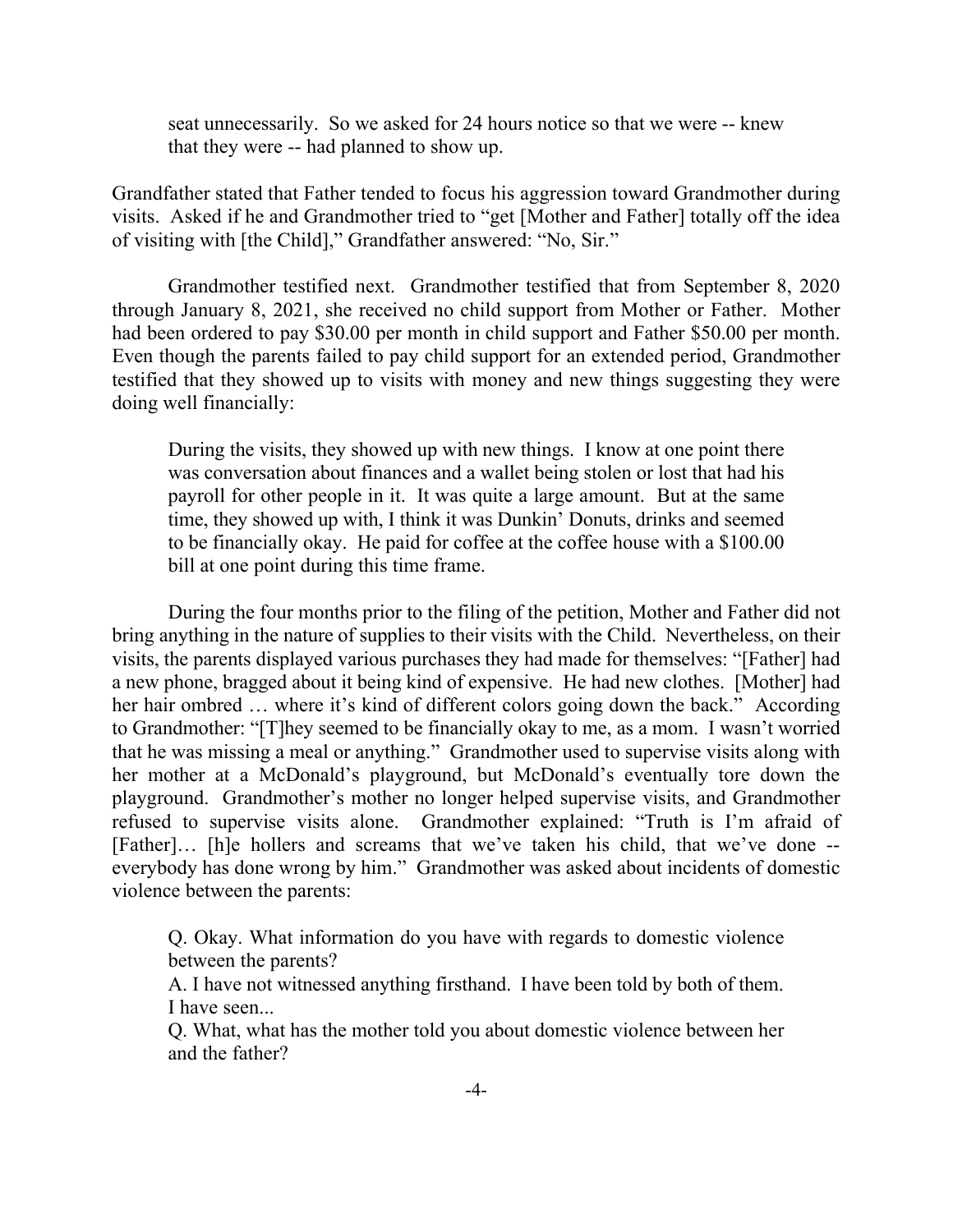A. Most recently was -- it was before we filed. We were -- I was at my sister's house with her and she just looked at me, and she said, "What do I need to do to get my child back from you?" and I told her we did not take her, she needed to follow her case plan, and even if she didn't get [the Child] back, she needed to do her mental health stuff and be the best she could for [the Child]. At that point, we started openly talking. I told her that she needed to make visits, stop canceling, stop not showing up. At that point, she told me that she was -- I, I asked her why she wouldn't. She had a black eye, so she missed visits prior to this conversation right before this. She had had a black eye. And she proceeded to tell me that she was afraid that I would tell the state. I told her the state wasn't involved and that [the Child] needed her to make visits. I made the assumption that [Father] was the one who gave her the black eye. At that time, we, we openly talked.…

\*\*\*

Q. Okay. And was that conversation within the four months before the petition was filed?

A. I want to say it was one of the leading causes of why we filed, why we reached out for an attorney at that point.

Q. Okay. So you indicated earlier in your answer that both parents have had conversations with you about domestic violence. What conversations have you had with [Father] about domestic violence between the parents?

A. Definitely prior to the four months, he talked a lot about the incidences that she was arrested at. At some point, he even wrote me a letter stating that if she was to show up, she wasn't to get [the Child], that the police shouldn't give her [the Child]. I'm not even sure how it was worded, but that she was out on bond for Greene County and was maybe getting out of jail in Unicoi County for charges, both stemming from domestic violence, which he did - - didn't date it, but the time frame's there by the incidents that he's referring to in the letter.

Q. To your knowledge, has there ever been an Order of Protection between the parents?

A. [Father] did get an Order of Protection where he subsequently dropped it, I want to say, five days later...

Q. Okay.

A. ...which I think I was the one that called the police on that. It was 3:00 in the, or 1:00 in the morning, maybe, and I got a phone call that she had heard it was him and he said he -- she had heard him and that it was really bad, mom, and then I couldn't get back through. So I got in my car, drove over there. When I got there, the whole house, all these kids that were living in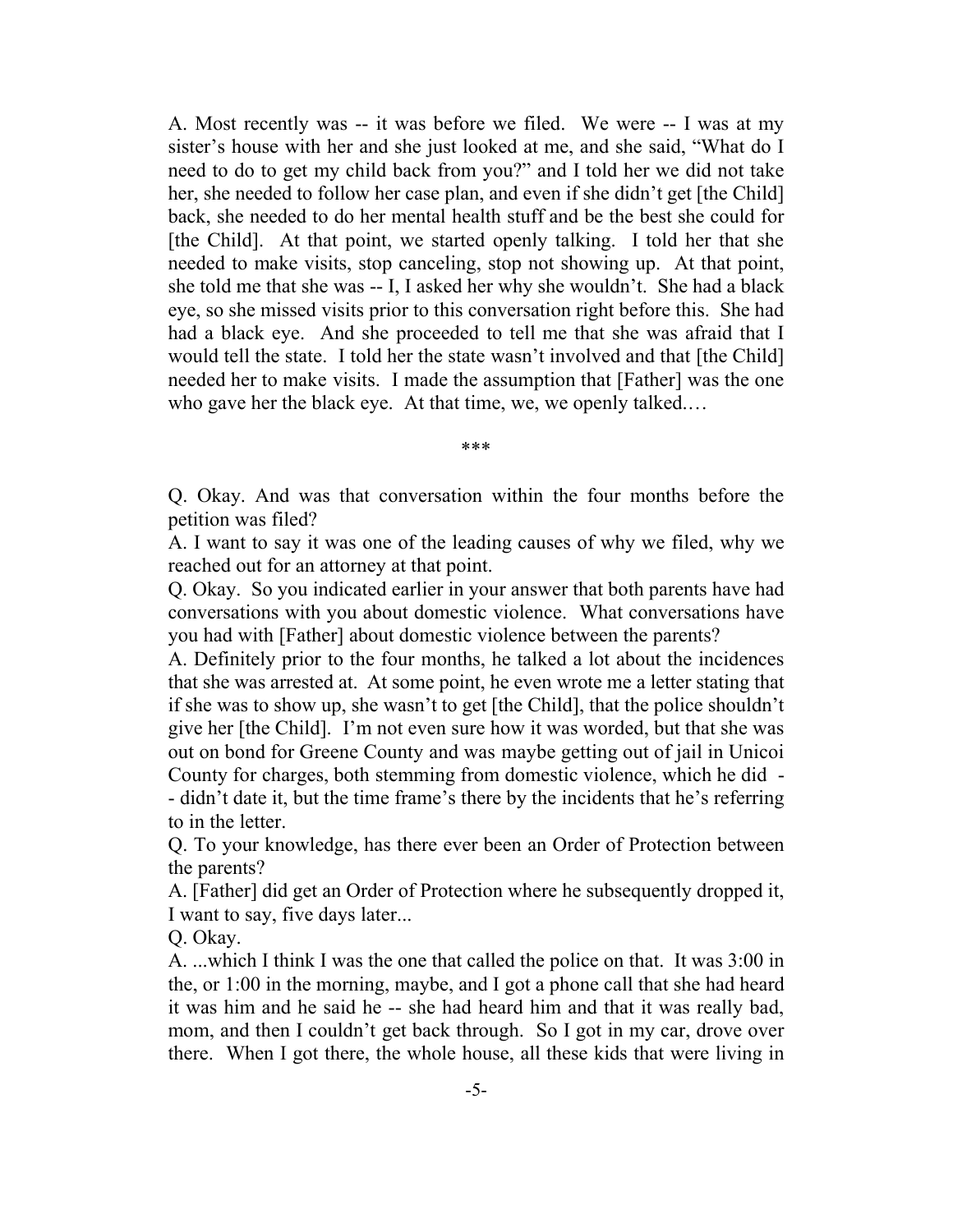the home, young -- well, young people, were all awake and so forth and this big, horrendous thing had happened and I sat there on the bed with [Mother], and I said, "Look, let's go to the hospital or I'm going to call the police 'cause you can't do this." At that point, I did see [Father] had welts around his neck, scratch marks and welts, like bruises, which I believe law enforcement saw, as well, and she was -- she wouldn't go to the hospital, which I really think that's what she needed. Instead, she was arrested for domestic violence, where he did do the protection order but it was short-lived.

Q. To your knowledge, have the parents taken any steps to get counseling or any help with the domestic violence issues?

A. Not that I'm aware of.

Asked what percentage of visits Mother missed during the four months preceding the filing of the petition, Grandmother stated: "I want to say it was more than half." Mother's stated reasons for failing to show up to visits were, variously, that her back hurt; that she was menstruating; or that her teeth hurt (the latter of which Grandmother acknowledged as probably true). As for why the parents were tardy for certain visits, Mother and Father offered excuses such as they were stuck in traffic. Mother and Father would sometimes be late to visits by 10 to 30 minutes. Grandmother testified in regard to a visit for the Child's birthday: "[W]e really did try. But nothing we did and no time frame we gave would work for them, and it was the day before they asked."

Grandmother stated that, when Father was a child, he was diagnosed with "bipolar disorder, episodic dyscontrol syndrome, something like that. I may have that wrong. It's been many years, he's 30 now. He -- ODD, oppositional defiant disorder, and he did receive treatment therapy, long-term residential care, and there was -- it was very difficult when [Father] became a teenager." Grandmother testified that, to her knowledge, Father had not taken medication for his conditions since he was 15 or 16 years old. Grandmother continued: "[Father] also has ADHD. We could not treat the ADHD because it made the anger outbursts worse, so that was fun. He was on lithium, Seroquel. We monitored him. He was very well taken care of with us." Father stopped taking his medications when he reached a certain age and decided he did not want them. According to Grandmother, Father told her he "self medicates" with marijuana. "I think now instead of plain smoking marijuana, they've moved onto, like, the vaping it, which it's oil wax. 'Dab,' I think is what it's called." As to Mother, Grandmother stated: "She's admitted to long-term drug use. She has admitted to acts of violence, has talked about the acts of violence." Grandmother stated that, to her knowledge, Mother had not received any treatment or counseling. Regarding her relationship with the Child, Grandmother testified: "Very good. She's mine. She's my world. I mean I've been taking care of her for over two years now. … she's getting ready to turn three. I, I want to say I'm her mom. She doesn't call me 'mom,' but she doesn't call many people by name." In contrast, Mother and Father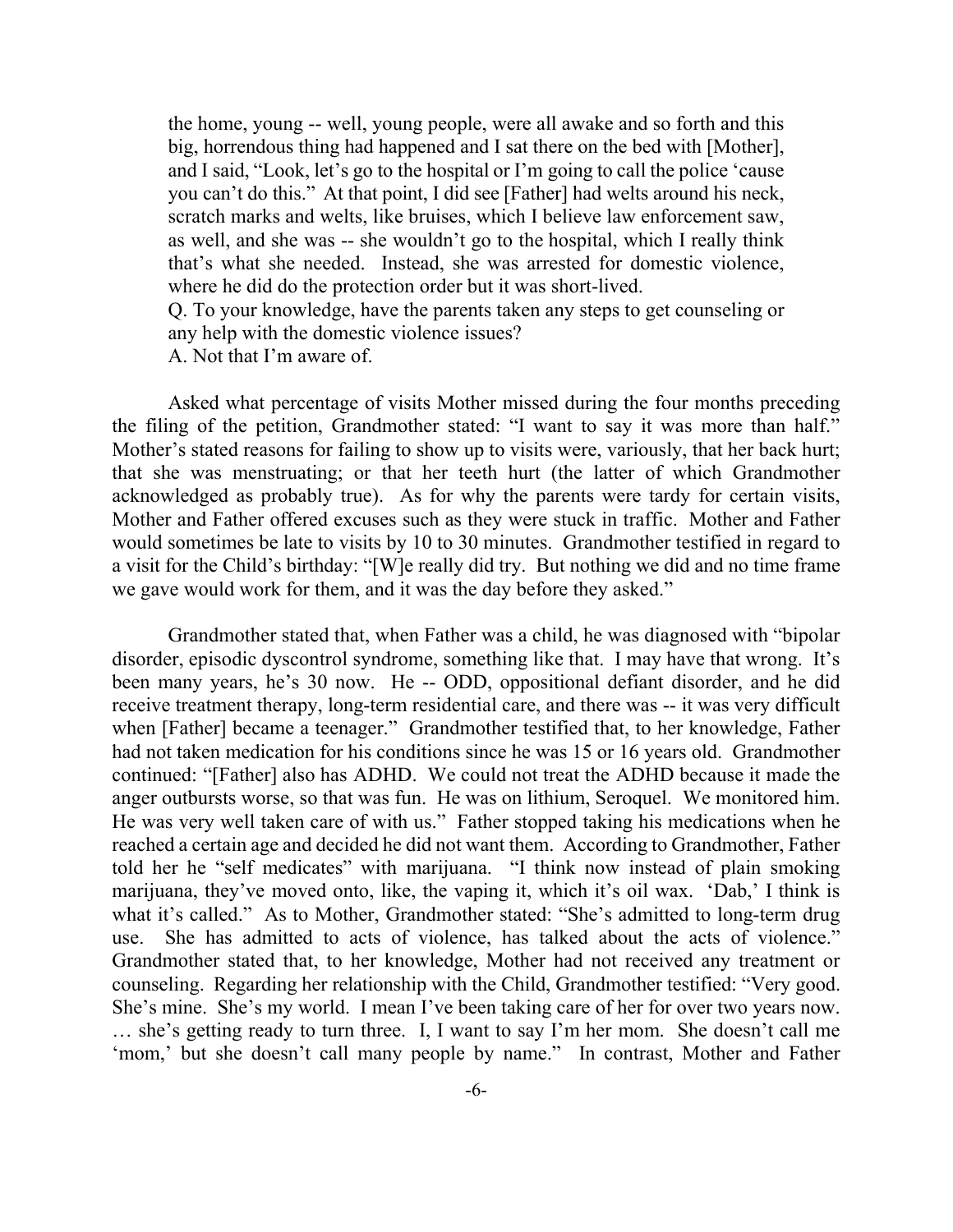struggled to connect with the Child. Grandmother testified that she did not feel as though Father, in particular, was very interested in playing with the Child.

On cross-examination, Grandmother stated that the Child had to be caught up on her vaccinations and doctor's appointments when she entered Grandparents' care. The questioning then turned to Grandmother's relationship with her son, Father. Grandmother was asked a series of questions about her treatment of Father when he was a child. Grandmother acknowledged having used corporal punishment on Father in the form of spanking him with a belt. However, this did not do any good, so Grandmother stopped. Grandmother also acknowledged having sometimes locked Father in his bedroom for 10 to 20 minutes at a time. Grandmother testified: "It was a little lock. [Father] would get mad and bust the door down. He would -- you couldn't keep [Father] in one place; hence, he was in self-contained classes at school." Asked if her objective from the start was to make the Child her own, Grandmother stated: "Absolutely not." Grandmother said she tried to help Mother and pleaded with her to get the mental help she needed. Grandmother asserted she does not use corporal punishment on the Child.

Mother testified next. Mother stated that before she lost custody of the Child, she took the Child to her doctor's appointments; fed her; comforted her; and kept her clean. Asked if she had gotten the Child her vaccinations, Mother stated: "For the most part…[t]here was some that I didn't much agree with that I was trying to do research on." At that time, Mother did not want the Child visiting with Grandparents. Mother explained: "I felt like the grandparents were, I hate to say it, but vultures…[f]rom the beginning, I felt like they were out to take my child." Mother and Father have lived in a number of residences. However, Mother and Father had lived in the same house for 16 or 17 months by the day of trial. Mother stated that in time, she and Father would have the option to buy the house. Mother works for a window-cleaning company with Father. Asked what she does there, Mother stated: "Well, technically, I'm a floater at the moment 'cause my contract has not started. I'm a manager, I'm a trainer. Of course, I do paperwork, office work." Regarding domestic violence, Mother stated she and Father have had two domestic violence incidents since they got together in February of 2018. Mother acknowledged that when she was eight months pregnant with the Child, she hit herself in the stomach during a spat with Father. Asked if she realized this was not very smart, Mother answered:

It was not, no, but my brain, more or less, went to the fact of, you know, already seeing the grandparents and how they reacted beforehand of me just being pregnant. I did not want to raise a child in the home that we were in … which was not finished. We were far from finished. So that, that put a great big cloud over me, with my house not being finished, the grandparents acting the way they are and my husband acting the way he did, which gives no excuse. I understand that and I shouldn't have done it.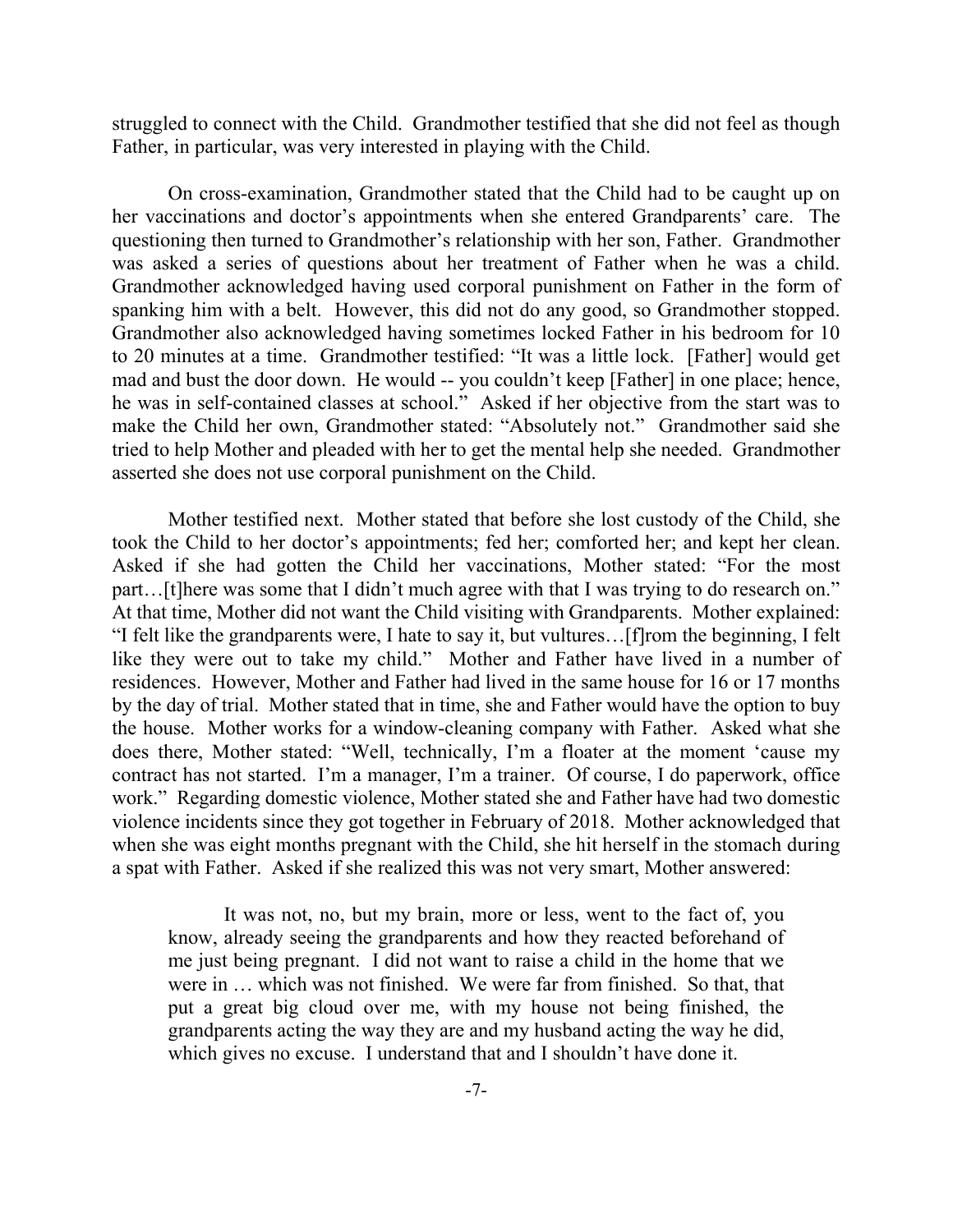Asked if she planned to comply with recommendations such as parenting classes, Mother stated she was trying. Mother had caught up on child support, which she paid in cash at the courthouse. With respect to visitation, Mother testified:

Q. Did you have any problems setting up those visitations?

A. Between mine and my husband, or her husband and my husband's schedule, it has been kind of complicated, but that's kind of on both parties 'cause we do have opposite schedules.

Q. Okay.

A. Also, we've had to work around what schedule I've had when I do go out and train or do this or some -- somewhat.

Q. How many times a month do you try and schedule visitation with your daughter?

A. At first, it was around once a month, 'cause we weren't exact -- I don't think any party was exactly sure of what was supposed to happen or who was supposed to initiate.

Q. Uh-huh.

A. We were all confused at one point. Then COVID hit and everybody got even more confused on what to do because everything was shut down. And here lately, we've been doing our best to initiate contact and try to do it as -to the best of our ability with both parties' schedules.

Q. How much would you like to be able to visit with your daughter?

A. If it was up to me, every week.

Q. Every week?

A. If not, twice a week. But I know everybody's schedule kind of sucks when it comes to that.

Q. Okay. And you're paying child support and you want to see your daughter?

A. Yes.

Mother acknowledged having made mistakes, but asserted she was going to change. Mother stated: "I'm doing everything I can, at least." Mother stated she does not have a meaningful relationship with the Child. Asked how she would go about establishing a relationship with the Child, Mother stated: "Well, of course, I'd have to spend a lot more time with her. I'd have to interact with her a lot, especially, when it comes to playing and, you know, talking with her and stuff and letting her re-learn my language, so to speak." As to whether she has a drug problem, Mother testified: "I smoke hemp, that's it. I eat hemp." Mother stated she would rather "eat a plant than take 10 to 15 pills a day." Mother had been prescribed Vraylar, hydroxyzine, and Zoloft. However, Mother had "not really continued on" with her mental health treatment. With respect to the Child's current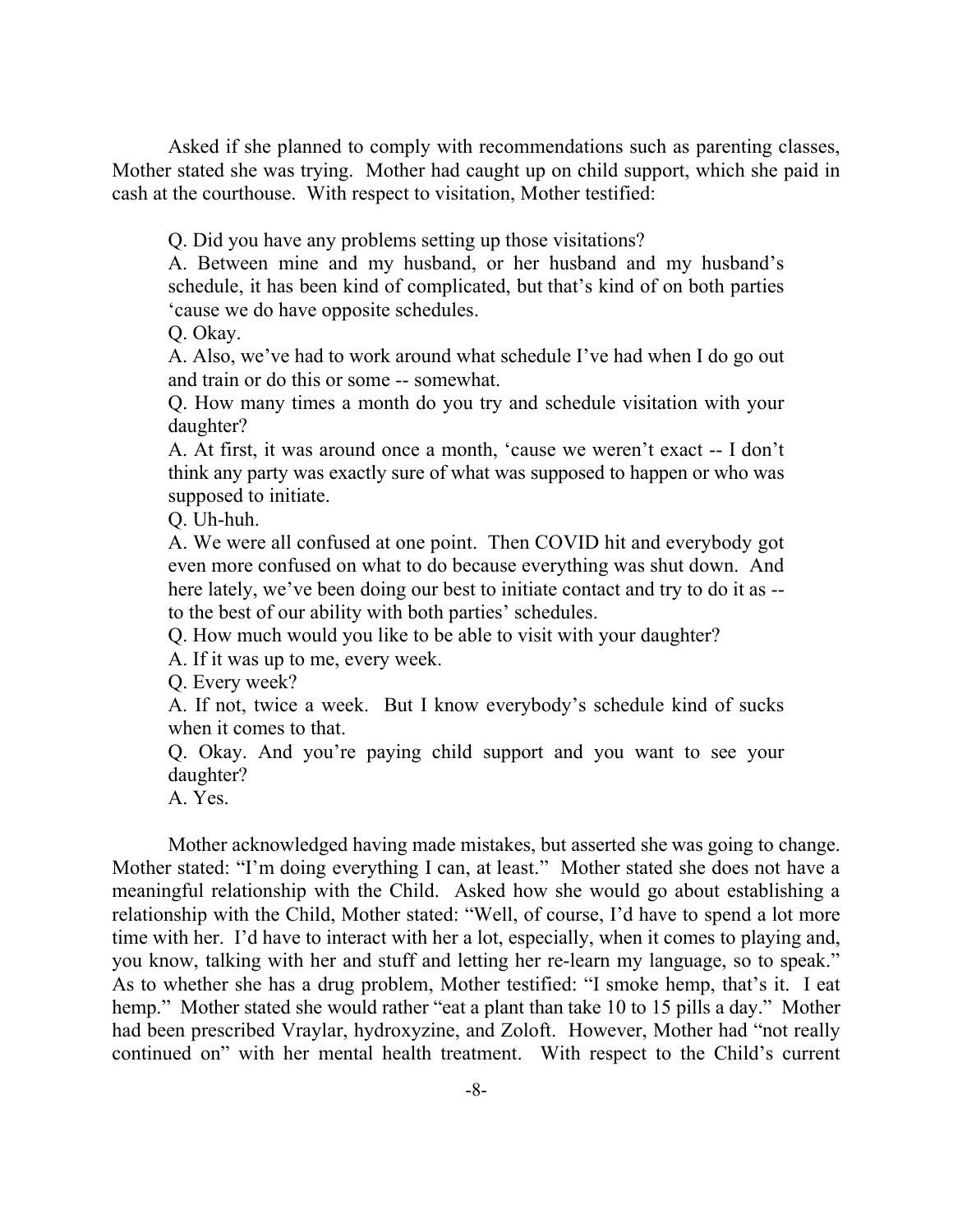situation, Mother stated it would confuse the Child if she were removed from Grandparents' care. Mother did not seek to change the Child's living arrangement in the near-term: "[E]ven though me and [Grandparents] have animosity, I would still try to place in, you know, a transition plan because I know what that can do to kids…." Asked what she would change going forward if given the opportunity to continue visiting the Child, Mother stated: "It'd be a lot more outside play. There'd be a lot more toys. There would be a lot more learning toys, I guess is the best way I can explain it."

On cross-examination, Mother stated that DCS had offered her services, but she never received "one voucher" or "one phone number." Mother paid rent on her current residence, but the purported owner lacks a deed to the house and is trying to "do the transition in [a] will to actually have it put in her name…." Mother paid \$200 in rent to this person who did not own the house. Mother's residence is not connected to the power grid. Asked whether the inspector had been to the home to determine its eligibility, Mother stated: "He has once or twice, but it seems like every time that we do get him out there he keeps adding new things, even though he just told us to do certain things, and it's like he's wanting us to do a step up from that." In the meantime, Mother and Father use solar energy. "If it's just the fridge and a couple of lights, it can last anywhere from 24 to 48 hours." However, Mother added: "Now if we're running, let's say, a power saw for over two hours, will last around eight to 10. It really depends on what kind of wattage we're using and how long we're using it." Mother was then shown documentation to the effect that the last child support payment she made before the petition was filed was made on August 17, 2020. Mother stated she was not sure this was accurate as she has had "problems out of my paperwork." Mother had no documents to show she made any child support payments between August 17, 2020 and January 8, 2021. Besides the Child, Mother has two other biological children, twin boys. Mother does not have custody of her twins; she lost custody of them after she dropped one of them and a case was opened against her. Mother's mother has custody of the twins.

Mother was then asked whether she complied with the requirements set out by the Juvenile Court before she could petition either for increased visitation with the Child or for the Child's return to her custody. One of these requirements was that Mother follow the recommendations of a parenting assessment. Mother stated: "I have tried to do that, like I said, but I could not get vouchers or paperwork of any sort. All these people were telling me, 'I don't take that case,' or, 'I want five hundred,' well, anywhere between three hundred and \$500.00 for these classes. I tried to get vouchers." Another recommendation was that Mother obtain a GED; Mother said this "confused" her and she was trying. Mother also had not established a primary care doctor. Mother stated she has some "aggravating" but "miniscule" health issues. Mother stated that, as a result of a "family gene ordeal," she has no upper teeth. Mother had her upper teeth removed at a clinic and received dentures.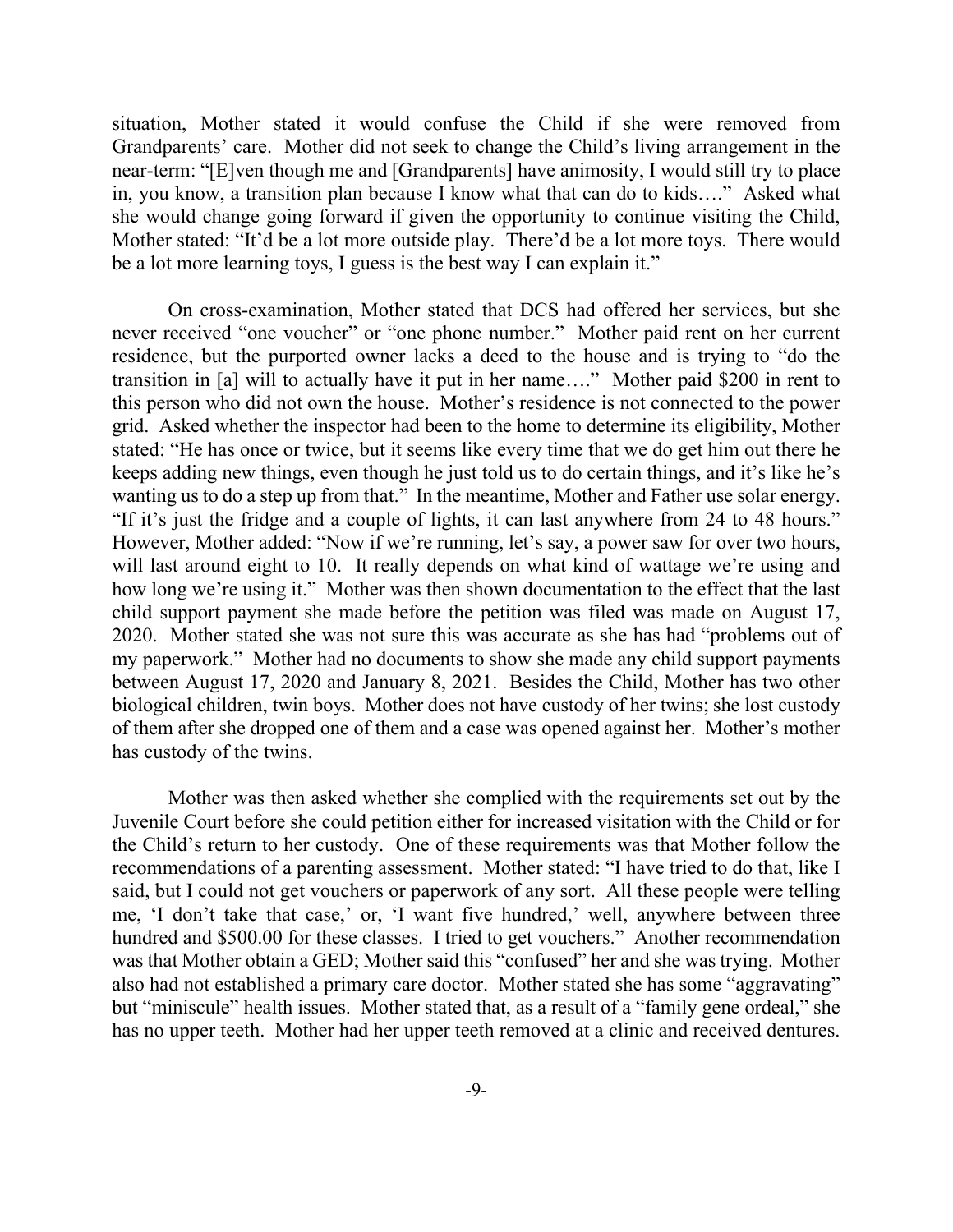As of trial, Mother had not set up any substance abuse education classes. Asked if she would likely pass a drug screen, Mother stated: "Most likely, yes. But, once again, I eat and smoke CBD, which, also, has THC in it." Mother clarified that she would, in fact, fail a drug screen for marijuana. Asked why she had not continued to follow recommendations with respect to a mental health assessment, Mother stated that her team of social workers and/or therapists had retired and she had not found a new support system she was comfortable with. Mother acknowledged having physically assaulted Father in front of an officer. Mother said this was "a detrimental mistake on my side." Mother was asked about undergoing anger management, family counseling, domestic violence counseling, or parenting classes, and her consistent response was that she had not received any phone numbers or vouchers for such classes. Mother acknowledged an incident in which she physically assaulted Father in the presence of the Child. Mother stated that she has never had a driver's license; she only has a learner's permit. Regarding Mother's ability to pay child support, Mother acknowledged making a \$200 payment on October 27, 2020 toward fines associated with a "domestic and resisting arrest" offense. Asked if this payment was made during a time when she not paying child support, Mother stated: "No, Ma'am, not at that moment. We were trying to keep everything diverse so we weren't sitting there broke because of bills."

Asked about an incident whereby she received a black eye, Mother said her black eye came from Father "accidentally elbow[ing]" her when the two of them were working on a car. Mother was then asked about her failure to get the Child all of her vaccinations. Mother responded: "If I do not agree with a shot, why would I give it to my child?" As to her mental health diagnoses, Mother stated she has bipolar disorder, anxiety, and depression. Finally, asked why it took Grandparents filing a petition seeking to terminate her parental rights before she began to regularly visit the Child or pay child support, Mother testified: "It was, more or less, confusion about COVID, number one, 'cause everything was closed, so I think all parties were kind of confused on what to do because nobody wanted to go to each other's house, nor could we. And with everything closed, what are we supposed to do?"

Father was next to testify. Father works for a window-cleaning company, where he is a manager and has anywhere from five to 14 people working under him at a time. Father himself sometimes cleans windows and pressure washes. The work is both commercial and residential. Mother works at the same company. Referring to his 1099 form, Father stated his gross income for 2020 was \$18,861.00. Father had worked at this windowcleaning company for around a year and four months as of trial. Father's job involves a lot of travel as he cleans the windows of fast food restaurants around the country. Father is out of town for around two weeks per month. Father has to pay for motels for other employees as well as his own expenses. Father spent around \$9,000 in the past year on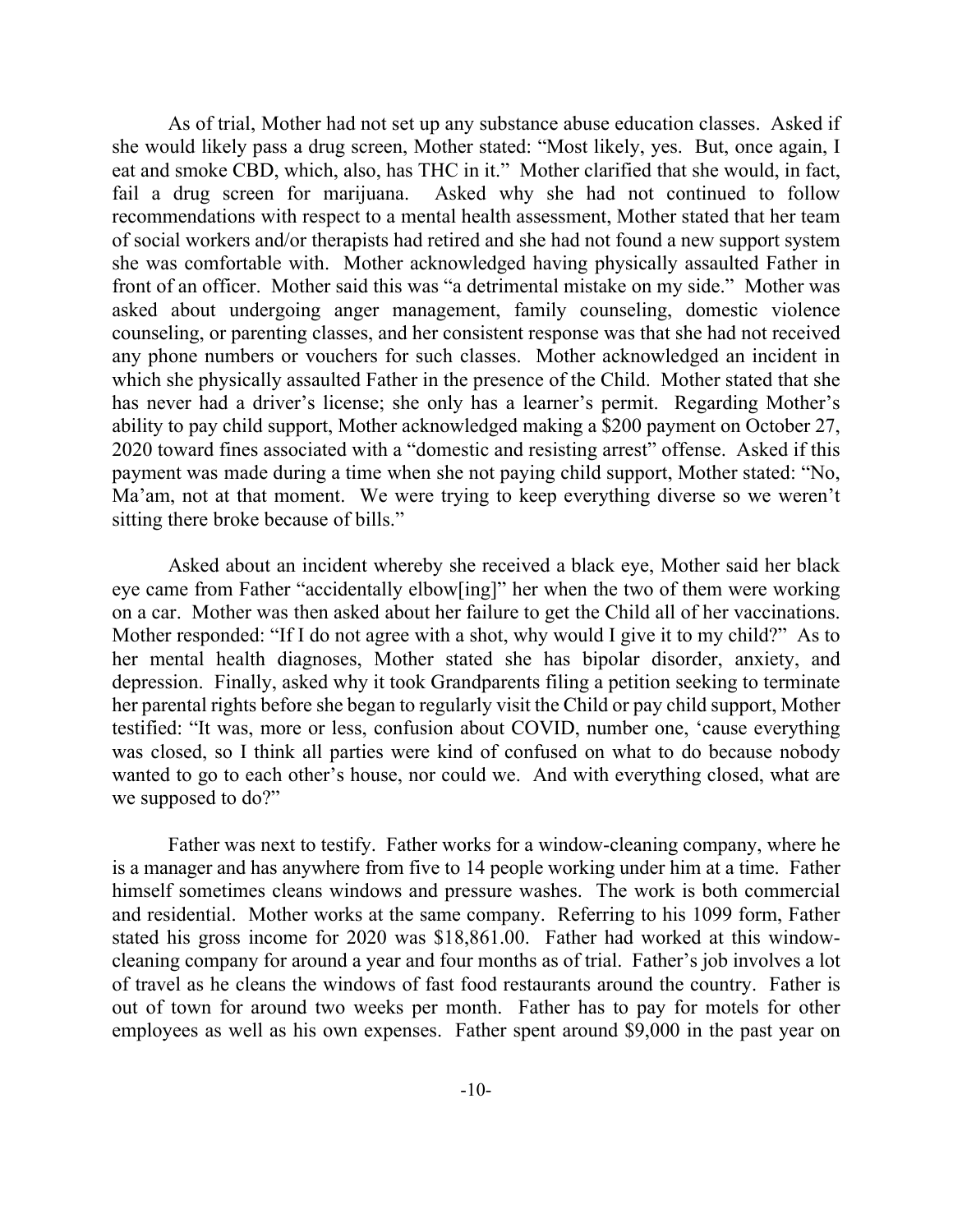expenses. Father was asked whether he paid any child support in the relevant time frame leading up to the petition's filing:

Q. And they have alleged that you have abandoned [the Child] by failing to make reasonable payments toward her support. Sitting here today, can you say you made any payments, child support payments, between September 8, 2020 and January 8, 2020, or 2021?

A. I'd have to refer back to the paperwork like my wife, but I know I made payments and I know when I couldn't get to the courtroom, or courthouse because they were closed during the COVID stuff, and Unicoi County was closed off and on and I -- like I said, I'm only in town a little bit here and there. So I'd show up there, they'd be closed, I wouldn't be able to do anything. I have called Darrin Shelton on multiple occasions and so has my wife. He said not to worry about it, they weren't putting warrants out for anybody's arrest during the COVID. I would show [Grandparents] that I have their child support money and I have shown them many a'times that I had their child support money, that the courthouse was closed. During visitations, I told them this.

Q. Let me ask you this.

A. They would tell me not to worry about it.

Q. Let me ask you this. When you were in court in Unicoi County with Judge Shults, did that Court tell you how you had to make your child support payments?

A. Yes, Sir. I had to pay...

Q. What did Judge Shults tell you?

A. Paid cash at the Juvenile Court area of the courthouse, like the, the office for Juvenile Court. I had to...

Q. So he told you you had to make the payments in person?

A. Yes, Sir.

Q. And you couldn't mail any payments?

A. We called Darrin and asked if we could mail them in and he said no and he said no to us paying with a card, also.

Q. Okay. Have you -- in that, in that same period, September 8, 2020, January 8, 2021, have you given or offered any nonmonetary support for [the Child], like clothing, diapers, wipes, anything like that?

A. Yes, Sir. We have actually offered and asked her -- asked [Grandparents] if they needed anything, and they told us, "No, she's just fine," on multiple occasions. Every visitation, we ask her that.

Q. Have the petitioners ever refused to accept any tangible items of nonmonetary support from you?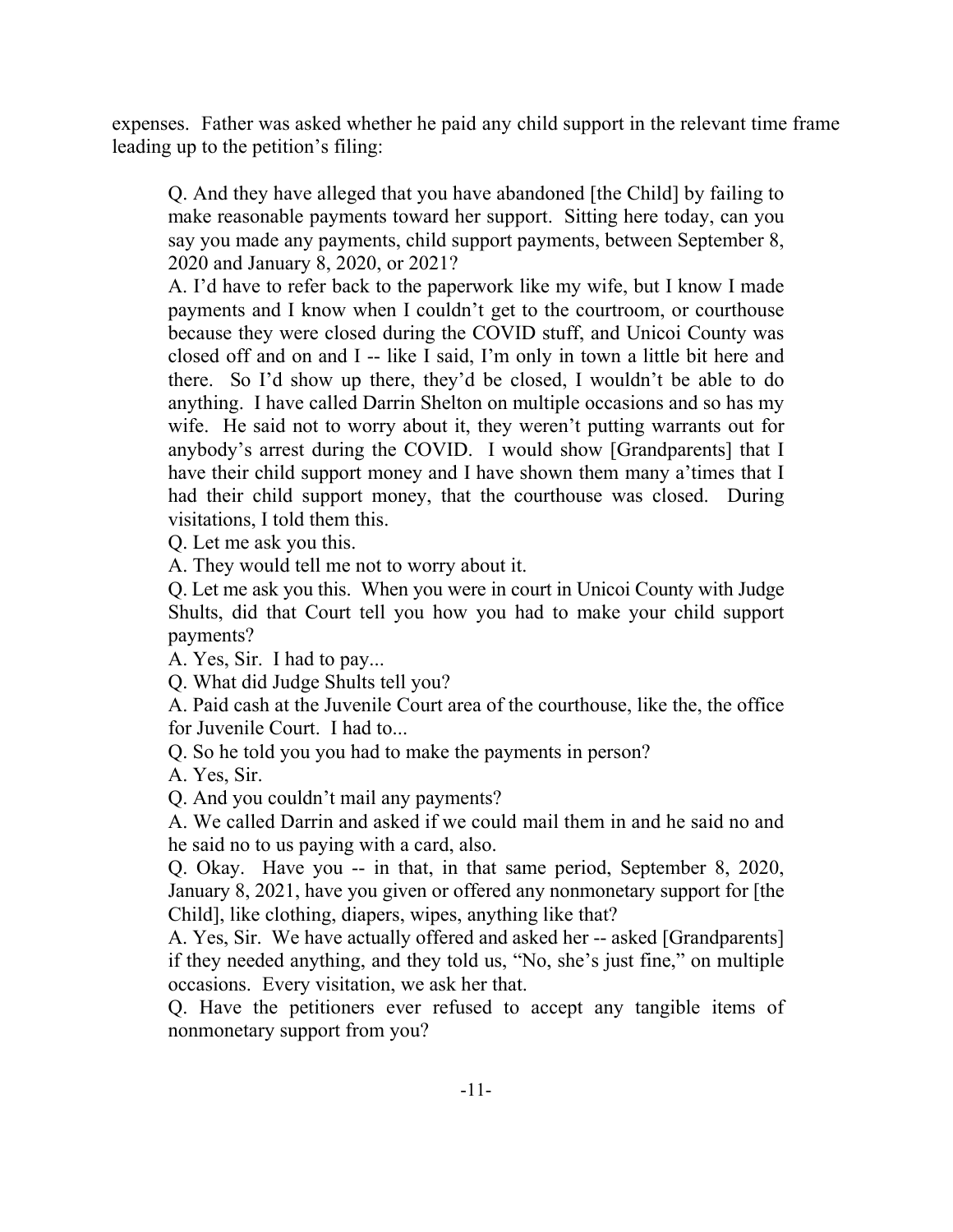A. One time over a toy, they told us to just take the toys with us. Otherwise, I don't know what happens to any of the toys we buy so -- and, yes, we have boughten (sic) stuff for our daughter.

Q. Okay. Has there been Christmas gifts, things like that?

A. Yes, Sir. We had Christmas at Cracker Barrel before Christmas, or I can't remember if it was before Christmas or right after Christmas. But I actually made a big ordeal about having a visitation for Christmas.

Q. Okay. And you think you may -- gave Christmas gifts at that time? A. I did. Q. Okay. THE COURT: Christmas what year? 2020? A. This last year. THE COURT: 2020? A. Yes….

Father testified that Grandparents refused him visitation with the Child on the Christmas before last. Father elaborated: "I really feel a lot of looking for manipulation in it or, 'You're going to do it my way. I'm not working with you.' My mom knows many a'people. She could have many a'people come with her for us to have more visitation." As to why he missed certain visits, Father stated the parties' schedules were off. On one occasion, Father skipped a visit because it was raining and the Child "don't need to be outside in the rain because we can't go to an inside visitation because of COVID." Father stated that often times on visits he talks to Grandparents so as to allow Mother to have quality time with the Child because Grandmother "blurts out things." Regarding what he does on visits, Father stated: "I tell [the Child] I love her, 'Daddy loves you.' I've counted with her. I have done colors with her a couple times." The Child had referred to him as "dad" or "daddy," but does not do so anymore. Father testified he does not feel as though he has the relationship with the Child he should. Father stated he had been begging for reunification for the past seven months.

Father then was asked about the results of a psychosocial assessment he took. The report stated that Father needed a psychiatrist for medication management to assist with "affect regulation and impulse control." Father testified: "I refused to ever take meds again in my life. I'm -- I cannot be a lifeless drone and carry out my job. If you need me to further explain 'lifeless drone'...." Father stated that the medication he took as a child made him feel horrible and he was "very violent" while on them. Asked if he thought he could benefit from therapy for learning empathetic or social skill development, Father stated: "No, Sir. I don't feel I need that. Even in my current job, I'm, literally, out in the public all over the United States. I do perfectly fine socializing with other people." Father stated, however, that he did not object to parenting classes. Regarding electricity at his residence, Father stated he has a solar power system as he has had issues with the county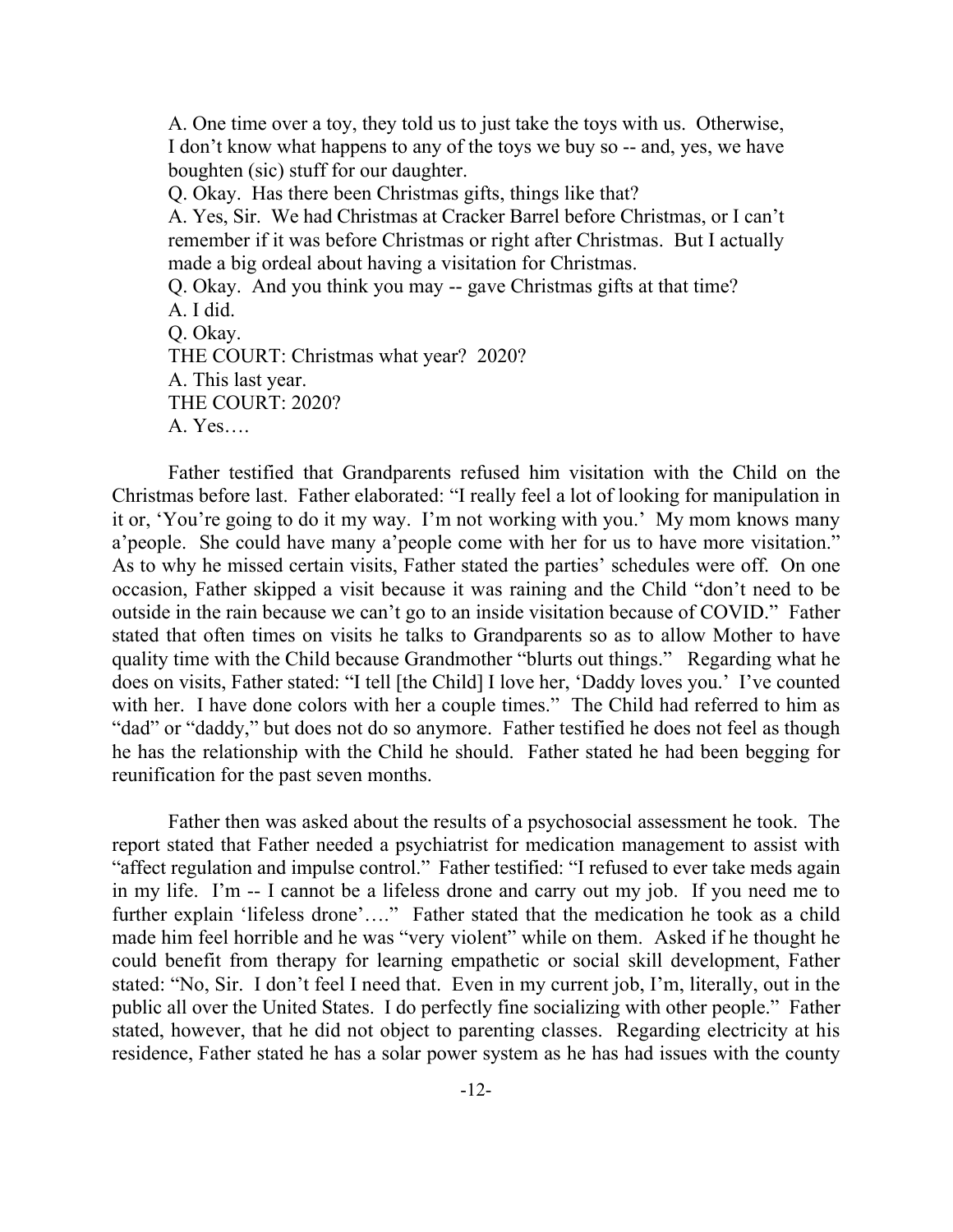inspector on getting hooked up the grid. Father stated this solar power system operated everything in the house that needed operating. For heating, Father has a wood stove. On the subject of DCS services, Father stated he did not partake in these because he could not afford them and could not get a voucher. Father stated he tried but failed to obtain a parenting assessment. Father testified that he has no outstanding legal issues. Father stated that all of Mother's legal issues were resolved, as well.

On cross-examination, Father characterized part of his work as "just driving around listening to music." Father was shown a document reflecting he paid \$100 in child support on August 17, 2020, the same day Mother made her last child support payment before the petition was filed. Father explained: "We, typically, do 90 percent of everything in our life together." Father stated his child support was paid in full as of trial. While Mother underwent a parenting assessment, Father underwent a psychosocial assessment. Father testified to his refusal to cooperate with medication or psychotherapy:

Q. The first recommendation, that you obtain medication management from a psychiatrist, which you testified that you did not agree with, correct?

A. I'm going to tell you like I tell everybody, nobody's going to force me to eat medication.

Q. All right. But the second recommendation is psychotherapy.

A. I don't need psychotherapy, I don't need a therapist.

Q. So you simply refuse and state that you don't need psychotherapy, that's why you...

A. I don't need psychotherapy because...

Q. ...did not follow that recommendation?

A. ...because my mother or CPS and you say I need it.

\*\*\*

Q. The next recommendation is individual and group therapy. Is that a recommendation you plan on following?

A. I'm actually okay with, with the family therapy thing that's on here. But, like, I don't feel like I should have to discuss my problems with any other human being except for between me and my wife.

Q. Okay. And have you made any attempts to obtain family counseling? A. I -- my wife went and called a whole bunch of numbers and nobody would help us with anything.

Q. Did you make any attempts to obtain family counseling?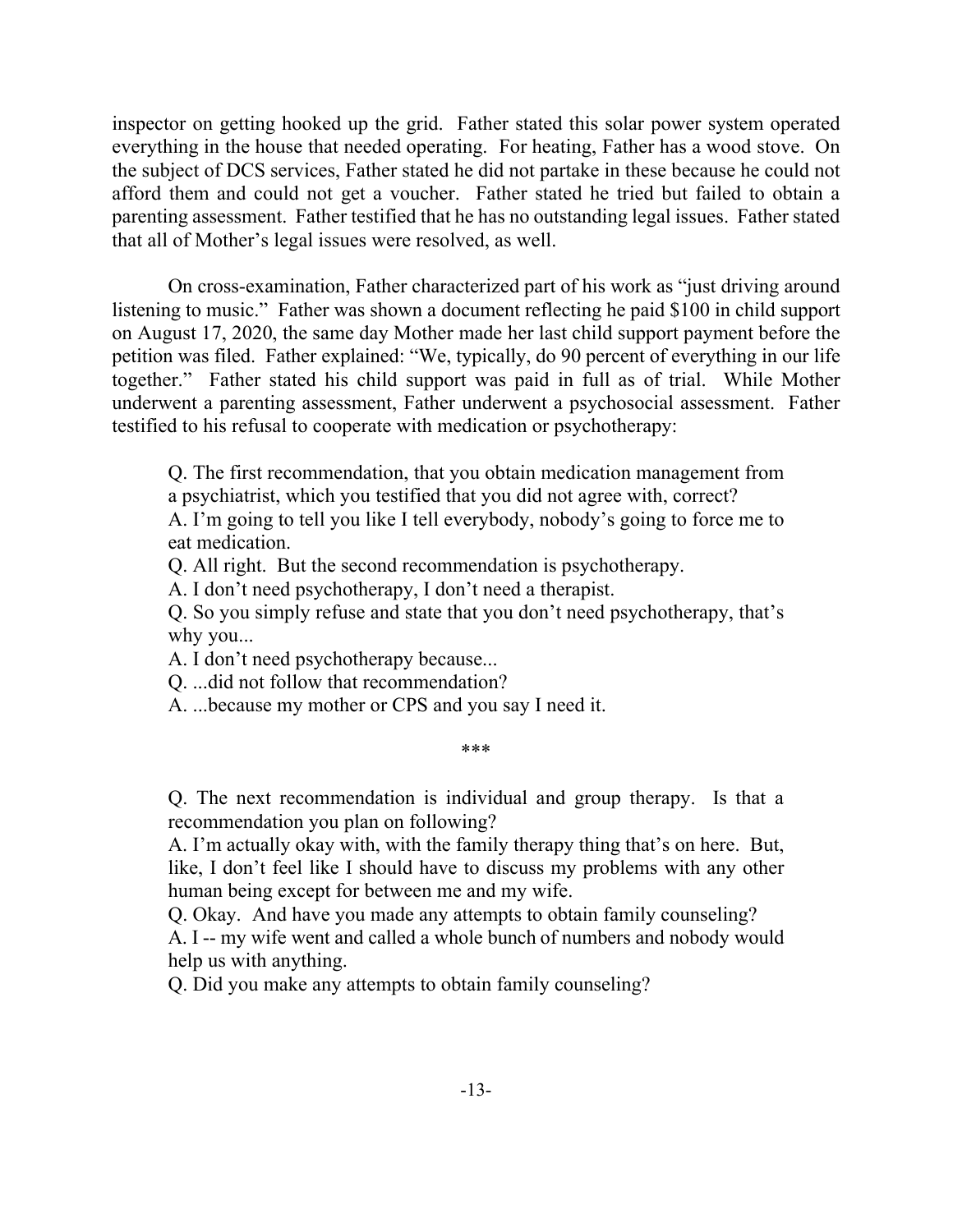A. I have to work, Ma'am. I work constantly. Whether it -- whether it's I'm working on the house, whether out helping the neighbor or helping somebody, helping somebody broke down on the side of the road, it doesn't matter, I, literally, work constantly, not necessarily for monetary gain. Sometimes it's just to be a decent human being.

Father was shown a series of messages between him and Grandparents to the effect that they were not refusing him visitation. Father said he does not do video visits with the Child because his mother will "monopolize" the visits. Father then explained his views on authority in general:

Q. What I'm asking is you, you just saw just a few minutes ago with your attorney the copy of the final court Order from Unicoi County Juvenile Court...

A. Uh-huh.

Q. ...that states exactly what you have to do to work towards reunification, correct?

A. Yes, but you also can't force anybody on this earth to do exactly as you want them to do. That is illegal. It's called slavery and fascism...

Q. You understand that that's...

A. ...which is illegal.

Q. Whether you want to follow those recommendations or not, that is the orders...

A. Everybody had laws -- has laws…

Q. That's not [Grandparents'] choice?

A. ...and rights. Where your feelings begin, my rights don't end. Where my feelings begin, your rights don't end, and that's, literally...

Q. But you understand that was not...

A. ...that's, literally, how I don't -- you can't force somebody to do something that is against their body and their will. The medication will make me sick and make it where I cannot provide for anybody, let alone myself.

Q. But you understand that those recommendations and the orders of the Court were not...

A. I have not...

Q. ...the choices made -- let -- can I finish my question, please?

A. I have not been on meds since I was 14 years old, Ma'am. I'm not going back on them.

Q. I'm trying to ask you a question. You understand that [Grandparents] aren't the ones that came up with those recommendations and orders, right? A. It's just a recommendation, though.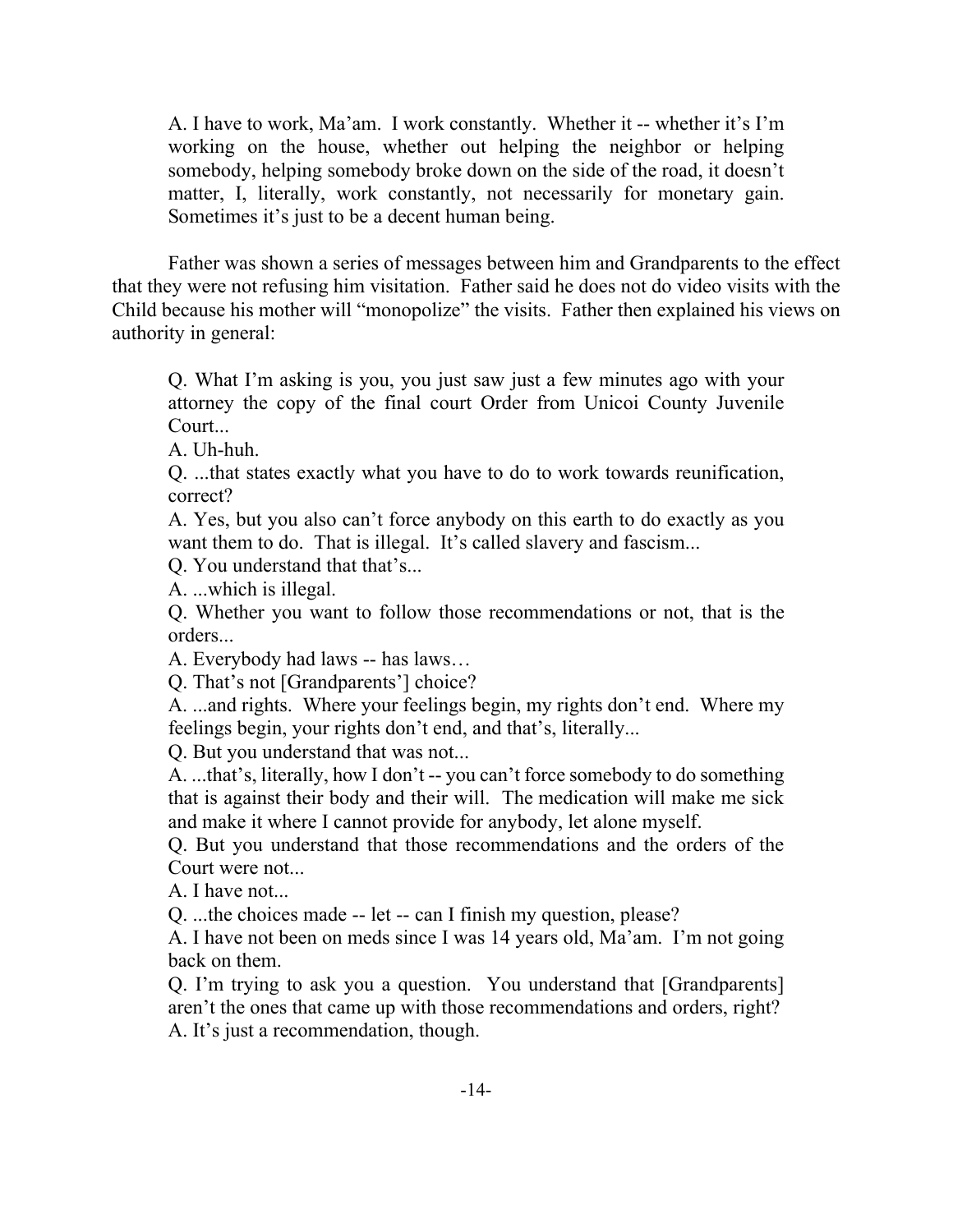Q. The Court's Order says that you have to follow the recommendations of that assessment, correct?

A. (No audible response.)

Q. And the Court's Order doesn't -- says that if you want reunification with your child, that's what has to happen. It doesn't say you have to do these things. It says you have to do them if you want reunification. Do you understand that?

A. So you're telling me I have to do exactly what my mother and Child's Protective Services wants yet I'm a grown adult? That's not how this works and I -- my attorney was a hack job last time that didn't stand up for anything proper even though I prevent -- presented him with plenty of evidence.

Q. Do you understand that the Judge is the one who wrote and signed that Order, that [Grandparents] didn't make up those -- the court Order, they...

A. [Grandparents]...

Q. ...didn't have a say in it?

A. And [Grandparents] and the guardian ad litem pretty much had say-so of whatever happened and it was their way and nobody else's way was okay and the only people they listened to was them.

Q. But you're saying that you want...

A. I'm saying that...

Q. ...reunification but you're not...

A. ...there was enough perjury at the last...

Q. ...willing to follow the Court orders?

A. ...court date that when I, or if this doesn't go right, I've got my own ordeals to handle legally with this state.

THE COURT: What do you mean?

A. I plan on going after Unicoi County with a lawsuit. Like, my boss is already in on it, too. So I have the funding to do it, finally, something I didn't have before.

Tony P., owner of the company Mother and Father work for, was the last witness to testify. Asked how he would characterize Father's demeanor, Tony P. stated: "Professional and very hyperactive and hardworking, outgoing." Tony P. testified Father has no problem expressing his opinions to him. Regarding Mother, Tony P. said he was pleased she was going to continue working for the company. Asked if he had offered to fund a lawsuit against Unicoi County like Father testified to, Tony P. replied he had not.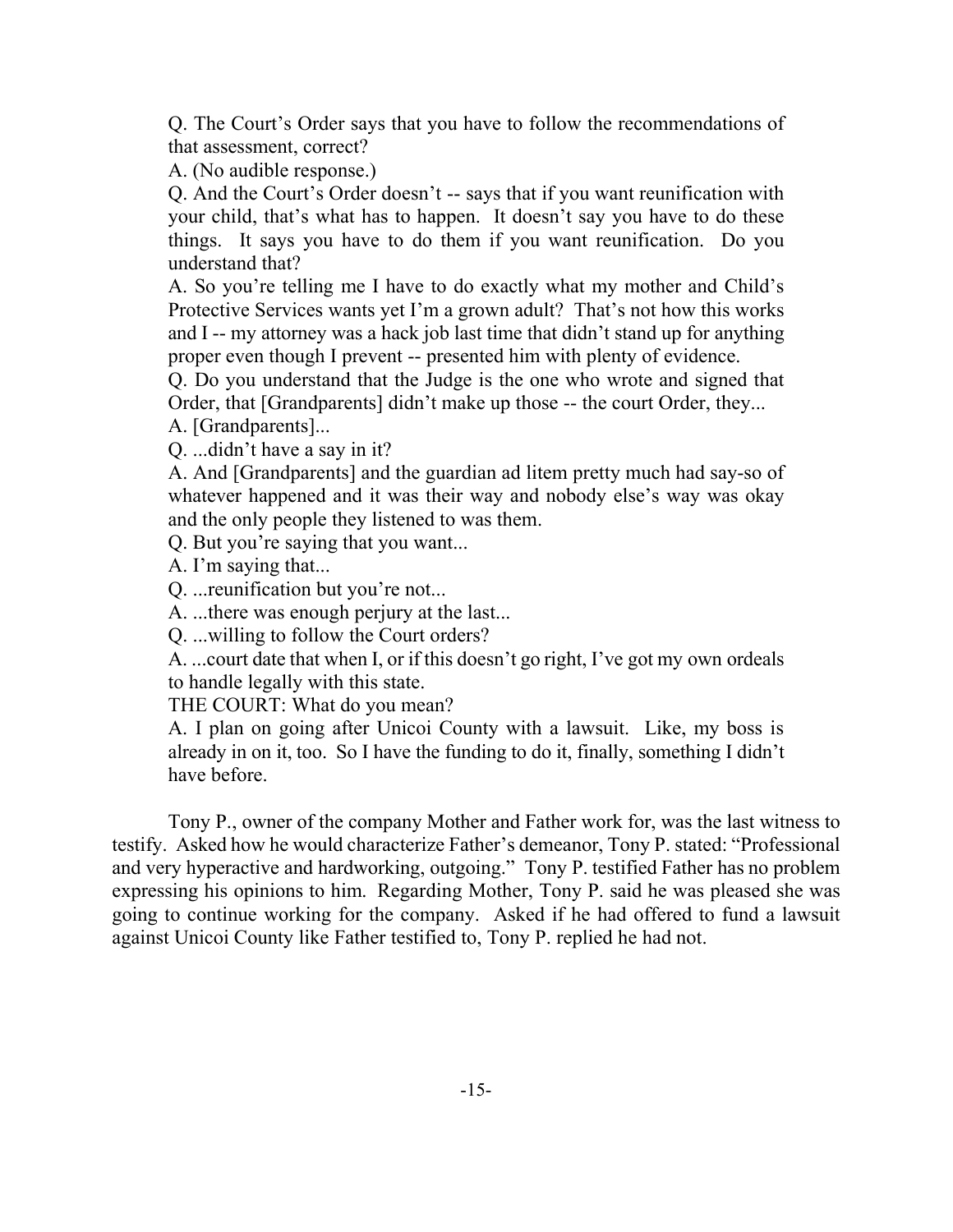In July 2021, the Trial Court entered its final judgment terminating Mother's and Father's parental rights to the Child. The Trial Court found, by clear and convincing evidence, that the ground of abandonment by failure to support was proven against Mother and Father. The Trial Court also found the ground of abandonment by failure to visit was proven against Father; it did not rule on this ground with respect to Mother although the ground was alleged against her. The Trial Court found further that Grandparents failed to prove the ground of persistent conditions against either parent. Lastly, the Trial Court found that termination of Mother's and Father's parental rights is in the Child's best interest. In its detailed final judgment, the Trial Court found, in pertinent part:

10. Respondents' home is not suitable for children. It failed multiple inspections for electrical power, and Respondents have rigged a solar system that charges a bank of car batteries to provide limited power to the home. There is no hot water.

11. Respondents have no ownership in the property and no lease agreement. 12. The relevant four-month period for abandonment for both of Respondents is September 8, 2020, to January 7, 2021.

13. During the four months prior to the filing of the Petition, the parties had planned for seven visits—essentially two times per month, and mother attended three and father attended two visits during the entirety of the relevant four-month period.

14. Besides [the Child], the Petitioners' youngest son lives with them. There is no evidence of any domestic problems in the home of Petitioners.

15. The Unicoi County Juvenile Court allowed supervised visitation by Respondents. Petitioners were responsible for providing the supervision. The Respondents visited [the] child on September 7, 2020, and missed their visit scheduled for September 24, 2020. The Parties used FaceBook Messenger to establish their visits. The reason the Respondents missed the September 24, 2020, visit was they believed rain precluded the visit. There was a pavilion at the arranged visit point and the rain excuse was unpersuasive.

16. On October 2, 2020, Mother cancelled before her visit—claiming she lacked a ride. Both parties visited the child on October 21, 2020. Parties were offered November 1, 2020, and they indicated they could not attend, and they refused a video visit. The Mother and Father did visit with [the] Child on November 19, 2020. On December 8, 2020, they visited but were 30 minutes late. Mother was scheduled to visit on December 18, 2020, but missed and Father was out of town.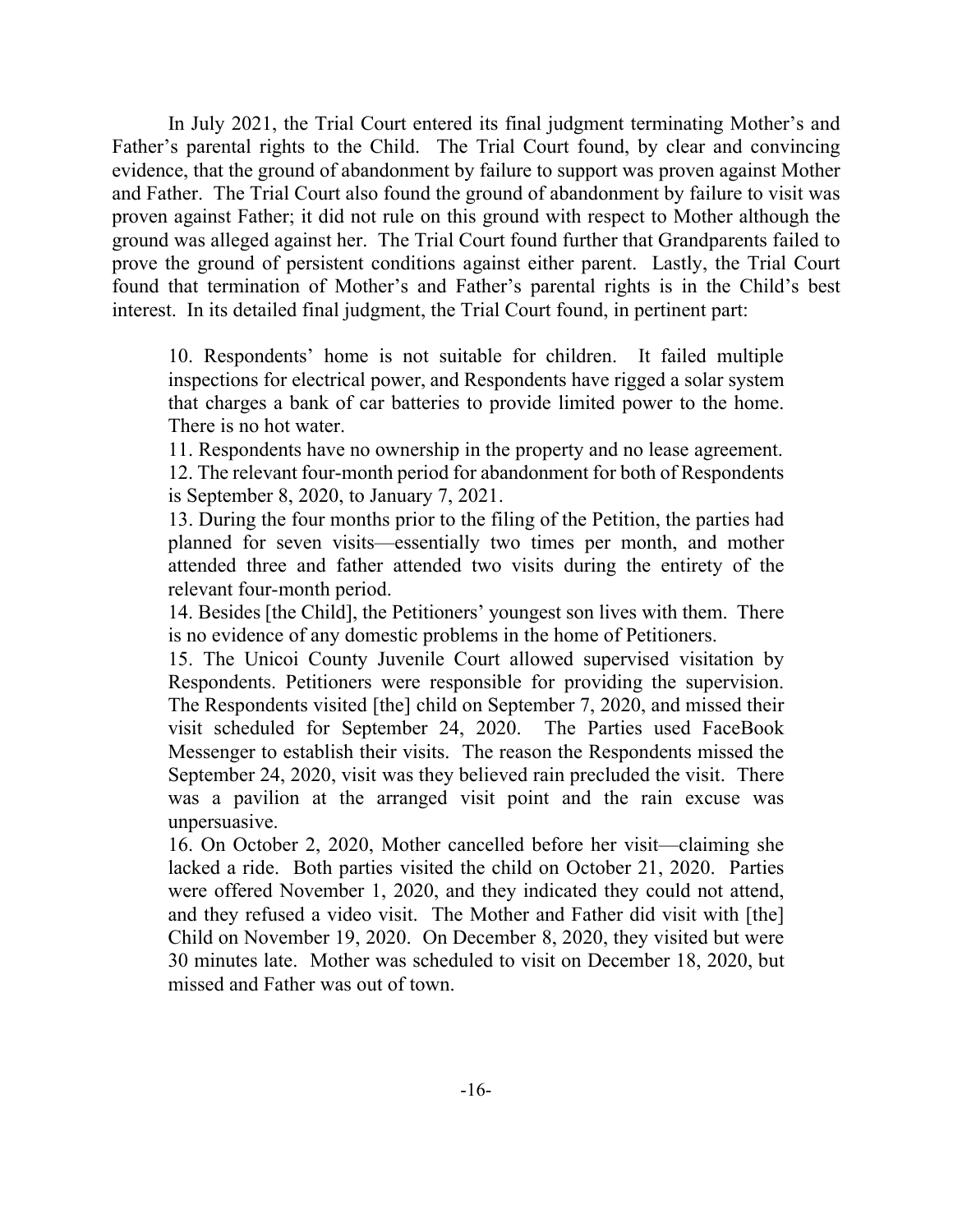17. Both parents are capable of working. Father travels throughout the Southeast cleaning windows at [fast food restaurants]. He also coordinates with other individuals to fulfil<sup>[1]</sup> a window cleaning contract at numerous restaurants. He had started this job four months prior to the relevant fourmonth period.

18. Mother's work history is less clear. She has worked at Krispy [Kreme], a gas station, and then for her husband since they lost custody of their child, 19. Mother and Father refused to give their address to Petitioners. In the past Mother and Father had used marijuana, and now they consume a substance called "Dabs" which is a concentrated form of marijuana. The Dabs the Respondents use are a highly concentrated form of CDB, and it is unclear from the evidence that the Dabs they are using contain any THC.

20. During the Respondents' visits with the child, Father has very little interaction with [the Child] and most interaction is between the Mother and child.

21. Although [the Child] will be three years old [in] August … 2021, she communicates at the level of a sixteen-month child. The Petitioners are working with and have arranged taking her to occupational and speech therapy. Therapy started in February 2021. The therapies are weekly for 45 minutes for each therapy session.

22. Petitioner [Grandfather] is [a] flight nurse, and he works 24-hour shifts in several states. [Grandmother] stays at home with [the Child] and their 20 year-old son.

23. Father dislikes and resents his mother. His rage is unsettling. This aggressiveness was evident in the courtroom as Father demonstrated distinct anger and temper towards her during his testimony. It would be distressing for [Grandmother] to be in the presence of her son alone.

24. For visits with [the Child], the Petitioners require 24-hour confirmation. This is reasonable because of Respondents['] inconsistency in appearing for scheduled visits.

25. During video conferencing, Father engages [Grandmother] more than he does the child.

26. During the relevant four-month period prior to the filing of this cause of action, neither Respondent paid child support to Petitioners. Mother is required to pay \$30.00 a month, and he is required to pay \$50.00 per month. During this same period, Father would carry large amounts of cash and would often purchase small items, such as coffee, with a \$100 bill.

27. After the filing of this action, Respondents began paying, more or less regularly, the limited child support ordered by the Unicoi County Juvenile Court.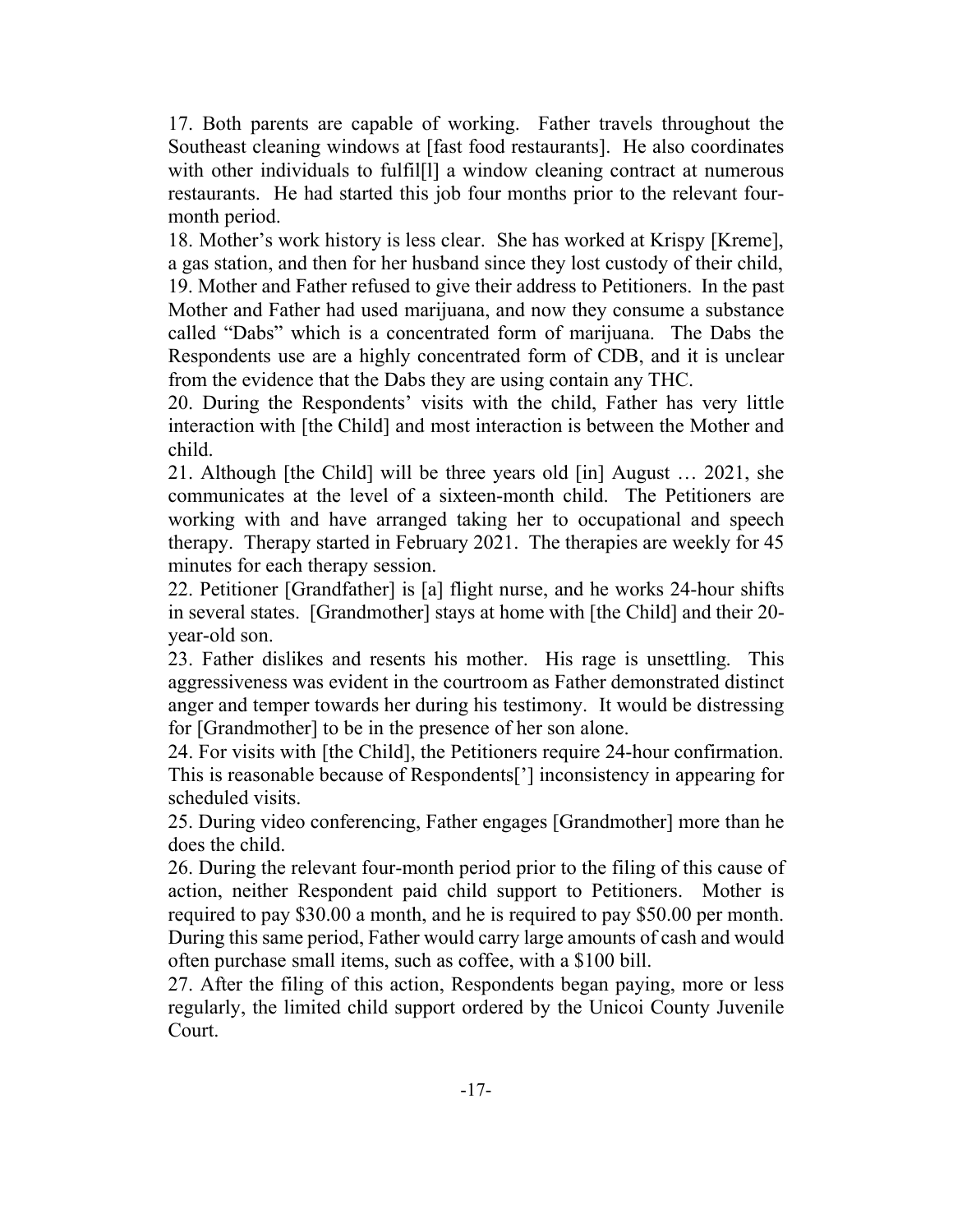28. The parents have not provided material items for the child, although they exhibited to the Petitioners new clothes, a newly-acquired expensive phone, and hairstyling to indicate they were not having difficulty finding money to pay for things. Respondents had discretionary funds but refused to make minimal child support payments.

29. Father suffered from bi-polar disorder, ADHD, and oppositional defiant disorder as a child. Now Father self-medicates with marijuana. When Respondents did have the care of [the Child], the child was behind on her vaccinations and doctor appointments.

30. Mother has engaged in long-term drug use and various acts of violence. When she was eight months pregnant with [the Child], she locked herself in her car and beat her own belly and cut herself. She has committed domestic abuse towards Father, which left marks on Father's neck. [The Child] was present when this occurred. Furthermore, Mother has physically struck a police officer.

31. In early 2020, Respondents provided power to their … home by running automobiles to charge a bank of car batteries in the home.

32. When the parents had custody of [the] Child until she was six to eight months old, they lived in multiple residences, at least one of which was an unfinished home.

33. Mother provided various excuses for not receiving mental health care for example blaming providers' retirements. She has substituted smoking and eating hemp for mental health medications prescribed for her.

34. Mother made \$8,000 in 2020 working for [a window-cleaning company], and she expects to have a contract with the organization to earn more money in 2021.

35. Respondents' home lacks a working cooktop, the washer and dryer do not work, there is no hot water, the basement is partially open to the outside, the bathroom is under renovation, the upstairs is partially finished, and she burns candles to mask the musky smells in the home. The home is heated by a wood stove in the basement.

36. When [the Child] was present, Mother did threaten to harm herself with a kitchen knife.

37. Mother would fail a drug screen for marijuana.

38. Mother has not participated in anger management classes, family counseling or domestic violence classes. No testimony was offered to contradict Mother's assertion that DCS failed to assist her in obtaining classes.

39. Mother has never had a driver license, but she now has a learner's permit. 40. Mother suffers from untreated bipolar disorder, anxiety and depression.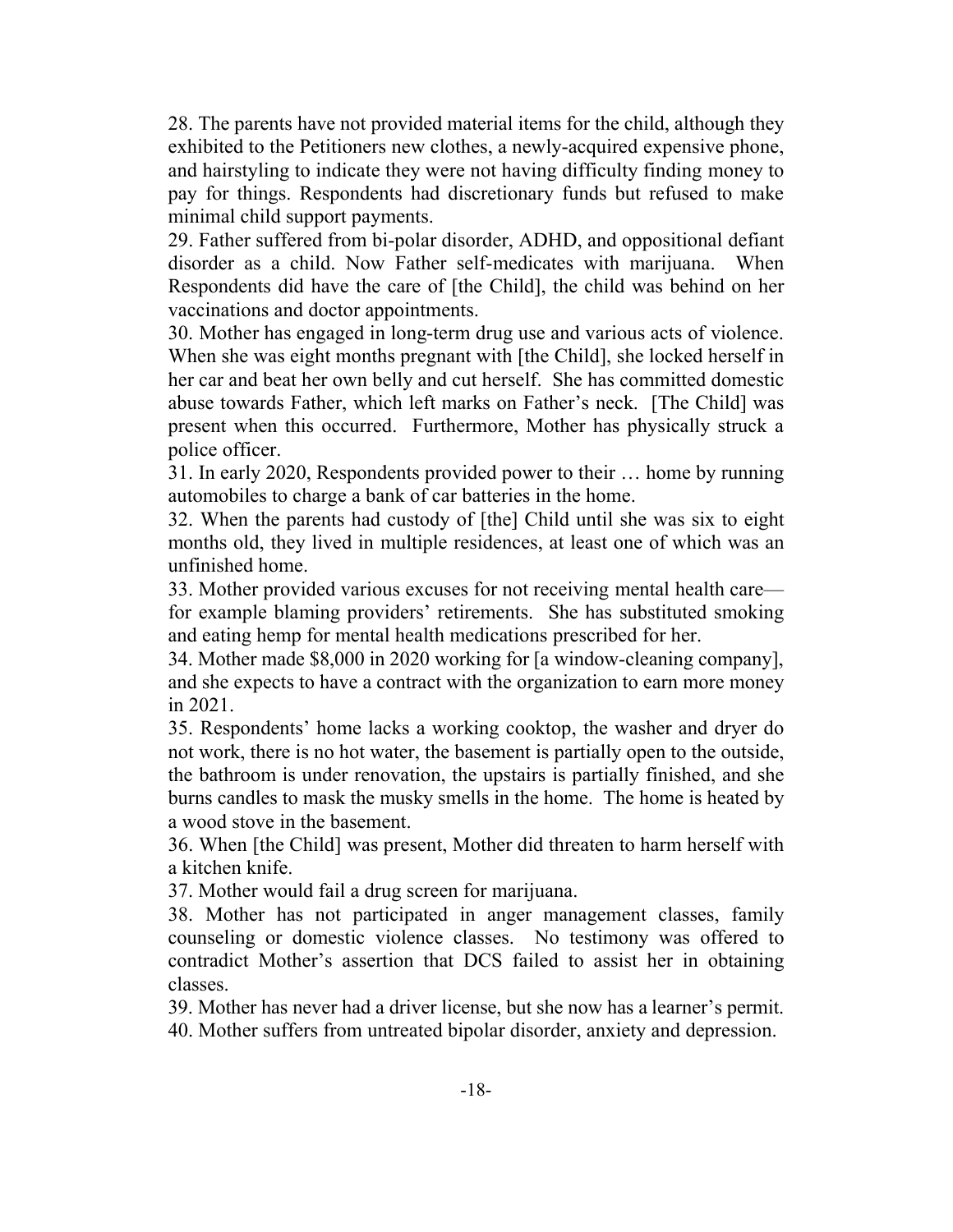41. Father earned \$18,861 in 2020 working for [a window-cleaning company]. In addition to cleaning [fast food restaurant] windows, he arranges for others workers [sic] to clean [fast food restaurant] windows in various locales throughout the nation.

42. Petitioners and Respondents struggled to schedule Respondents' visits with [the] Child. Based on the testimony and demeanor in Court, the difficulty in communicating, the impasses on meeting times, and the general hostility displayed in communicating and meeting between the parties is a direct result of Father's intransi[g]ence, contempt for Petitioners—especially his mother, and his determination to undermine authority. Mother is secondarily [responsible] for the difficulty, because she follows the lead of Father.

43. Father's attitude towards authority goes beyond a streak of independence and second-guessing into open contempt and hostility toward anyone who does not comply with his viewpoints. For example, Father said his boss was going to fund a lawsuit against Unicoi County related to Father's grievances, but his employer denied this.

\*\*\*

#### 2.1 Abandonment by Failure to Visit—Father

\*\*\*

The relevant four-month period that is prior to the filing of the Petition is September 8, 2020 to January 7, 2021. During this relevant four-month period, Father did visit [the Child] on two occasions. However, the parties had only agreed upon two short visits per month. Due to the limited amount of visitation, the question is whether the visits constituted "token visitation"….

\*\*\*

Neither parent has a healthy parental relationship with [the Child]. Their efforts have not been sufficient to demonstrate a reasonable attempt to forge a meaningful relationship with the child. The parents refused several offers to visit, were late to some visits and were no-shows on others. Significantly as to Father, he engaged his time at visits focused on his mother instead of interacting with [the Child]. Certainly, by clear and convincing evidence his visits were token. The parents have done little to seek court-ordered expansion of their parenting time, nor have they requested the Unicoi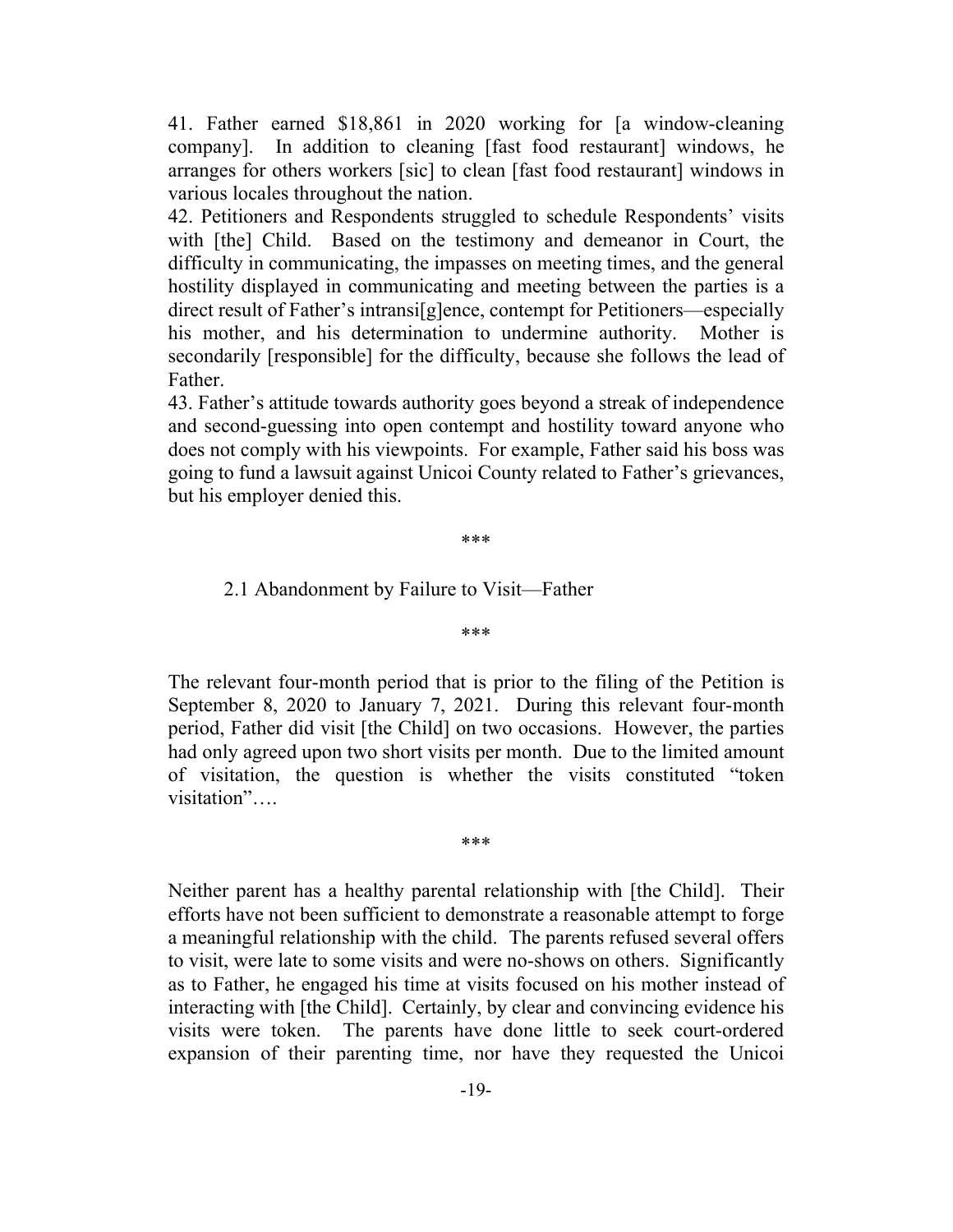Juvenile Court to establish a visitation schedule. The Petitioners did not preclude or impede parents in scheduling parenting time.

Wherefore, the Court finds that Petitioners proved by clear and convincing evidence the statutory grounds of termination of parental rights against Father for abandonment of the child by willful failure to visit the child pursuant to Tennessee Code Annotated sections  $36-1-113(g)(1)$  and  $36-1 102(1)(A)(i)$ .

### 2.2 Abandonment by Failure to Support—Father

During the relevant four-month period for determining abandonment by Father is September 8, 2020 to January 7, 2021. Father never paid or offered any support for [the] Child during the relevant four-month period. As to whether the failure to support was willful, Father offered no persuasive explanation on why he failed to pay. He was working during the relevant four-month period, and he never indicated he could not afford the payment. Finally, he was carrying large bills of money that was observed by Petitioners, and he seemed to have acquired new clothing and an expensive mobile phone. His excuse that he was not allowed or able to make a payment at the courthouse in Unicoi County during the entirety or any portion of the four-month period was unbelievable. His child support was set low, and Father willing[ly] elected not to pay support until the Petition was filed.

Wherefore, the Court finds that Petitioners proved by clear and convincing evidence the statutory grounds of termination of parental rights against Father for abandonment of the child by willful failure to support the child pursuant to Tennessee Code Annotated sections  $36-1-113(g)(1)$  and  $36-1 102(1)(A)(i)$ .

### 2.3 Abandonment by Failure to Support—Mother

Again, the four months preceding the filing of the Petition is September 8, 2020 to January 7, 2021. During this period of alleged abandonment by failure to support, Mother made no financial payment to support [the] Child. She provided no tangible in-kind support during the relevant four-month period.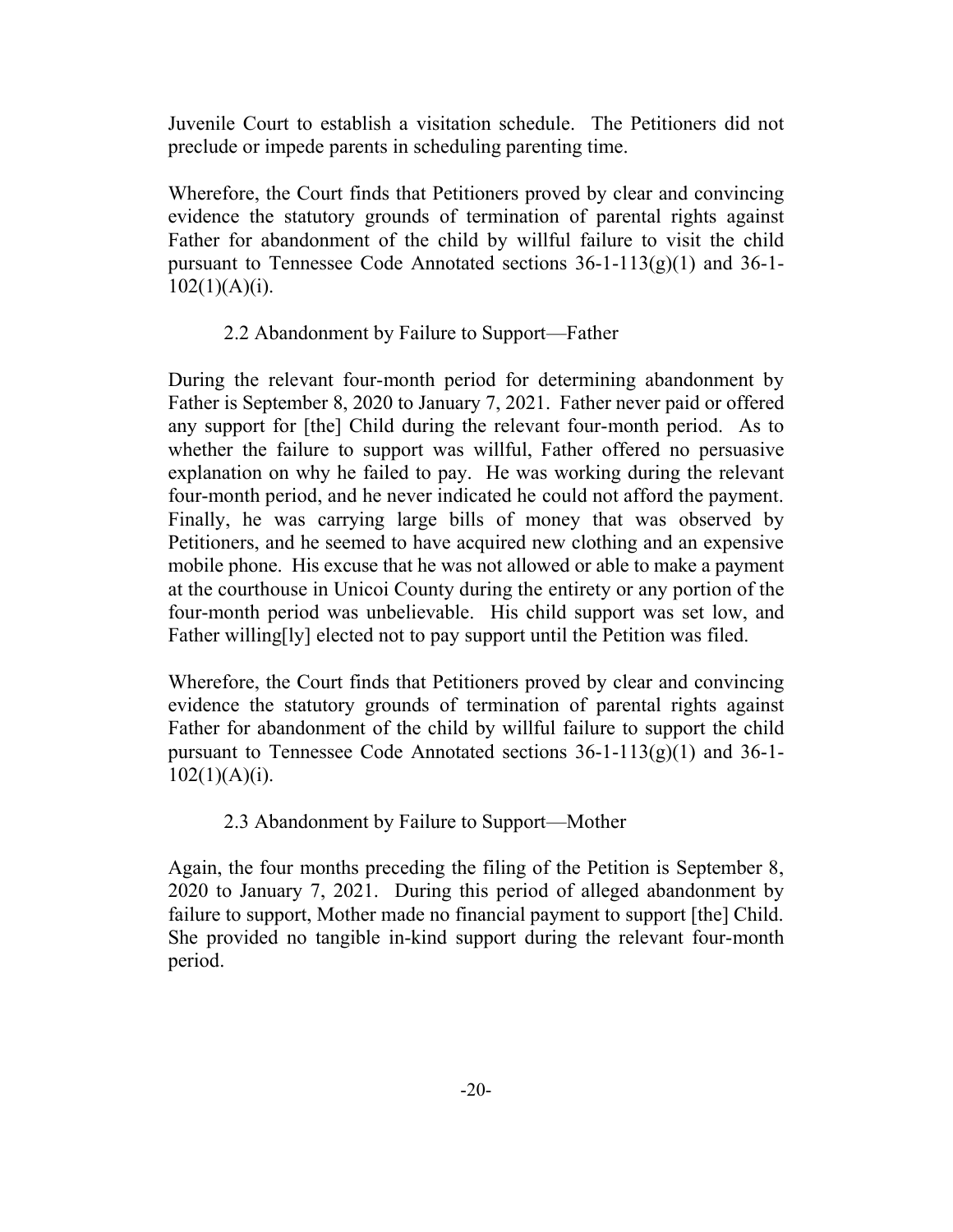The question is whether Mother proved, by a preponderance of the evidence, that her failure to support [the Child] during this period was willful. Having found that Mother failed to support [the] Child during the relevant fourmonth period for the statutory termination ground of abandonment, the Court must conclude whether Mother was persuasive that she had "justifiable excuse" for not financially supporting the Child.

\*\*\*

Mother failed to persuade the Court she was unable to provide some support to her child. She provided no support, and the evidence was not persuasive that she lacked the ability or means to make small payments. She could have mailed support to the attention of the Petitioners. Mother was capable of working, and she and Father had established a household together prior to the four-month period. Mother made \$8,000 during the year 2020, and the total of her four child supports payments [sic] during the relevant four-month period was \$120. She never made the first \$30 payment. She willing[ly] refused to make a child support payment as a result of malice to Petitioners and disregard of her child support order.

Wherefore, the Court finds that Petitioners proved by clear and convincing evidence the statutory grounds of termination of parental rights against Mother for abandonment of the child by willful failure to support the child pursuant to Tennessee Code Annotated sections  $36-1-113(g)(1)$  and  $36-1 102(1)(A)(i)$ .

\*\*\*

Upon a review of the various orders entered in the Juvenile Court of Unicoi County regarding [the] Child, there was an order that reflects a finding of dependency, neglect, or abuse with respect to [the] Child that was entered on April 24, 2019. This order reflects that an adjudicatory hearing was held on March 13, 2019, and the order states "[t]he parents stipulated to dependent and neglected." The threshold question before this Court is what are the conditions that led to the child's removal that still persist? A court speaks thru its orders, and it is the Juvenile Court's adjudicatory hearing order that is the location for the answer to this question.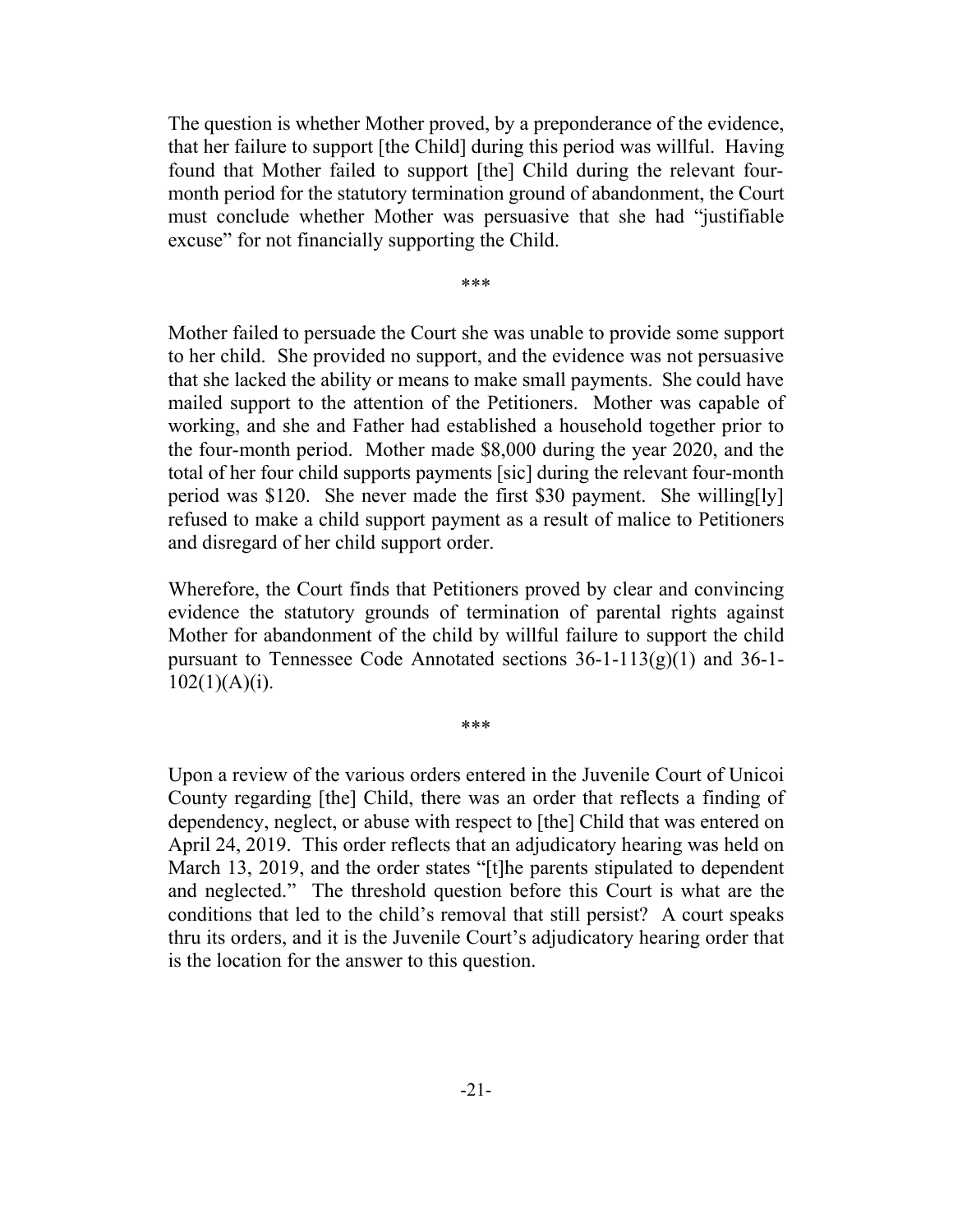As a component of the adjudicatory hearing, the juvenile court "shall include findings of fact in its adjudicatory order." Tenn. R. Juv. P. 307(e)(2). Turning to the April 24, 2019, adjudicatory order, there were no findings of fact regarding the conditions that led to the Child's removal from Respondents. Instead, Respondents stipulated to a finding that [the] Child was dependent and neglected in in [sic] the Unicoi County Juvenile Court. Stipulations are of two kinds, some being "mere admission of fact relieving a party from the inconvenience of making proof, while others have all the characteristics of concessions of some rights ...." 73 Am. Jur. 2d Stipulations § 14.

In this case, the stipulation of dependency and neglect carried no recitation of the stipulated facts that supports a finding that a child is dependent and neglected. In its absence, the Court is left with two choices, assume that all allegations in the underlying petition seeking the finding of a dependent and neglect adjudication are true or the record is impermissibly lacking in necessary findings to preclude this Court from finding by clear and convincing evidence the termination ground of persistence of conditions.

"[Parents have a fundamental right to the care, custody, and control of their children." *In re Drinnon*, 776 S.W.2d 96, 97 (Tenn. Ct. App. 1988) (citing *Stanley v. Illinois*, 405 U.S. 645, 92 S. Ct. 1208, 31 L. Ed. 2d 551 (1972)). Therefore, the law for terminating parental rights requires clear and convincing evidence to support a factual and legal conclusion that a statutorily defined termination ground has been proven. Even if it is assumed that a stipulation in Juvenile Court is broad enough to assume the entirety of the dependency and neglect petition is true, the Court must speculate as to whether some or all of the allegations were relevant to sum and substance basis of the finding of dependency and neglect. Further, more allegations regarding the parents were recited in the *Ex Parte Motion for Transfer of Custody to the State*. This Court is bound by the findings of the Juvenile Court, and the finding[s] of fact are insufficient for this Court to determine what conditions led to the removal of [the] child.

As to the dispositional hearing, which is designed to determine proper placement of a child determined to be dependent, neglected or abused, the Unicoi County Juvenile Court record does not reflect a notice of hearing for a dispositional hearing, rather, all orders after the adjudicatory hearing simply notified the parents the case was future docketed for a "status hearing" on various dates listed in each respective order. No order indicated the case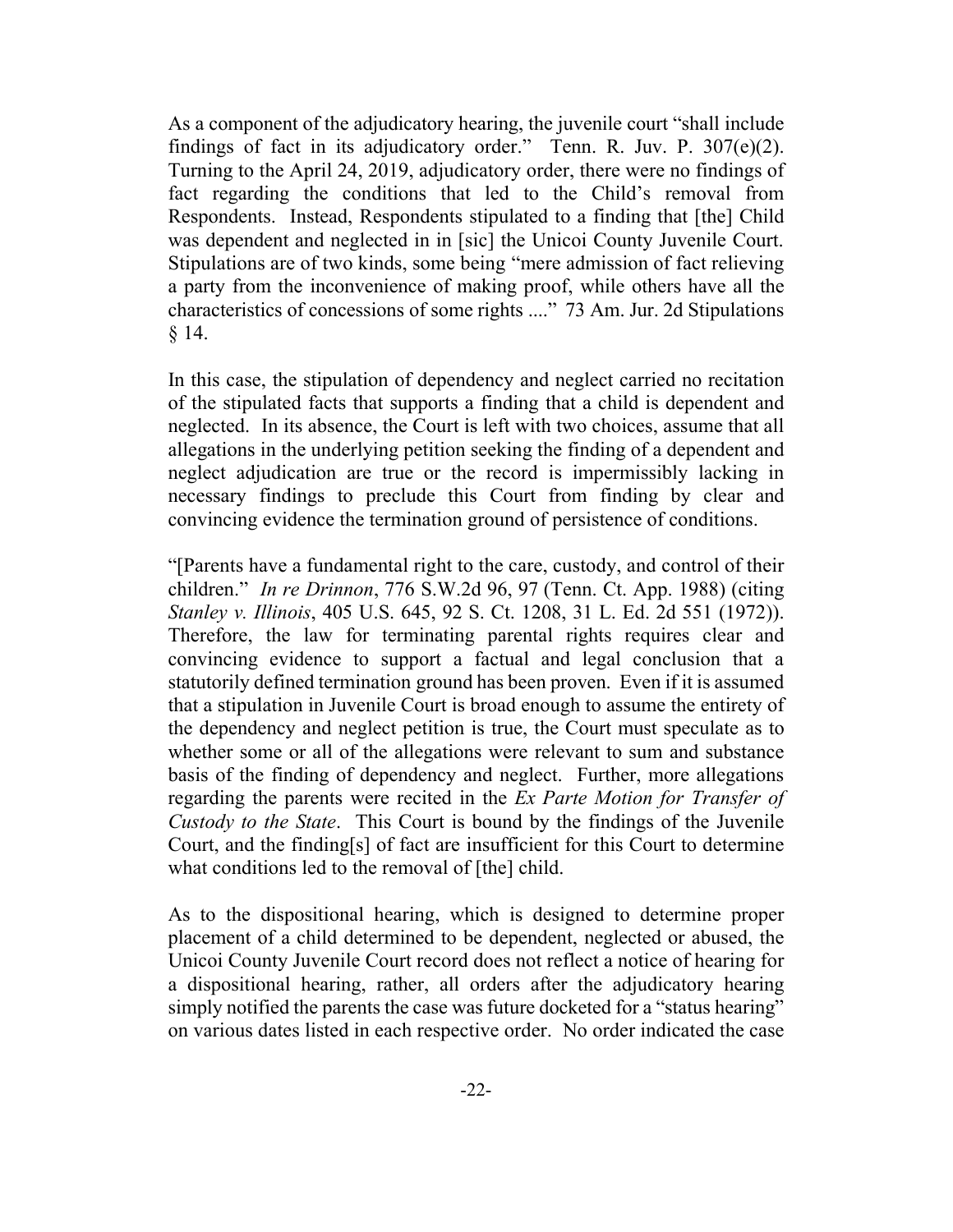was ever docketed for a "dispositional hearing" although the custody of the Child was addressed at the various subsequent status hearings.

For these reasons, this ground was not proven by clear and convincing evidence.

Wherefore, the Court finds that Petitioners failed to prove by clear and convincing evidence the statutory grounds of termination of parental rights against Mother or Father for failure to remedy persistent conditions pursuant to Tennessee Code Annotated section  $36-1-113$  (g)(3).

\*\*\*

4.1 Best Interests—Applied to Mother-Child Relationship

\*\*\*

The evidence was persuasive that Mother has engaged in domestic violence directed to Father. Mother's mental health conditions remain untreated, and she and Father use home remedies of herbal variations of THC for their mental ailments. This is not inconsistent with her long-term drug usage. Beyond the drug-usage, the home is unfit for human habitation—it has failed multiple inspections seeking qualification for electrical power. Mother has failed to make adjustments to her circumstance, modes of conduct and the conditions of her home for it be a safe home for [the] Child. This factor favors terminating the parent-child relationship between Mother and [the] Child.

\*\*\*

The evidence was unpersuasive as to what reasonable efforts were made available by social services agencies. This factor neither favors or disfavors terminating the parenting-child relationship between Mother and [the] Child.

\*\*\*

Mother maintained minimal but at least monthly short visits with Child. Mother's custody of [the] Child was disrupted two years prior, but she has exhibited the most minimal of effort to regain regular time with her child. She misses visits frequently, and the visits she takes are often less than an hour. Two hours per month, at most, is not a characteristic of regular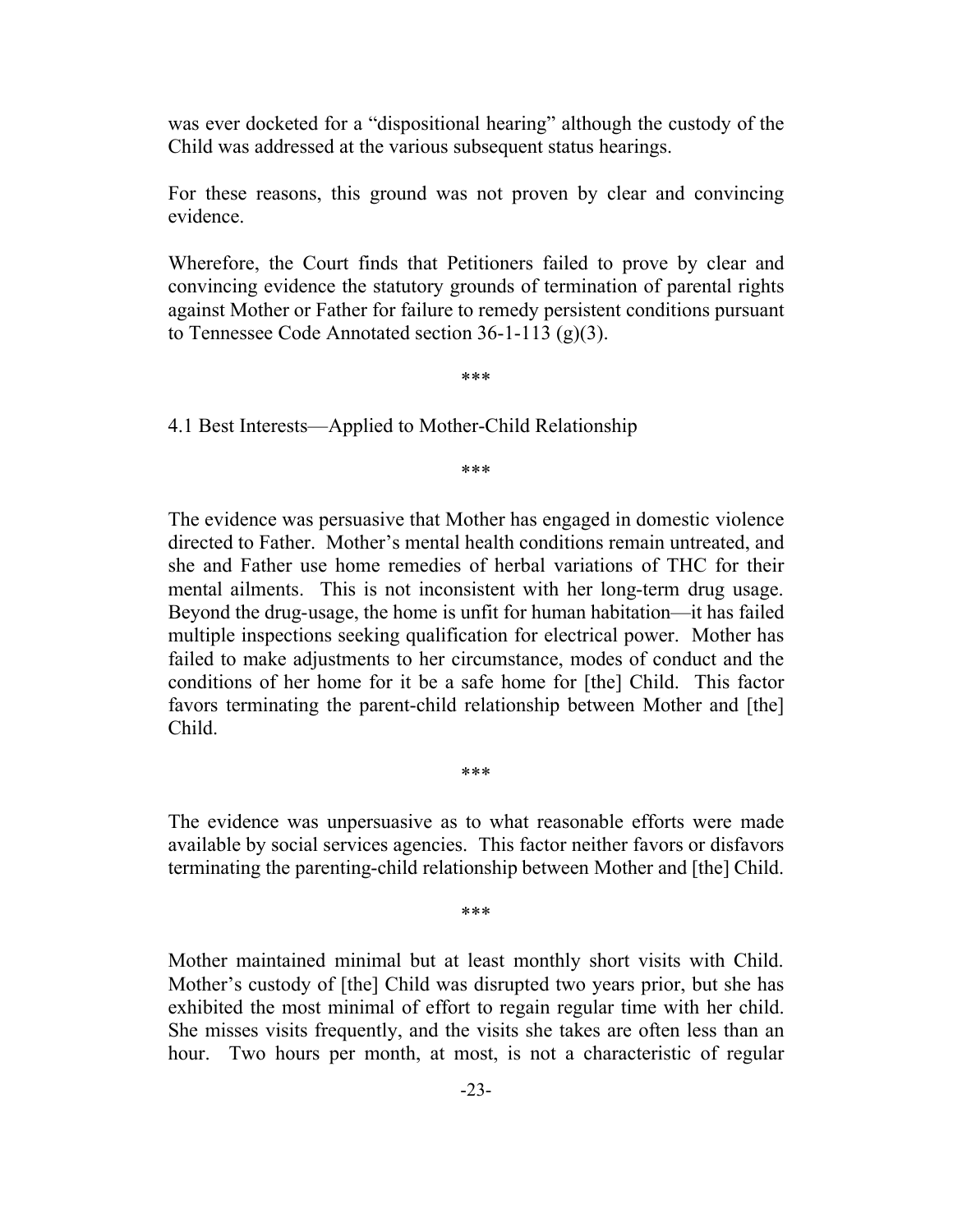visitation and contact with one's minor child. This factor does not favor preserving the parent-child relationship.

\*\*\*

[The Child] and Mother have a relationship on the level of acquaintance. A relationship takes an investment of time, and Mother's efforts to position herself for more time, or to actually petition for more time [are] mostly nonexistent or at least minimal. Time apart in this case indicates a lack of meaningful relationship. This factor does not favor preserving the parentchild relationship.

\*\*\*

[The Child's] development is lagging, and Petitioners are attempting to address the Child's needs in that regard. Mother will not address her own problems, let alone the needs of a child that is of perfunctory interest to her. Mother's physical environment is unfit for a child, and her untreated mental health conditions leave her unfit to effectively parent. [The Child] will suffer emotionally if she is dependent upon Mother to assist her in thriving and becoming a well-adjusted and flourishing child. This factor does not favor preserving the parent-child relationship.

\*\*\*

The evidence was persuasive that Mother committed domestic violence against Father, against [the] unborn [Child] when Mother was eight months pregnant, and against one of her twin children when she dropped him. Her emotional instability makes her prone to physical brutality against members of her family. This factor does not favor preserving the parent-child relationship.

\*\*\*

Mother's home is unfit as it is not healthy and safe. Mother and Father both are using mind- and mood-altering substances that render them unable to care for [the Child] in a safe and stable manner. This factor does not favor preserving the parent-child relationship.

\*\*\*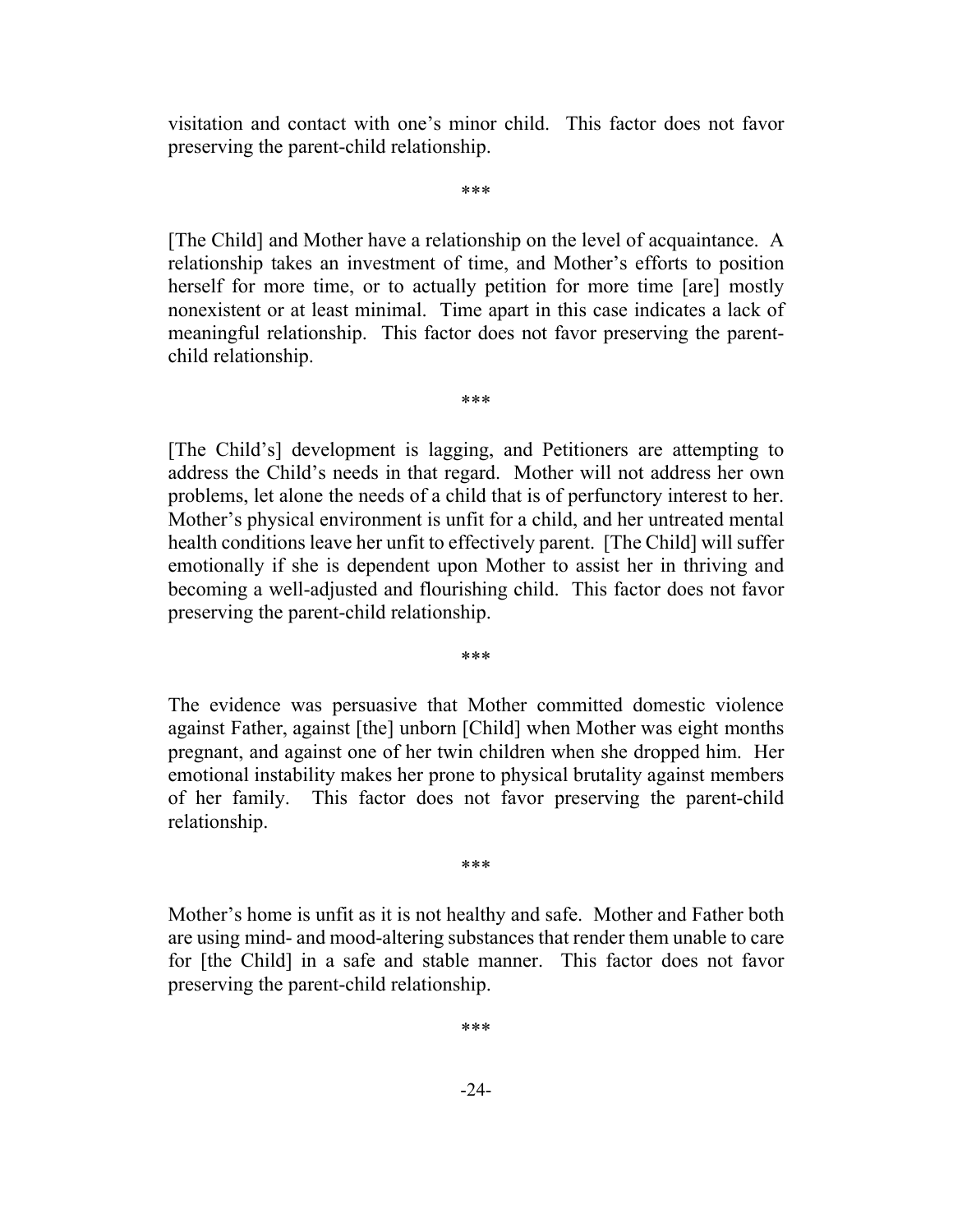Mother's mental health is poor due to her avoidance and rejection of recommended treatment. She will not provide safe and stable care and supervision of [the Child]. This factor does not favor preserving the parentchild relationship.

\*\*\*

The parties failed to produce evidence that Mother is paying child support consistent with the child support guidelines. No child support has been calculated applying these rules. However, Mother has paid child support consistent with the Juvenile Court's support order. This factor does not favor terminating the parent-child relationship.

\*\*\*

Time keeps passing with Mother failing to correct her housing situation and failing to actively pursue more than a token relationship with [the] Child. Meanwhile, Mother is prone to commit domestic violence in her home, which may have some connection to her untreated mental health conditions. These are the most important and significant factors that make the parentchild relationship tenuous. There is not much to suggest that preserving Mother's parental rights is in the Child's best interests. Accordingly, it is the best interest of [the Child] to terminate Mother's parental rights.

4.2 Best Interests—Applied to Father-Child Relationship

\*\*\*

Father's mental health conditions remain untreated, and Father and Mother use home remedies of herbal variations of THC for their mental ailments. The Respondent's home was unfit for habitation and is no safe place for a child. The home has failed multiple inspections to qualify for electrical power, among other problems. Father has failed to adjust his circumstance, modes of conduct, and the conditions of his home for it be a safe home for [the] Child. This factor favors terminating the parent-child relationship between Father and [the] Child.

\*\*\*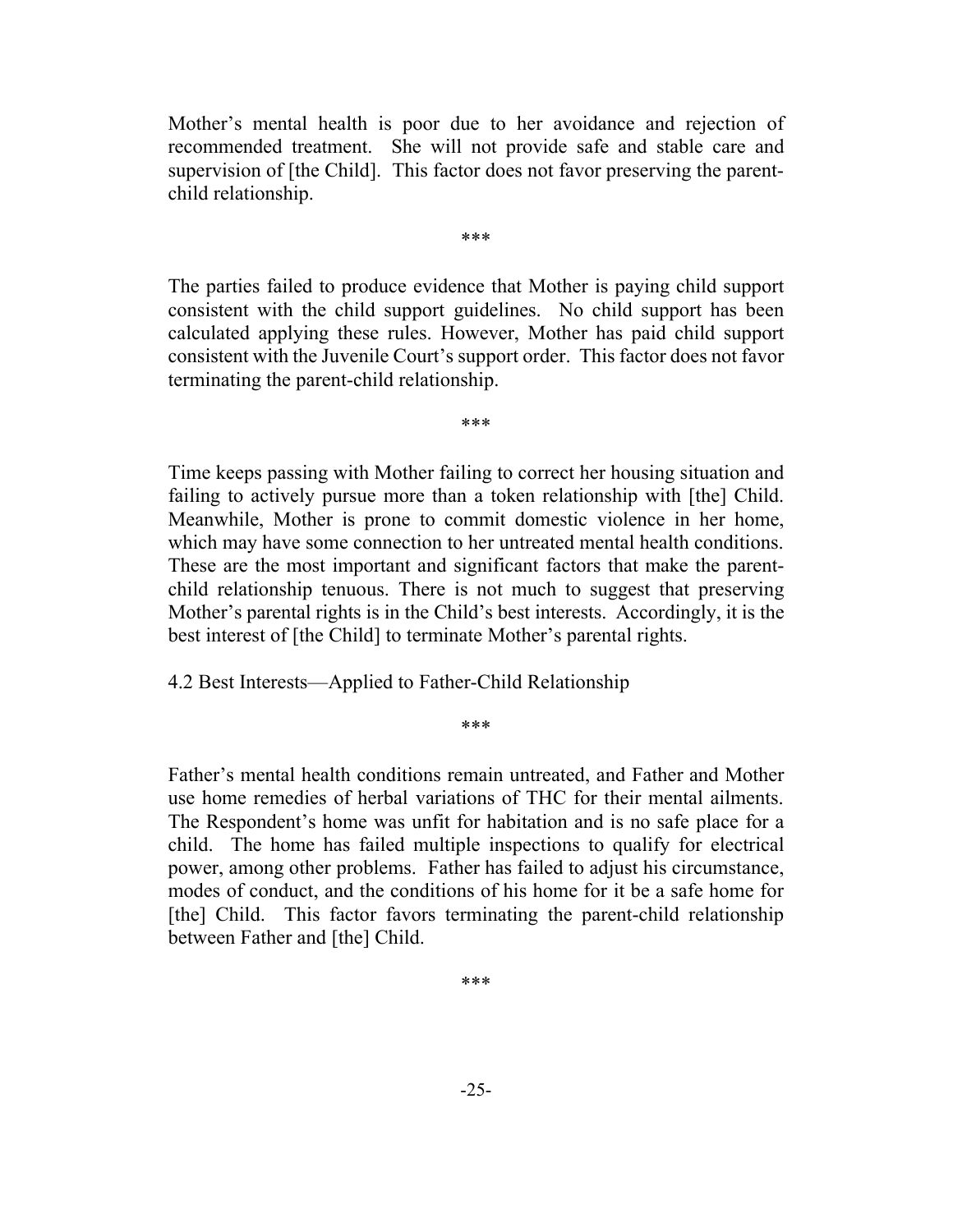The evidence was unpersuasive as to what reasonable efforts where made available by social services agencies. This factor neither favors or disfavors terminating the parenting-child relationship between Father and [the] Child.

\*\*\*

Father's visits with [the] Child were mostly pointless. The evidence was persuasive that he was [there] because Mother was conducting her visits with [the] Child. This factor does not favor preserving the parent-child relationship.

[The Child] and Father have little to any interaction and no relationship. This factor does not favor preserving the parent-child relationship.

\*\*\*

\*\*\*

[The Child's] development is lagging, and Petitioners are now attempting to address this nagging issue. Father will not address his own problems, let alone the needs of a child. Father's physical environment is unfit for a child, and [the Child] will suffer emotionally if she is dependent upon Father to assist her in thriving and becoming a well-adjusted and flourishing child. This factor does not favor preserving the parent-child relationship.

\*\*\*

The evidence was persuasive that Mother committed domestic violence against Father, and she is part of Father's household. This factor does not favor preserving the parent-child relationship.

\*\*\*

Father's home is unfit as it is not healthy and safe. Mother and Father both are using mind- and mood-altering substances that render them unable to care for [the Child] in a safe and stable manner. This factor does not favor preserving the parent-child relationship.

\*\*\*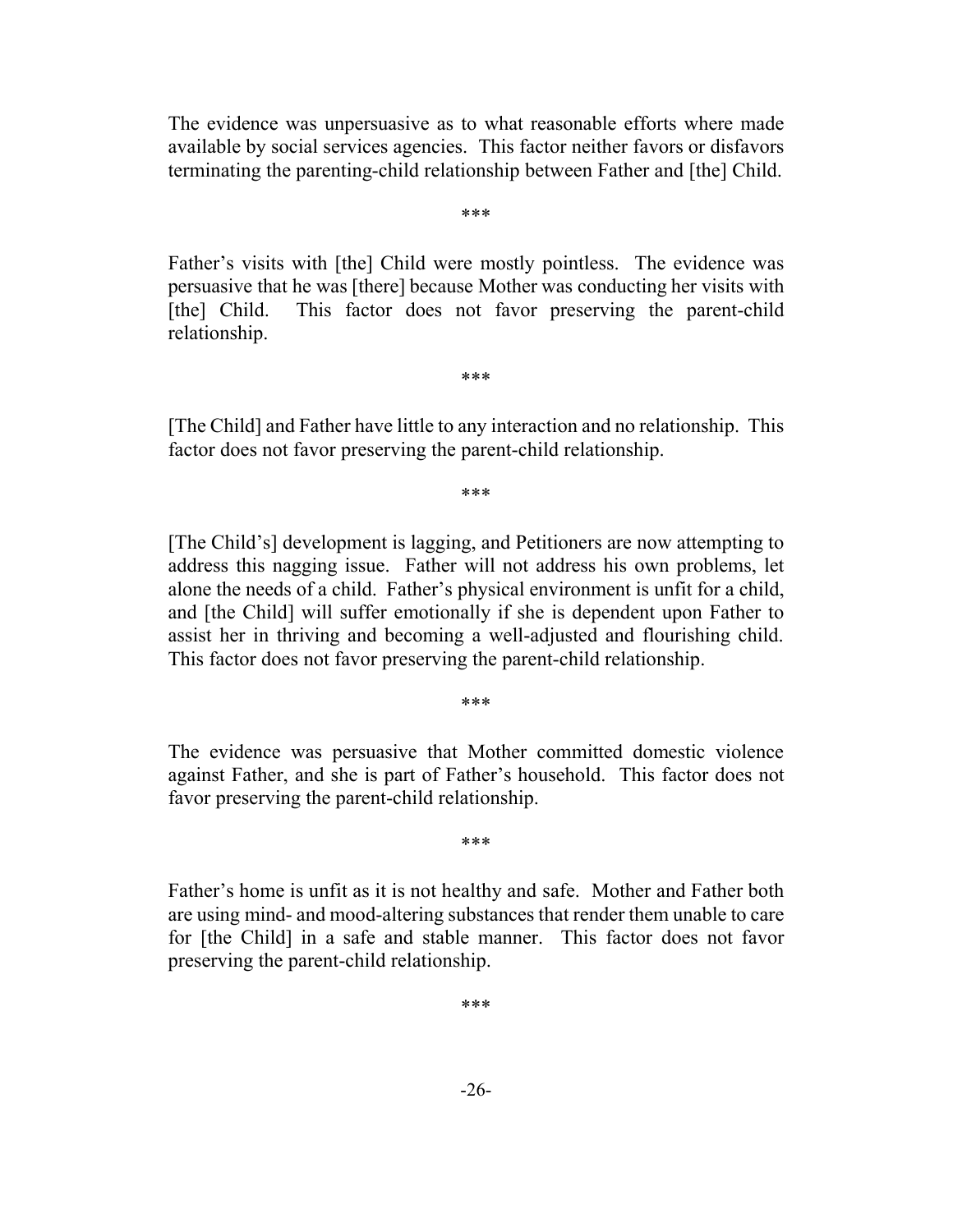Father's emotional status is notable for underlying rage against others in his family and disregard for authority. His emotional issues will not resolve under his own willpower, he needs and refuses assistance. He will not provide safe and stable care and supervision of [the Child]. This factor does not favor preserving the parent-child relationship.

\*\*\*

The parties failed to produce evidence that Father is paying child support consistent with the child support guidelines. No child support has been calculated applying these rules. However, Father has paid child support consistent with the Juvenile Court's support order. This factor does not favor terminating the parent-child relationship.

Father's housing situation is deplorable, and it is the most recent of several unstable housing arrangements he has bounced from since the birth of [the Child]. His relationship with [the Child] is nonexistent and primarily derivative of Mother's passing interest in [the] Child. These are the most important and significant factors that indicate the parent-child relationship is of no benefit to [the Child]. There is nothing to suggest that preserving Father's parental rights is in the Child's best interests. Accordingly, it is the best interest of [the Child] to terminate Father's parental rights.

Mother and Father timely appealed to this Court.

### **Discussion**

Father raises the following issues on appeal, as restated slightly: 1) whether the Trial Court erred in finding the ground of abandonment by failure to support; 2) whether the Trial Court erred in finding the ground of abandonment by failure to visit; and 3) whether the Trial Court erred in finding that termination of Father's parental rights is in the Child's best interest. Mother raises the following issues on appeal, as restated slightly and consolidated: 1) whether the Trial Court erred in finding the ground of abandonment by failure to support and 2) whether the Trial Court erred in finding that termination of Mother's parental rights is in the Child's best interest. Although not stated exactly as such, Grandparents raise the following additional issues on appeal: 1) whether the Trial Court erred in failing to find the ground of abandonment by failure to visit against Mother and 2) whether the Trial Court erred in failing to find the ground of persistent conditions against both Mother and Father.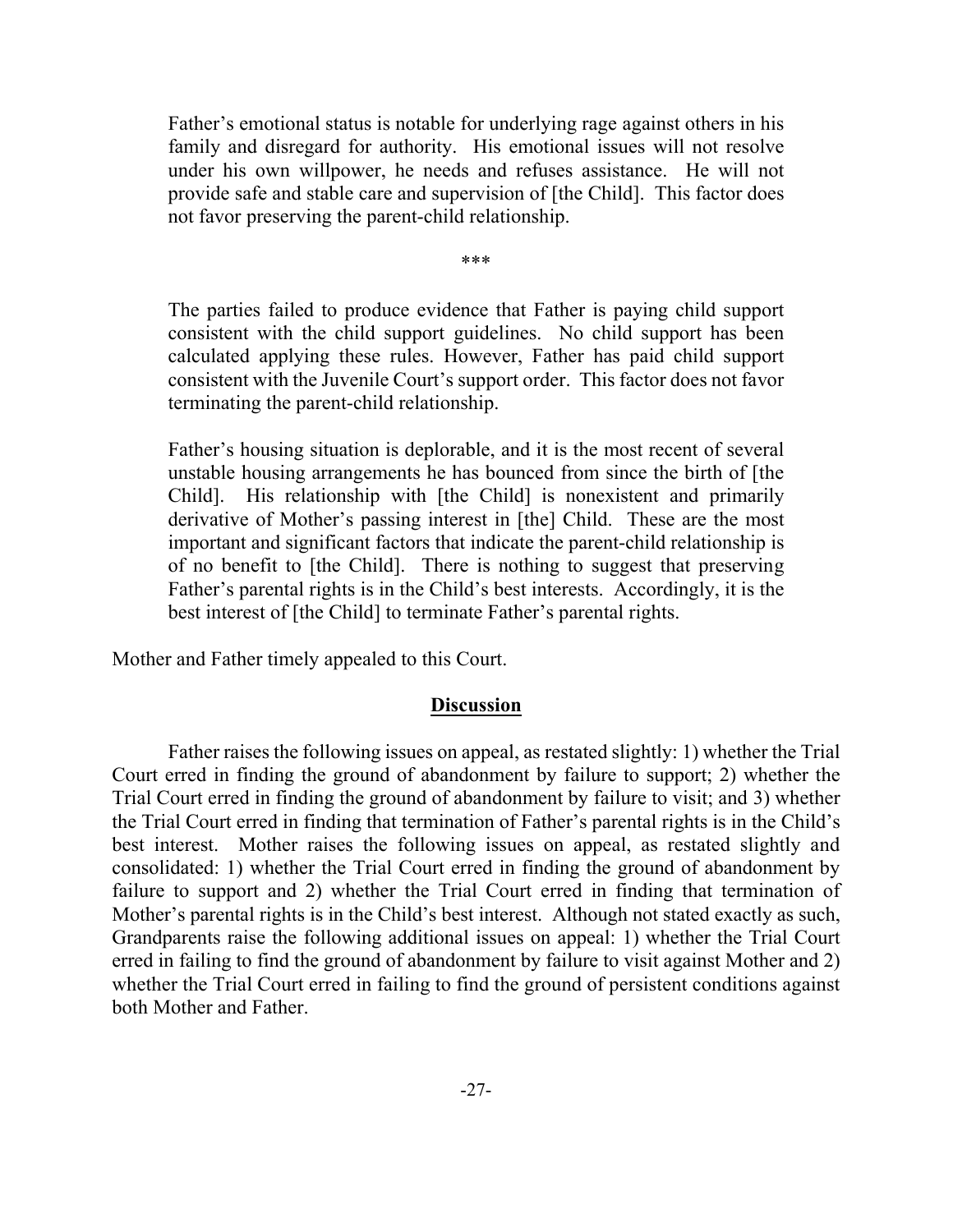As our Supreme Court has instructed regarding the standard of review in parental rights termination cases:

A parent's right to the care and custody of her child is among the oldest of the judicially recognized fundamental liberty interests protected by the Due Process Clauses of the federal and state constitutions.<sup>1</sup> *Troxel v. Granville*, 530 U.S. 57, 65, 120 S.Ct. 2054, 147 L.Ed.2d 49 (2000); *Stanley v. Illinois*, 405 U.S. 645, 651, 92 S.Ct. 1208, 31 L.Ed.2d 551 (1972); *In re Angela E.*, 303 S.W.3d 240, 250 (Tenn. 2010); *In re Adoption of Female Child*, 896 S.W.2d 546, 547-48 (Tenn. 1995); *Hawk v. Hawk*, 855 S.W.2d 573, 578-79 (Tenn. 1993). But parental rights, although fundamental and constitutionally protected, are not absolute. *In re Angela E.*, 303 S.W.3d at 250. "'[T]he [S]tate as *parens patriae* has a special duty to protect minors . . . .' Tennessee law, thus, upholds the [S]tate's authority as *parens patriae* when interference with parenting is necessary to prevent serious harm to a child." *Hawk*, 855 S.W.2d at 580 (quoting *In re Hamilton*, 657 S.W.2d 425, 429 (Tenn. Ct. App. 1983)); *see also Santosky v. Kramer*, 455 U.S. 745, 747, 102 S.Ct. 1388, 71 L.Ed.2d 599 (1982); *In re Angela E.*, 303 S.W.3d at 250. "When the State initiates a parental rights termination proceeding, it seeks not merely to infringe that fundamental liberty interest, but to end it." *Santosky*, 455 U.S. at 759, 102 S.Ct. 1388. "Few consequences of judicial action are so grave as the severance of natural family ties." *Id*. at 787, 102 S.Ct. 1388; *see also M.L.B. v. S.L.J.*, 519 U.S. 102, 119, 117 S.Ct. 555, 136 L.Ed.2d 473 (1996). The parental rights at stake are "far more precious than any property right." *Santosky*, 455 U.S. at 758-59, 102 S.Ct. 1388. Termination of parental rights has the legal effect of reducing the parent to the role of a complete stranger and of "severing forever all legal rights and obligations of the parent or guardian of the child." Tenn. Code Ann. § 36-1- 113(*l*)(1); *see also Santosky*, 455 U.S. at 759, 102 S.Ct. 1388 (recognizing that a decision terminating parental rights is "*final* and irrevocable"). In light of the interests and consequences at stake, parents are constitutionally entitled to "fundamentally fair procedures" in termination proceedings. *Santosky*, 455 U.S. at 754, 102 S.Ct. 1388; *see also Lassiter v. Dep't of Soc. Servs. of Durham Cnty., N.C.*, 452 U.S. 18, 27, 101 S.Ct. 2153, 68 L.Ed.2d 640 (1981) (discussing the due process right of parents to fundamentally fair procedures).

 $\overline{a}$ 

<sup>&</sup>lt;sup>1</sup> U.S. Const. amend. XIV § 1 ("[N]or shall any State deprive any person of life, liberty, or property, without due process of law . . . ."). Similarly, article 1, section 8 of the Tennessee Constitution states "[t]hat no man shall be taken or imprisoned, or disseized of his freehold, liberties or privileges, or outlawed, or exiled, or in any manner destroyed or deprived of his life, liberty or property, but by the judgment of his peers or the law of the land."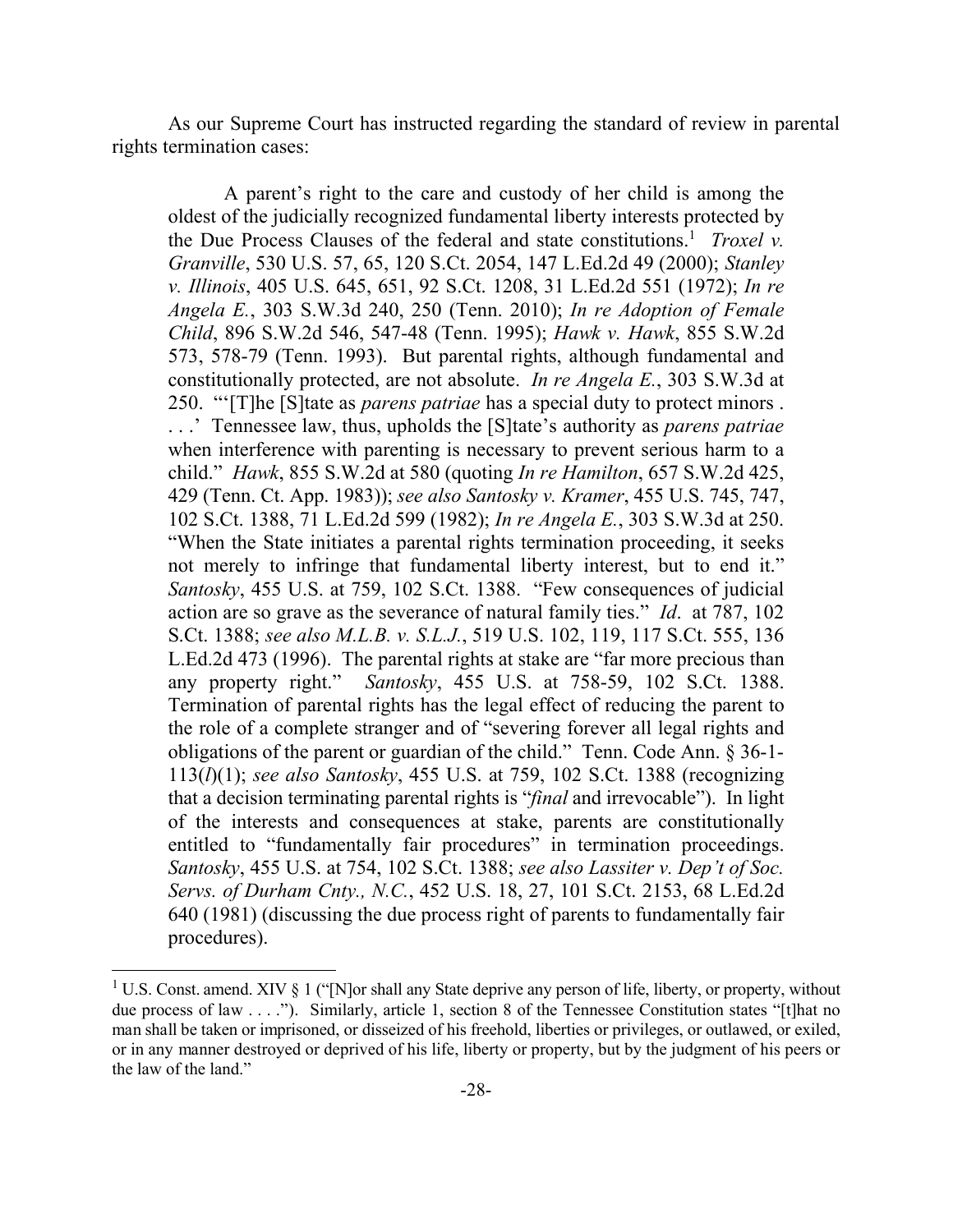Among the constitutionally mandated "fundamentally fair procedures" is a heightened standard of proof – clear and convincing evidence. *Santosky*, 455 U.S. at 769, 102 S.Ct. 1388. This standard minimizes the risk of unnecessary or erroneous governmental interference with fundamental parental rights. *Id*.; *In re Bernard T.*, 319 S.W.3d 586, 596 (Tenn. 2010). "Clear and convincing evidence enables the fact-finder to form a firm belief or conviction regarding the truth of the facts, and eliminates any serious or substantial doubt about the correctness of these factual findings." *In re Bernard T.*, 319 S.W.3d at 596 (citations omitted). The clear-and-convincing-evidence standard ensures that the facts are established as highly probable, rather than as simply more probable than not. *In re Audrey S.*, 182 S.W.3d 838, 861 (Tenn. Ct. App. 2005); *In re M.A.R.*, 183 S.W.3d 652, 660 (Tenn. Ct. App. 2005).

Tennessee statutes governing parental termination proceedings incorporate this constitutionally mandated standard of proof. Tennessee Code Annotated section 36-1-113(c) provides:

Termination of parental or guardianship rights must be based upon:

- (1) A finding by the court by clear and convincing evidence that the grounds for termination of parental or guardianship rights have been established; and
- (2) That termination of the parent's or guardian's rights is in the best interests of the child.

This statute requires the State to establish by clear and convincing proof that at least one of the enumerated statutory grounds<sup>2</sup> for termination exists and that termination is in the child's best interests. *In re Angela E.*, 303 S.W.3d at 250; *In re F.R.R., III*, 193 S.W.3d 528, 530 (Tenn. 2006); *In re Valentine*, 79 S.W.3d 539, 546 (Tenn. 2002). "The best interests analysis is separate from and subsequent to the determination that there is clear and convincing evidence of grounds for termination." *In re Angela E.*, 303 S.W.3d at 254. Although several factors relevant to the best interests analysis are statutorily enumerated, $3$  the list is illustrative, not exclusive. The parties are free to offer proof of other relevant factors. *In re Audrey S.*, 182 S.W.3d at 878. The trial

l

<sup>&</sup>lt;sup>2</sup> Tenn. Code Ann. § 36-1-113(g)(1)-(13).

 $3$  Tenn. Code Ann. § 36-1-113(i).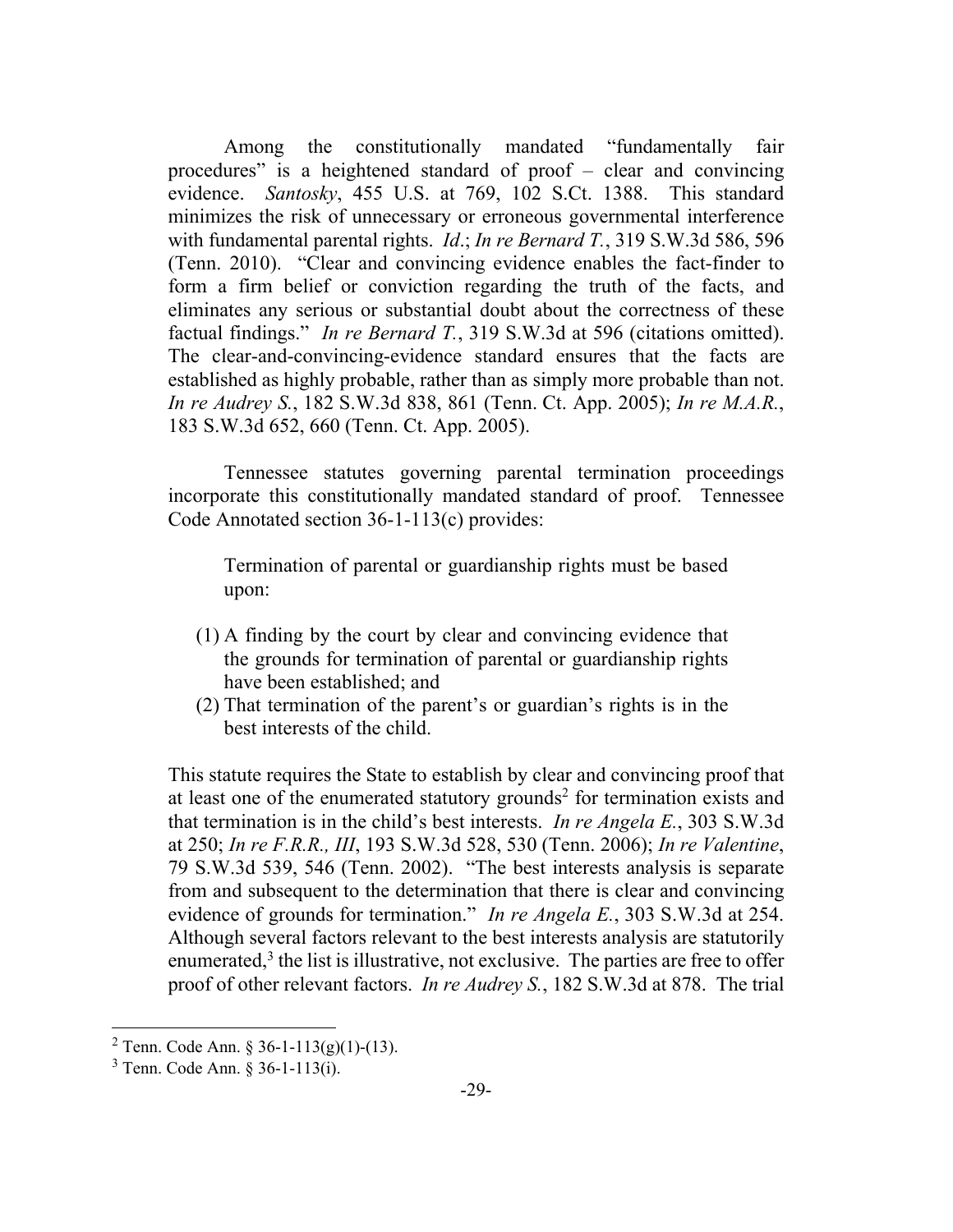court must then determine whether the combined weight of the facts "amount[s] to clear and convincing evidence that termination is in the child's best interest." *In re Kaliyah S.*, 455 S.W.3d 533, 555 (Tenn. 2015). These requirements ensure that each parent receives the constitutionally required "individualized determination that a parent is either unfit or will cause substantial harm to his or her child before the fundamental right to the care and custody of the child can be taken away." *In re Swanson*, 2 S.W.3d 180, 188 (Tenn. 1999).

Furthermore, other statutes impose certain requirements upon trial courts hearing termination petitions. A trial court must "ensure that the hearing on the petition takes place within six (6) months of the date that the petition is filed, unless the court determines an extension is in the best interests of the child." Tenn. Code Ann.  $\S$  36-1-113(k). A trial court must "enter an order that makes specific findings of fact and conclusions of law within thirty (30) days of the conclusion of the hearing." *Id*. This portion of the statute requires a trial court to make "findings of fact and conclusions of law as to whether clear and convincing evidence establishes the existence of each of the grounds asserted for terminating [parental] rights." *In re Angela E.*, 303 S.W.3d at 255. "Should the trial court conclude that clear and convincing evidence of ground(s) for termination does exist, then the trial court must also make a written finding whether clear and convincing evidence establishes that termination of [parental] rights is in the [child's] best interests." *Id*. If the trial court's best interests analysis "is based on additional factual findings besides the ones made in conjunction with the grounds for termination, the trial court must also include these findings in the written order." *Id*. Appellate courts "may not conduct de novo review of the termination decision in the absence of such findings." *Id*. (citing *Adoption Place, Inc. v. Doe*, 273 S.W.3d 142, 151 & n. 15 (Tenn. Ct. App. 2007)).

### *B. Standards of Appellate Review*

An appellate court reviews a trial court's findings of fact in termination proceedings using the standard of review in Tenn. R. App. P. 13(d). *In re Bernard T.*, 319 S.W.3d at 596; *In re Angela E.*, 303 S.W.3d at 246. Under Rule 13(d), appellate courts review factual findings de novo on the record and accord these findings a presumption of correctness unless the evidence preponderates otherwise. *In re Bernard T.*, 319 S.W.3d at 596; *In re M.L.P.*, 281 S.W.3d 387, 393 (Tenn. 2009); *In re Adoption of A.M.H.*, 215 S.W.3d 793, 809 (Tenn. 2007). In light of the heightened burden of proof in termination proceedings, however, the reviewing court must make its own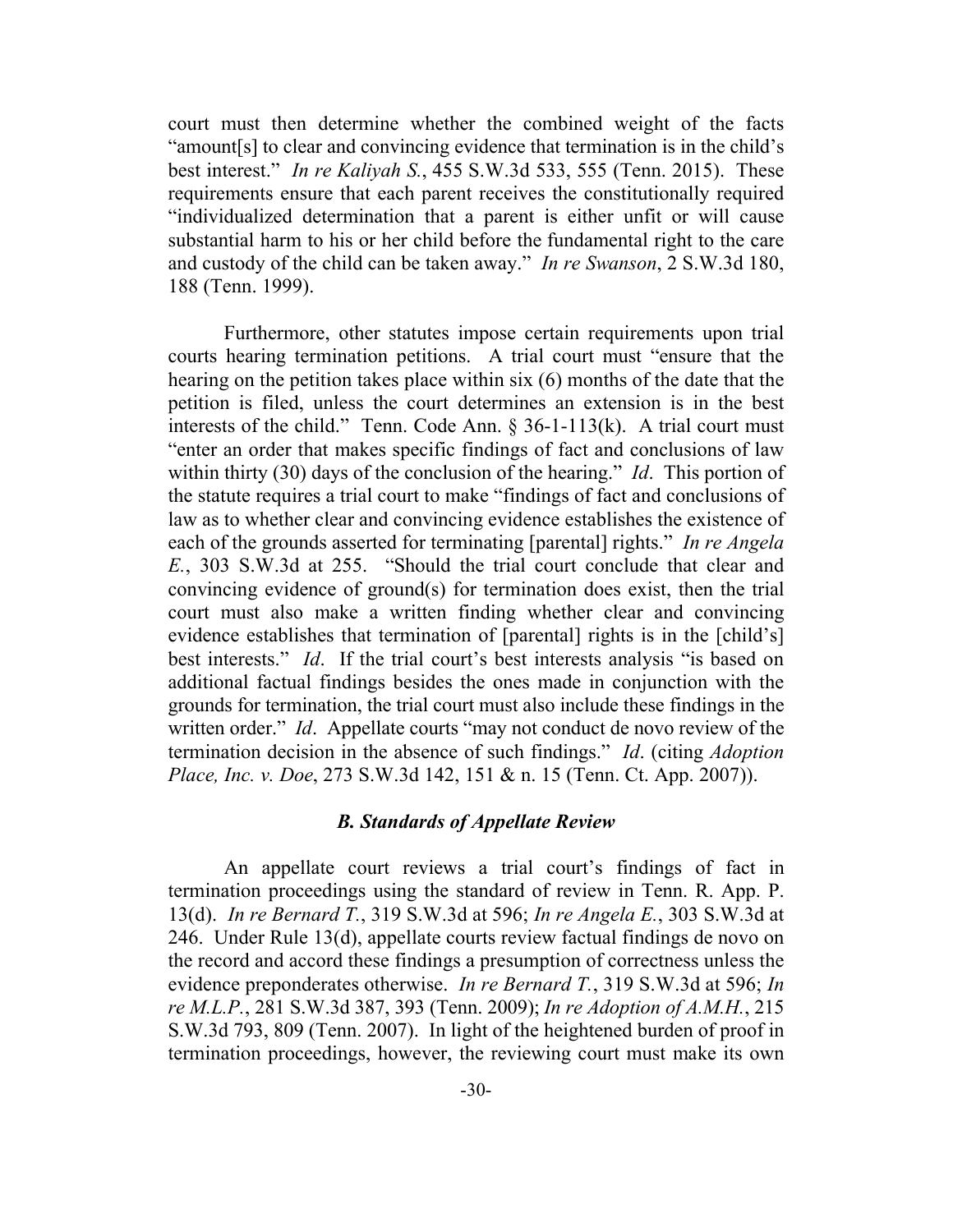determination as to whether the facts, either as found by the trial court or as supported by a preponderance of the evidence, amount to clear and convincing evidence of the elements necessary to terminate parental rights. *In re Bernard T.*, 319 S.W.3d at 596-97. The trial court's ruling that the evidence sufficiently supports termination of parental rights is a conclusion of law, which appellate courts review de novo with no presumption of correctness. *In re M.L.P.*, 281 S.W.3d at 393 (quoting *In re Adoption of A.M.H.*, 215 S.W.3d at 810). Additionally, all other questions of law in parental termination appeals, as in other appeals, are reviewed de novo with no presumption of correctness. *In re Angela E.*, 303 S.W.3d at 246.

*In re Carrington H.*, 483 S.W.3d 507, 521-24 (Tenn. 2016) (footnotes in original but renumbered). Clear and convincing evidence supporting any single ground will justify a termination order. *E.g., In re Valentine*, 79 S.W.3d 539, 546 (Tenn. 2002). Regarding witness credibility, our Supreme Court has stated:

When it comes to live, in-court witnesses, appellate courts should afford trial courts considerable deference when reviewing issues that hinge on the witnesses' credibility because trial courts are "uniquely positioned to observe the demeanor and conduct of witnesses." *State v. Binette*, 33 S.W.3d 215, 217 (Tenn. 2000). "[A]ppellate courts will not re-evaluate a trial judge's assessment of witness credibility absent clear and convincing evidence to the contrary." *Wells v. Tennessee Bd. of Regents*, 9 S.W.3d 779, 783 (Tenn. 1999); *see also Hughes v. Metro. Gov't of Nashville & Davidson Cnty.*, 340 S.W.3d 352, 360 (Tenn. 2011). In order for evidence to be clear and convincing, it must eliminate any "serious or substantial doubt about the correctness of the conclusions drawn from the evidence." *State v. Sexton*, 368 S.W.3d 371, 404 (Tenn. 2012) (quoting *Grindstaff v. State*, 297 S.W.3d 208, 221 (Tenn. 2009)). Whether the evidence is clear and convincing is a question of law that appellate courts review de novo without a presumption of correctness. *Reid ex rel. Martiniano v. State*, 396 S.W.3d 478, 515 (Tenn. 2013), (citing *In re Bernard T.*, 319 S.W.3d 586, 596-97 (Tenn. 2010)), *cert. denied*, ––– U.S. ––––, 134 S.Ct. 224, 187 L.Ed.2d 167 (2013).

*Kelly v. Kelly*, 445 S.W.3d 685, 692-93 (Tenn. 2014).

Multiple grounds for termination of parental rights are at issue on appeal. On January 8, 2021, when Grandparents filed their termination petition, the grounds at issue were set out in statute as follows: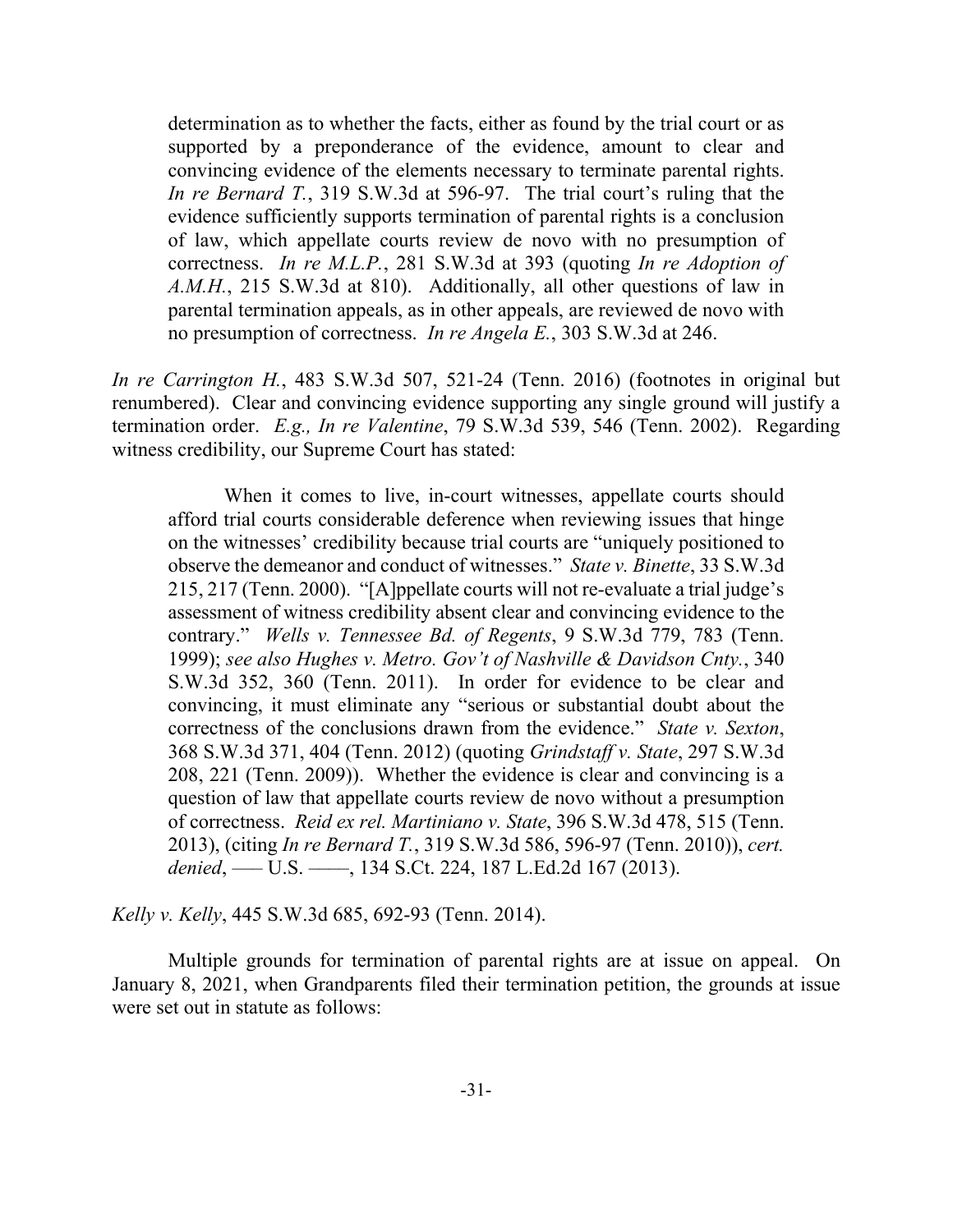(g) Initiation of termination of parental or guardianship rights may be based upon any of the grounds listed in this subsection (g). The following grounds are cumulative and nonexclusive, so that listing conditions, acts or omissions in one ground does not prevent them from coming within another ground: (1) Abandonment by the parent or guardian, as defined in § 36-1-102, has occurred;

\*\*\*

(3)(A) The child has been removed from the home or the physical or legal custody of a parent or guardian for a period of six (6) months by a court order entered at any stage of proceedings in which a petition has been filed in the juvenile court alleging that a child is a dependent and neglected child, and:

(i) The conditions that led to the child's removal still persist, preventing the child's safe return to the care of the parent or guardian, or other conditions exist that, in all reasonable probability, would cause the child to be subjected to further abuse or neglect, preventing the child's safe return to the care of the parent or guardian;

(ii) There is little likelihood that these conditions will be remedied at an early date so that the child can be safely returned to the parent or guardian in the near future; and

(iii) The continuation of the parent or guardian and child relationship greatly diminishes the child's chances of early integration into a safe, stable, and permanent home;

(B) The six (6) months must accrue on or before the first date the termination of parental rights petition is set to be heard[.]

Tenn. Code Ann. § 36-1-113(g) (West March 6, 2020 to April 21, 2021).

The definitions of abandonment relevant to the issues on appeal were set out in statute as follows:

(1)(A) For purposes of terminating the parental or guardian rights of a parent or parents or a guardian or guardians of a child to that child in order to make that child available for adoption, "abandonment" means that:

(i) For a period of four (4) consecutive months immediately preceding the filing of a proceeding, pleading, petition, or any amended petition to terminate the parental rights of the parent or parents or the guardian or guardians of the child who is the subject of the petition for termination of parental rights or adoption, that the parent or parents or the guardian or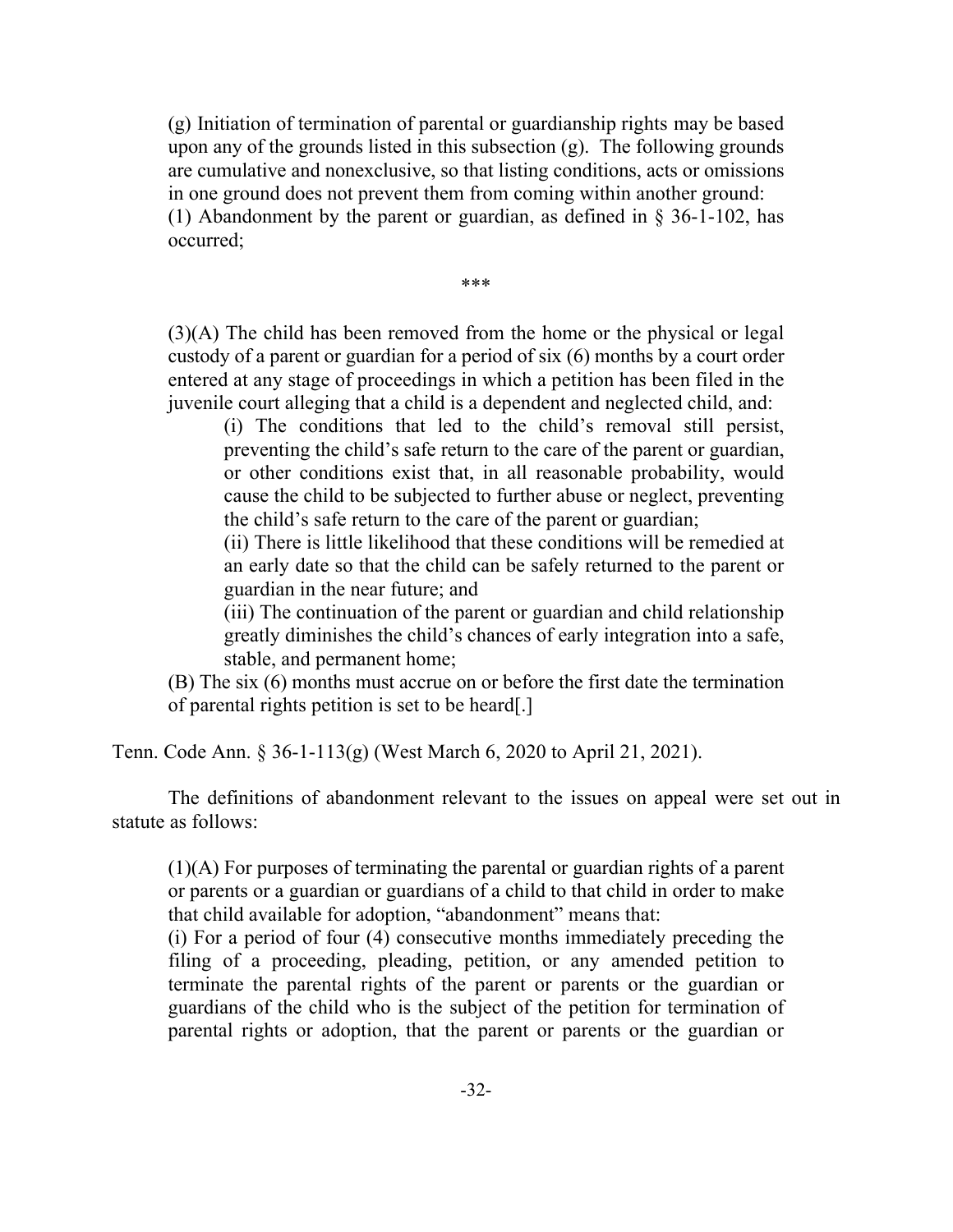guardians either have failed to visit or have failed to support or have failed to make reasonable payments toward the support of the child;

\*\*\*

(B) For purposes of this subdivision (1), "token support" means that the support, under the circumstances of the individual case, is insignificant given the parent's means;

(C) For purposes of this subdivision (1), "token visitation" means that the visitation, under the circumstances of the individual case, constitutes nothing more than perfunctory visitation or visitation of such an infrequent nature or of such short duration as to merely establish minimal or insubstantial contact with the child;

(D) For purposes of this subdivision (1), "failed to support" or "failed to make reasonable payments toward such child's support" means the failure, for a period of four (4) consecutive months, to provide monetary support or the failure to provide more than token payments toward the support of the child. That the parent had only the means or ability to make small payments is not a defense to failure to support if no payments were made during the relevant four-month period;

(E) For purposes of this subdivision (1), "failed to visit" means the failure, for a period of four (4) consecutive months, to visit or engage in more than token visitation. That the parent had only the means or ability to make very occasional visits is not a defense to failure to visit if no visits were made during the relevant four-month period;

(F) Abandonment may not be repented of by resuming visitation or support subsequent to the filing of any petition seeking to terminate parental or guardianship rights or seeking the adoption of a child;

\*\*\*

(H) Every parent who is eighteen (18) years of age or older is presumed to have knowledge of a parent's legal obligation to support such parent's child or children;

(I) For purposes of this subdivision (1), it shall be a defense to abandonment for failure to visit or failure to support that a parent or guardian's failure to visit or support was not willful. The parent or guardian shall bear the burden of proof that the failure to visit or support was not willful. Such defense must be established by a preponderance of evidence. The absence of willfulness is an affirmative defense pursuant to Rule 8.03 of the Tennessee Rules of Civil Procedure[.]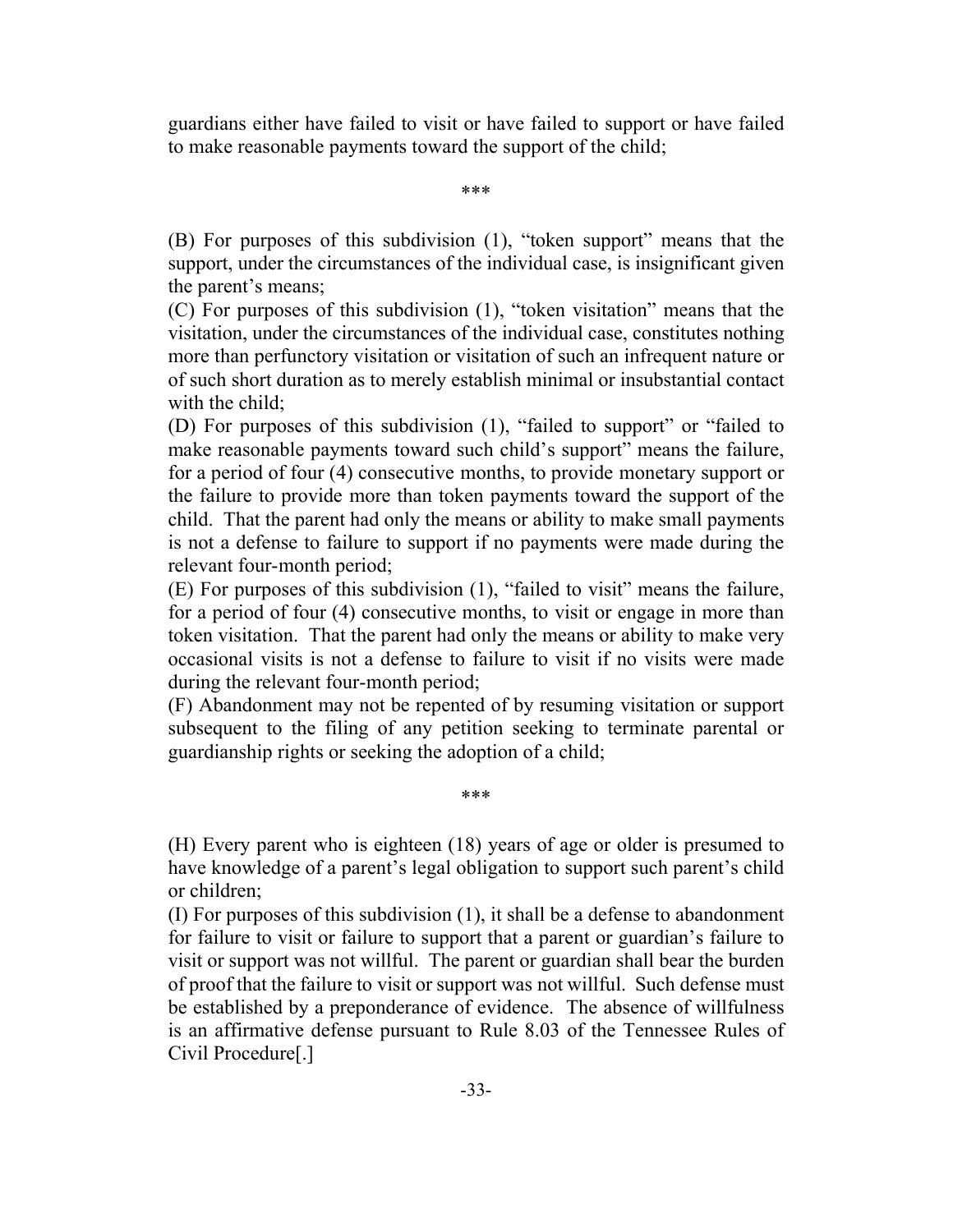Tenn. Code Ann. § 36-1-102(1) (West March 6, 2020 to June 30, 2021).

Beginning with Father's issues, we first address whether the Trial Court erred in finding the ground of abandonment by failure to support. The relevant time period for our review, and the one correctly used by the Trial Court in its analysis, is September 8, 2020 through January 7, 2021. *See In re Jacob C.H.*, No. E2013-00587-COA-R3-PT, 2014 WL 689085, at \*6 (Tenn. Ct. App. Feb. 20, 2014), *no appl. perm. appeal filed* ("[T]he applicable four month window ... includes the four months preceding the day the petition ... is filed but excludes the day the petition is filed."). The Trial Court found that Father failed to make any child support payments during the applicable four month window. On appeal, Father argues that any failure to pay child support on his part was not willful. Under the abandonment statute as amended by the time Grandparents filed their petition, a parent's lack of willfulness is an affirmative defense, and a parent has the burden of proving his or her lack of willfulness by a preponderance of the evidence. Father asserts he was told by the Juvenile Court clerk not to worry about paying child support because "they weren't putting warrants out for anybody's arrest during the COVID." In his brief, Father states: "[A]ny failure to support the Child during the relevant four-month period was unintentional or involuntary, so it may not be characterized as willful."

The Trial Court did not credit Father's excuse, and we find no clear and convincing evidence in this record that would serve to overturn the Trial Court's credibility determination. In addition, even if the Juvenile Court clerk told Father "not to worry" about paying child support, that erroneous statement made without any authority obviously would not relieve Father from his obligation to support his child. Even if Father understood that he would not be arrested for not paying child support, this in no way serves as a legitimate excuse for his not paying child support. Father failed to prove by a preponderance of the evidence that his failure to pay any child support in the relevant time period was not willful. The evidence does not preponderate against the Trial Court's findings relative to this issue. We find, as did the Trial Court, that the ground of abandonment by failure to support was proven against Father by clear and convincing evidence.

Continuing with Father's issues, we address whether the Trial Court erred in finding the ground of abandonment by failure to visit. The relevant time period for our review, and the one correctly used by the Trial Court in its analysis, is September 8, 2020 through January 7, 2021. The Trial Court found that Father visited the Child on two occasions in the relevant period;<sup>4</sup> that he focused his attention on Grandmother rather than the Child

l

 $4$  The visitation calendar in the record suggests Father actually visited the Child three times in the relevant four month period.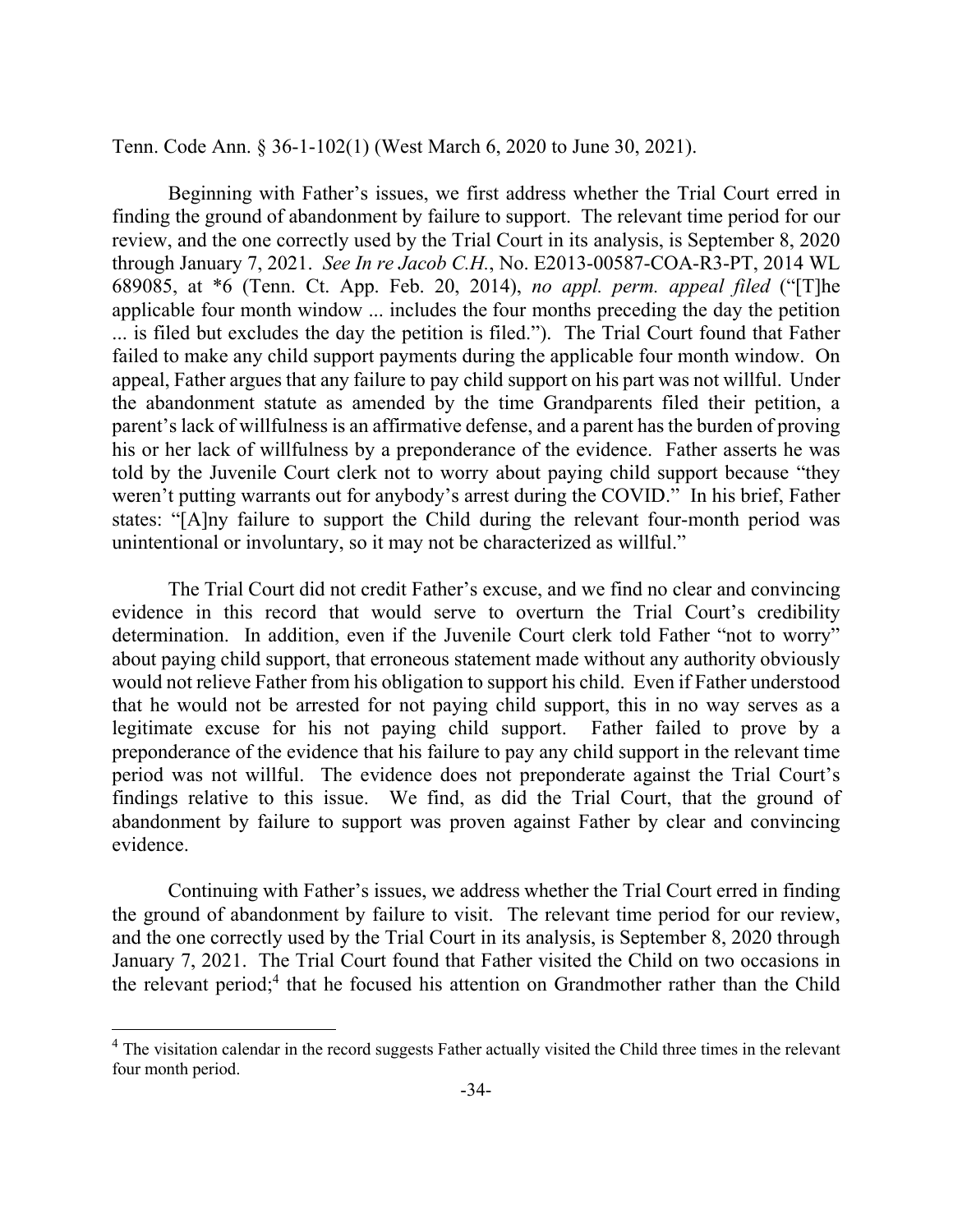during these visits; that he was late to some visits and a no-show at others; that he refused some offers to visit; and he has not petitioned the Juvenile Court to establish a visitation schedule. The Trial Court concluded that Father's visits were token in nature. Against this, Father argues: "The problems with scheduling the Parents' visitation—and the circumstances of this individual case—as reflected in the record and stated above, clearly demonstrates that any failure to visit by Father was unintentional and involuntary."

Once again, the Trial Court found Father's excuses unavailing. There is no clear and convincing evidence in this record that would serve to overturn the Trial Court's credibility determination. In addition, the evidence does not preponderate against the Trial Court's dispositive findings relative to this issue. Despite Grandparents' willingness to work with Father, Father exercised very little visitation with the Child, and such little visitation as he did engage in was largely "pointless" as found by the Trial Court in its best interest analysis. Father has failed to prove by a preponderance of the evidence that his failure to visit the Child in more than a token manner during the relevant period was not willful. We find, as did the Trial Court, that the ground of abandonment by failure to visit was proven against Father by clear and convincing evidence.

We next address Grandparents' issue of whether the Trial Court erred in failing to find the ground of persistent conditions against Father. There appears to be no dispute that a petition for dependency and neglect was filed below, and more than six months passed after the Child's removal before the termination petition was filed and the matter was heard. The Trial Court found, however, that due to a lack of specific findings in the underlying dependency and neglect adjudication, this ground cannot be established because the original conditions that necessitated the Child's removal are undiscernible. In their brief, Grandparents argue that (1) the statute recognizes "other conditions" may exist making it unsafe for the child to return to the care and custody of the parents; (2) that the Trial Court's termination order is "rife" with findings showing it would be unsafe for the Child to return to Father's care; and (3) that it is possible to glean from the Juvenile Court's prerequisites for reunification the conditions that necessitated removal, these prerequisites being: comply with the recommendations of assessments, secure safe and stable housing, secure stable legal income, and resolve legal charges.

Upon our review, we agree with Grandparents. As this Court has previously explained, the "conditions" in "persistent conditions" need not be the identical conditions that necessitated a child's removal in the first place:

To prove persistent conditions, it is not necessary that the same conditions exist at the time of trial as existed when the children were removed from their parents' care. *In re A.L.B.*, No. W2008-02696-COA-R3-PT, 2009 WL 1856023, at \*8 (Tenn. Ct. App. June 30, 2009). Indeed, the language of the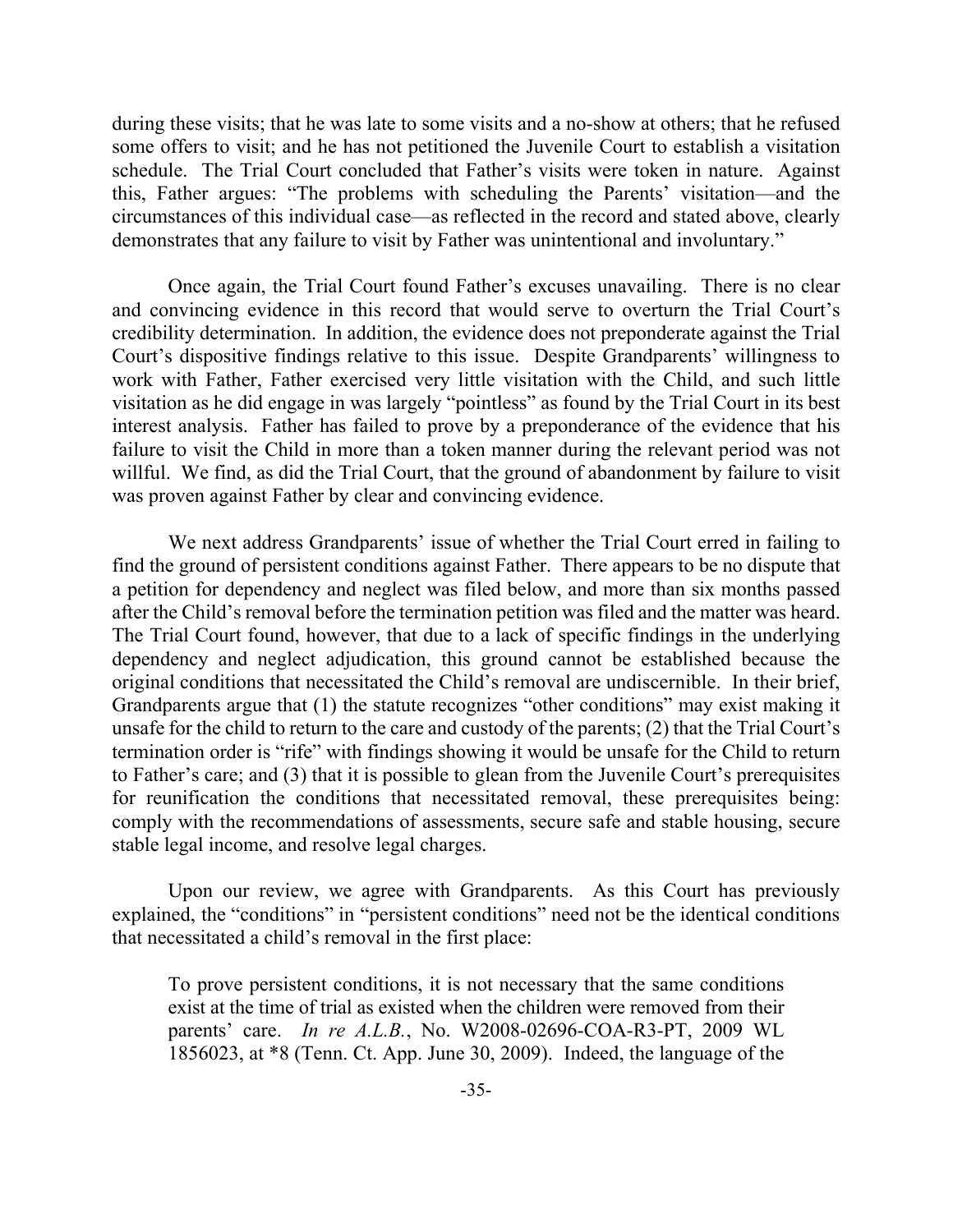statute is unambiguous that persistent conditions are established if evidence shows the existence of conditions that led to the children's removal **or other conditions** that in all reasonable probability would lead to further abuse or neglect. Tenn. Code Ann. § 36-1-113(g)(3)(A). As the *A.L.B.* court found, the ground is proved through clear and convincing evidence of conditions showing that it is reasonably probable that the children would be subjected to further abuse and neglect if they were returned to their parent, regardless of whether the conditions are the same as when the children were removed or not. *In re A.L.B.*, 2009 WL 1856023, at \*8.

# *In re Dustin T.*, No. E2016-00527-COA-R3-PT, 2016 WL 6803226, at \*15 (Tenn. Ct. App. Nov. 17, 2016), *no appl. perm. appeal filed*. (Emphasis in original).

In its very detailed termination order, the Trial Court found, among other things, that the house Father lives in is unfit for human habitation and that Father has untreated mental health issues. These constitute "other conditions" that, in all reasonable probability, would cause the Child to be subjected to further abuse or neglect. It is not dispositive that these conditions may not be the identical conditions that necessitated the Child's removal. Based on this record, there is little likelihood that these conditions will be remedied at an early date so that the Child can be safely returned to Father in the near future. Further, the continuation of the parent-child relationship greatly diminishes the Child's chances of early integration into a safe, stable, and permanent home. We, therefore, find that the ground of persistent conditions was proven against Father by clear and convincing evidence.

The last issue of Father's we address is whether the Trial Court erred in finding that termination of Father's parental rights is in the Child's best interest. When Grandparents filed their termination petition in this matter, the statutory best interest factors read as follows:

(i) In determining whether termination of parental or guardianship rights is in the best interest of the child pursuant to this part, the court shall consider, but is not limited to, the following:

(1) Whether the parent or guardian has made such an adjustment of circumstance, conduct, or conditions as to make it safe and in the child's best interest to be in the home of the parent or guardian;

(2) Whether the parent or guardian has failed to effect a lasting adjustment after reasonable efforts by available social services agencies for such duration of time that lasting adjustment does not reasonably appear possible; (3) Whether the parent or guardian has maintained regular visitation or other contact with the child;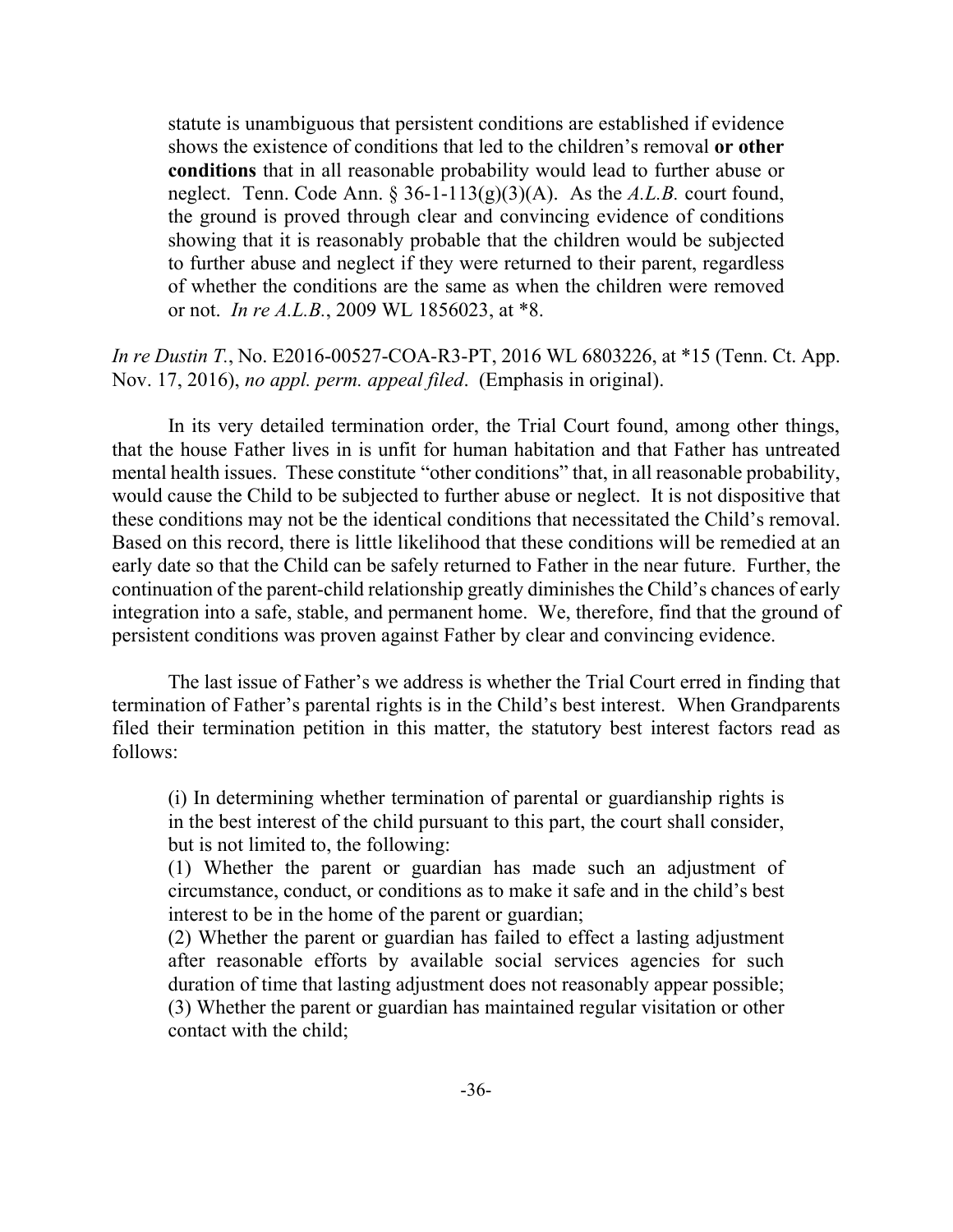(4) Whether a meaningful relationship has otherwise been established between the parent or guardian and the child;

(5) The effect a change of caretakers and physical environment is likely to have on the child's emotional, psychological and medical condition;

(6) Whether the parent or guardian, or other person residing with the parent or guardian, has shown brutality, physical, sexual, emotional or psychological abuse, or neglect toward the child, or another child or adult in the family or household;

(7) Whether the physical environment of the parent's or guardian's home is healthy and safe, whether there is criminal activity in the home, or whether there is such use of alcohol, controlled substances or controlled substance analogues as may render the parent or guardian consistently unable to care for the child in a safe and stable manner;

(8) Whether the parent's or guardian's mental and/or emotional status would be detrimental to the child or prevent the parent or guardian from effectively providing safe and stable care and supervision for the child; or

(9) Whether the parent or guardian has paid child support consistent with the child support guidelines promulgated by the department pursuant to § 36-5- 101.

Tenn. Code Ann. § 36-1-113(i) (West March 6, 2020 to April 21, 2021).

Father makes several arguments against the Trial Court's best interest determination, to wit: (1) the Trial Court was inconsistent in finding the ground of abandonment by failure to support against Father and then crediting him for paying child support in its best interest analysis; (2) there was no competent evidence for the Trial Court's finding that the Child communicates at the level of a sixteen-month old or that the Child would suffer emotionally if she were dependent upon Father for thriving and becoming a well-adjusted Child; (3) that the Child has referred to Father as "dad" and has some knowledge that he is her father; and (4) that the Trial Court failed to take into account the impact on the Child of its decision to reduce Father to the role of a complete stranger. Father states further that any negative conduct of his was not irredeemable.

First, there is nothing inconsistent about the Trial Court's findings with regard to child support. Father failed to pay any child support during the four months leading up the filing of the petition. Father then belatedly caught up on paying child support after the petition was filed. Father could not repent of his failure to pay child support for purposes of the ground of abandonment by failure to support after the applicable four month period had run, but it was appropriate for the Trial Court to credit Father for his later payment of child support as part of its best interest analysis. Second, the evidence from trial established that the Child has low communication skills and that she is in therapy to address this issue.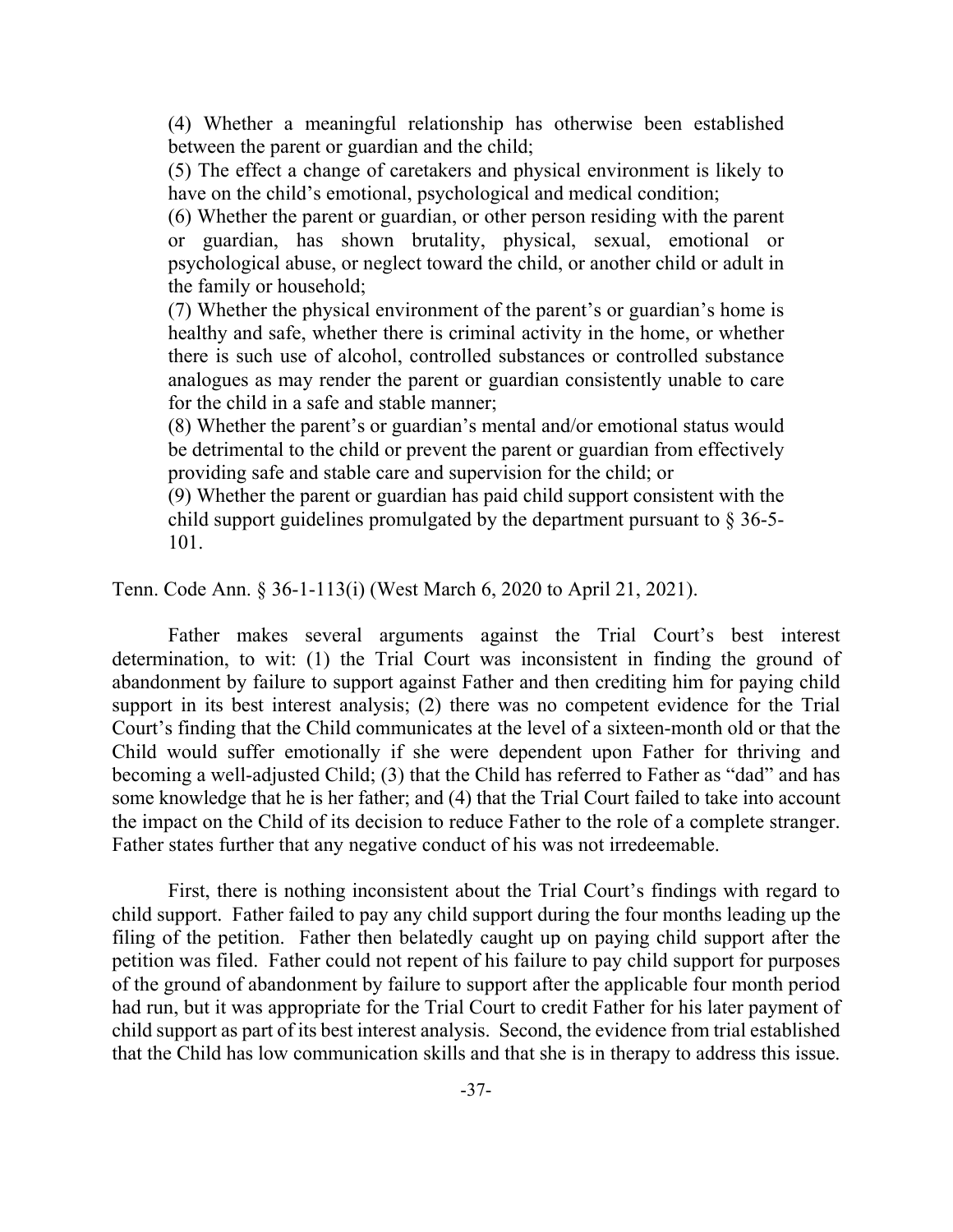It was appropriate for the Trial Court to consider, as part of its best interest analysis, the evidence showing that Grandparents attend to the Child's health needs whereas Father's ability or willingness to do the same is very much in doubt. Third, the fact that the Child has referred to Father as "dad" is not, on its own, evidence of a meaningful relationship. Fourth, Father makes conclusory arguments that his behavior is not irredeemable and suggests that the Trial Court failed to take into account the impact on the Child of his being reduced to a complete stranger. On the contrary, the Trial Court made detailed factual findings as to each statutory best interest factor. The evidence does not preponderate against the Trial Court's detailed factual findings relative to this issue. We are satisfied that the Trial Court, as shown in its detailed best interest findings, considered the likely impact of reducing Father to the role of a complete stranger to the Child. Based on the Trial Court's findings and in view of the evidence in this record, Father by his own choice is practically a stranger to the Child already.

As found by the Trial Court, Father has untreated mental health issues. At the hearing below, Father testified defiantly that no one can force him to do what he does not want to do. He testified further that he does not believe he should have to discuss his problems with anyone but his wife. Based on his testimony, it is unlikely that Father will ever agree to receive the mental health treatment he needs before he can safely parent the Child. To Father's credit, he began paying child support and visiting the Child more regularly after the petition was filed against him. However, it is too little and too late. The Child is thriving in Grandparents' care and receiving the care she needs. The Child should not have to wait for permanency any longer. We find by clear and convincing evidence, as did the Trial Court, that termination of Father's parental rights is in the Child's best interest.

Turning to Mother's issues, we address whether the Trial Court erred in finding the ground of abandonment by failure to support against her. The relevant time period for our review, and the one correctly used by the Trial Court in its analysis, is September 8, 2020 through January 7, 2021. The Trial Court found that Mother failed to pay any child support during the relevant time period. On appeal, Mother concedes she failed to pay child support during the relevant time period, but argues there is no evidence her failure to pay was willful. Under the abandonment statute as amended by the time Grandparents filed their petition, the burden was on Mother to prove by a preponderance of the evidence that her failure to pay child support in the relevant period was not willful once her failure to pay was established. Mother argues, among other things, that the Trial Court erred in finding that she failed to pay child support out of malice toward Grandparents when there is no evidence of such malice in the record. Mother also relies on Father's non-credible excuse about the Juvenile Court clerk telling him not to worry about paying child support.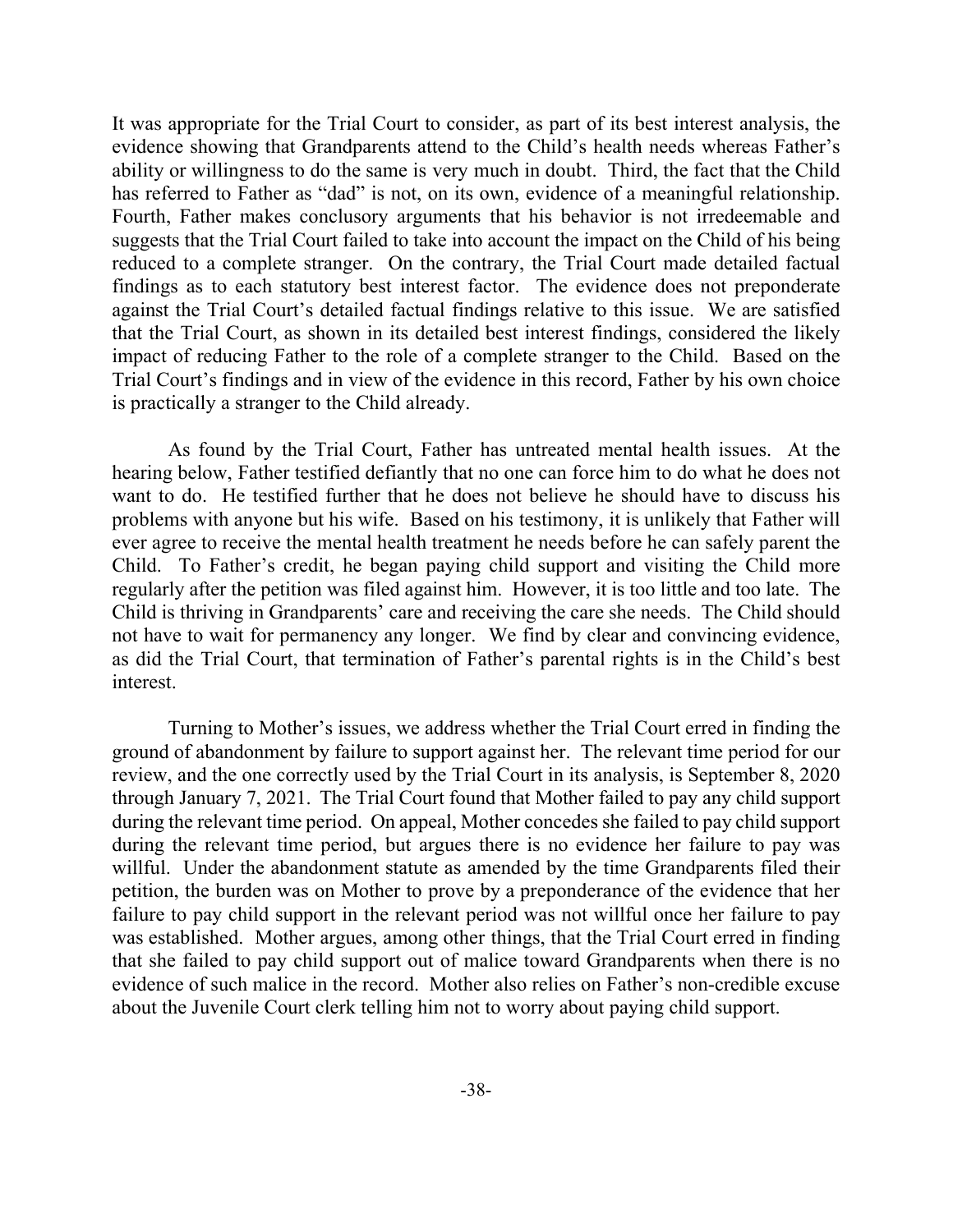Mother's arguments are unpersuasive. First, Mother testified at trial that she considered Grandparents "vultures" trying to take her child. That qualifies as malice. Second, the Trial Court did not credit Father's excuse about the Juvenile Court clerk telling him not to worry about paying child support. That excuse is equally unavailing for Mother. The Trial Court correctly noted that Mother could have simply mailed Grandparents the child support. None of Mother's excuses are valid. Nevertheless, in her brief, Mother states: "It stretches the imagination to think that a mother, regardless of how poor a mother she may have been, could permanently and forever lose her child over an innocent or unknowingly failure to pay a total of \$120.00 over a 120-day period, literally a dollar a day!" Respectfully, that is entirely backwards. As found by the Trial Court, Mother's excuses for her failure to pay child support are unavailing, so her failure to pay child support was not "innocent." Furthermore, if the low amount of child support is to be made an issue, that makes it all the more puzzling why Mother did not simply pay this small amount when she had the means to do so given what was at stake. During the relevant time period, Mother made a \$200 payment on a fine but did not send the Child even one dollar in child support. The evidence does not preponderate against the Trial Court's findings relative to this issue. Mother failed to prove by a preponderance of the evidence that her failure to pay child support in the relevant period was not willful. We find, as did the Trial Court, that the ground of abandonment by failure to support was proven against Mother by clear and convincing evidence.

We next address Grandparents' issue of whether the Trial Court erred in failing to find the ground of abandonment by failure to visit against Mother. The relevant time period for our review is September 8, 2020 through January 7, 2021. The Trial Court did not rule one way or the other on this ground with respect to Mother even though Grandparents alleged it and evidence was presented on this ground. Grandparents point out that the Trial Court made certain findings that applied equally to both parents. Grandparents assert further that, based on the testimony and a visitation schedule contained as an exhibit in the record, Mother visited the Child fewer times than did Father during the relevant four month period, yet the Trial Court declined to find the ground of abandonment by failure to visit against Mother while finding it against Father.

 The Trial Court found Mother visited the Child three times in the relevant four month period and Father visited twice. These numbers appear to be reversed. The visitation calendar shows Mother and Father visited the Child on October 21 and November 19, 2020; Father alone also visited on December 8, 2020. However, even proceeding on the basis that Mother made three visits in four months as found by the Trial Court, her visits still were paltry. The Trial Court found: "Neither parent has a healthy parental relationship with [the Child]. Their efforts have not been sufficient to demonstrate a reasonable attempt to forge a meaningful relationship with the child. The parents refused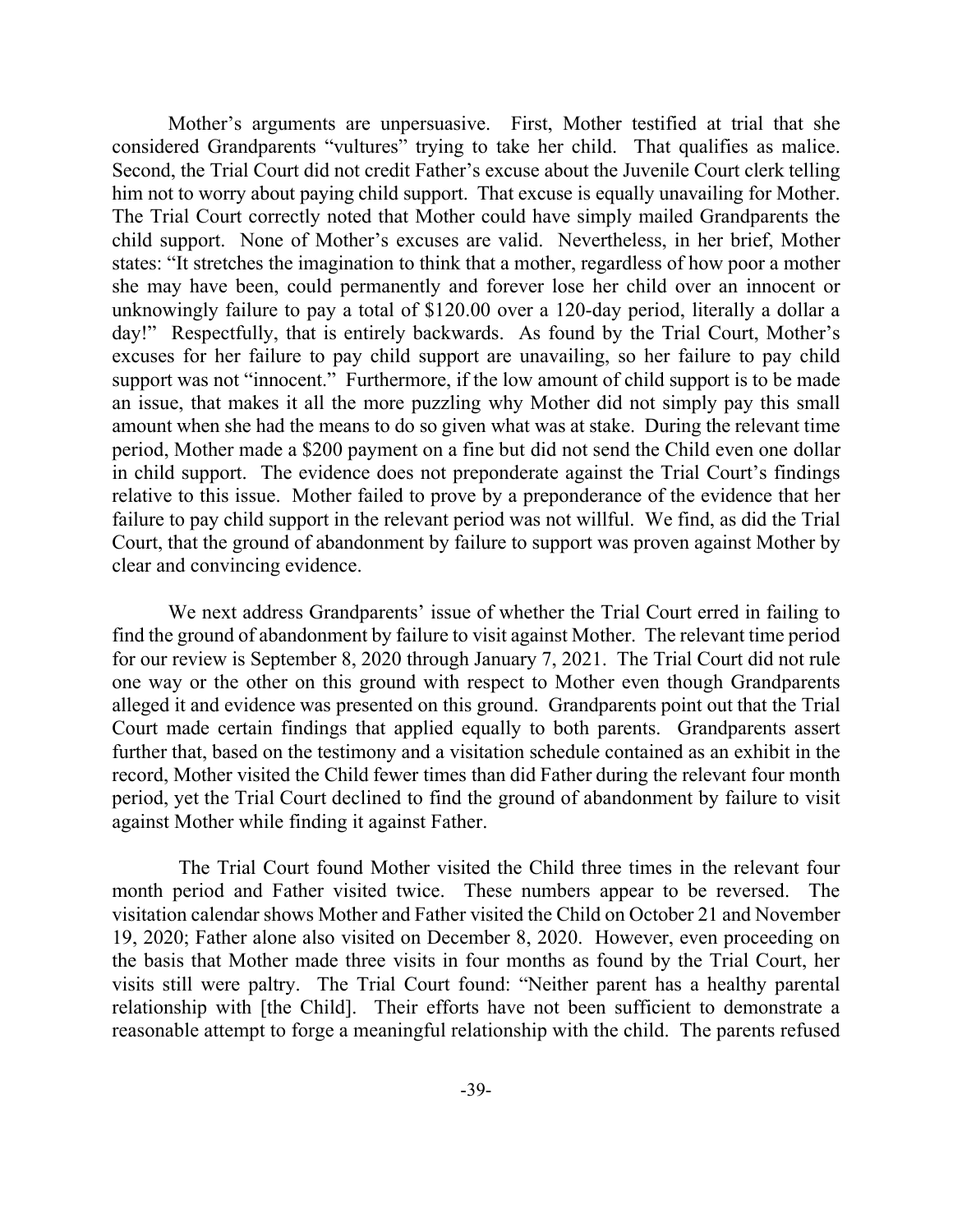several offers to visit, were late to some visits and were no-shows on others." The evidence does not preponderate against these findings.

Although the Trial Court put special emphasis on Father's particular lack of interest in visiting the Child, the Trial Court's other material findings on this issue apply equally to Mother. Mother's visits were few and far between. She did little if anything to increase her visitation schedule. The very few visits Mother did undertake did not amount to much. Both in terms of quantity and quality, in light of the specific circumstances of this case, we have no serious or substantial doubt that Mother's visits with the Child were token in manner. In addition, Mother failed to prove by a preponderance of the evidence that her failure to engage in more than non-token visitation during the relevant four month period was not willful. We, therefore, find that the ground of abandonment by failure to visit was proven against Mother by clear and convincing evidence.

We next address Grandparents' issue of whether the Trial Court erred in failing to find the ground of persistent conditions against Mother. The Trial Court found that due to a lack of specific findings in the underlying dependency and neglect adjudication, this ground cannot be established because the original conditions that necessitated the Child's removal are undiscernible. We already have discussed our disagreement with this interpretation of the statute. The Trial Court found in its termination order that the house Mother lives in is unfit for human habitation and that Mother has untreated mental health issues. These constitute "other conditions" that, in all reasonable probability, would cause the Child to be subjected to further abuse or neglect. Based on this record, there is little likelihood that these conditions will be remedied at an early date so that the Child can be safely returned to Mother in the near future. Further, the continuation of the parent-child relationship greatly diminishes the Child's chances of early integration into a safe, stable, and permanent home. We, therefore, find that the ground of persistent conditions was proven against Mother by clear and convincing evidence.

The final issue we address is whether the Trial Court erred in finding that termination of Mother's parental rights is in the Child's best interest. Mother states that she does not favor "plucking" the Child out of Grandparents' home right away. Rather, Mother argues that her conduct was not irredeemable and her situation may improve one day. Mother states: "No one is harmed by leaving the situation as it is today." Mother also points to the Trial Court's finding that there is "not much to suggest" preserving Mother's parental rights is in the Child's best interest. Mother states that perhaps that means there is *something* to suggest preserving Mother's parental rights is in the Child's best interest.